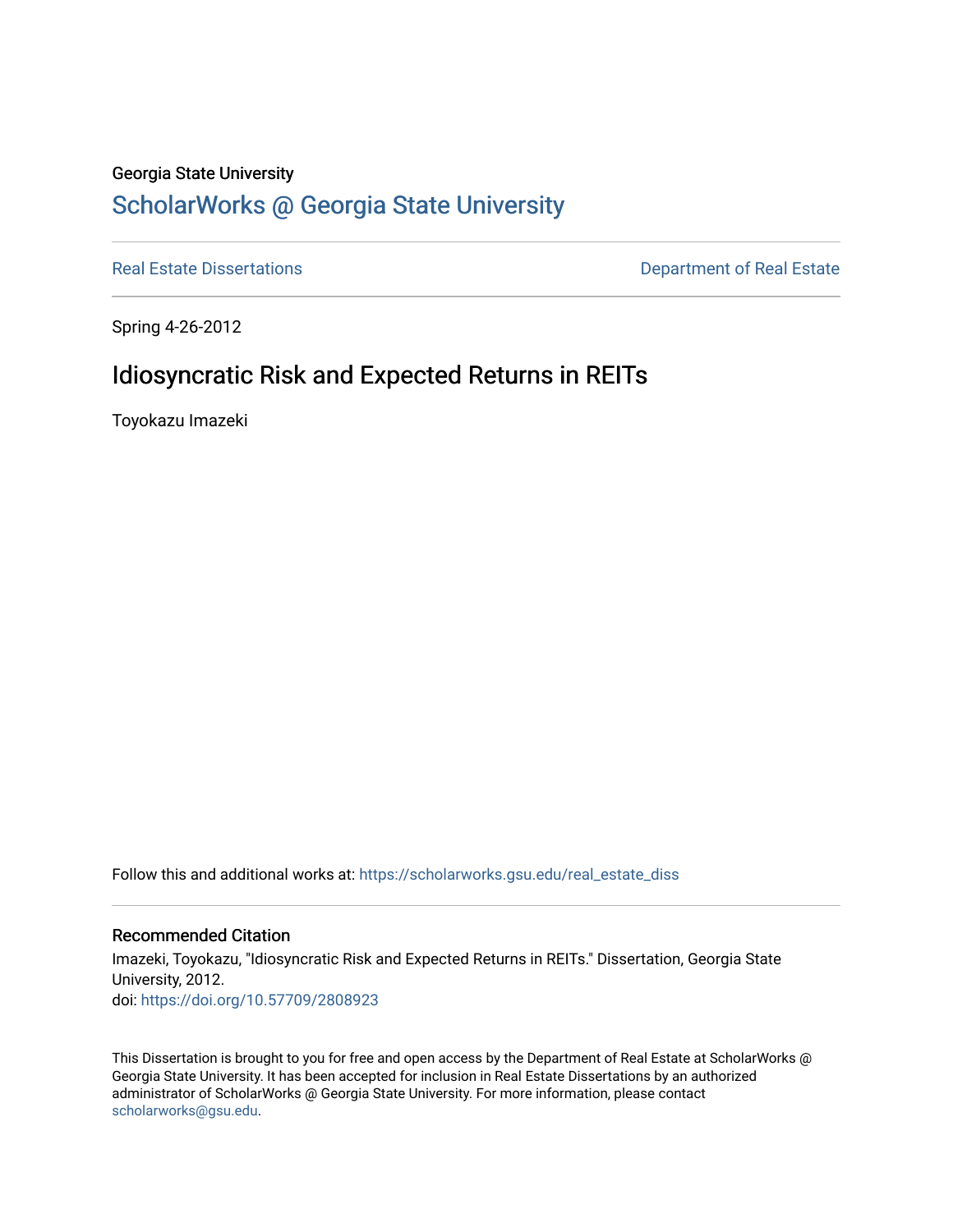### **PERMISSION TO BORROW**

In presenting this dissertation as a partial fulfillment of the requirements for an advanced degree from Georgia State University, I agree that the Library of the University shall make it available for inspection and circulation in accordance with its regulations governing materials of this type. I agree that permission to quote from, to copy from, or publish this dissertation may be granted by the author or, in his/her absence, the professor under whose direction it was written or, in his absence, by the Dean of the Robinson College of Business. Such quoting, copying, or publishing must be solely for the scholarly purposes and does not involve potential financial gain. It is understood that any copying from or publication of this dissertation which involves potential gain will not be allowed without written permission of the author.

Toyokazu Imazeki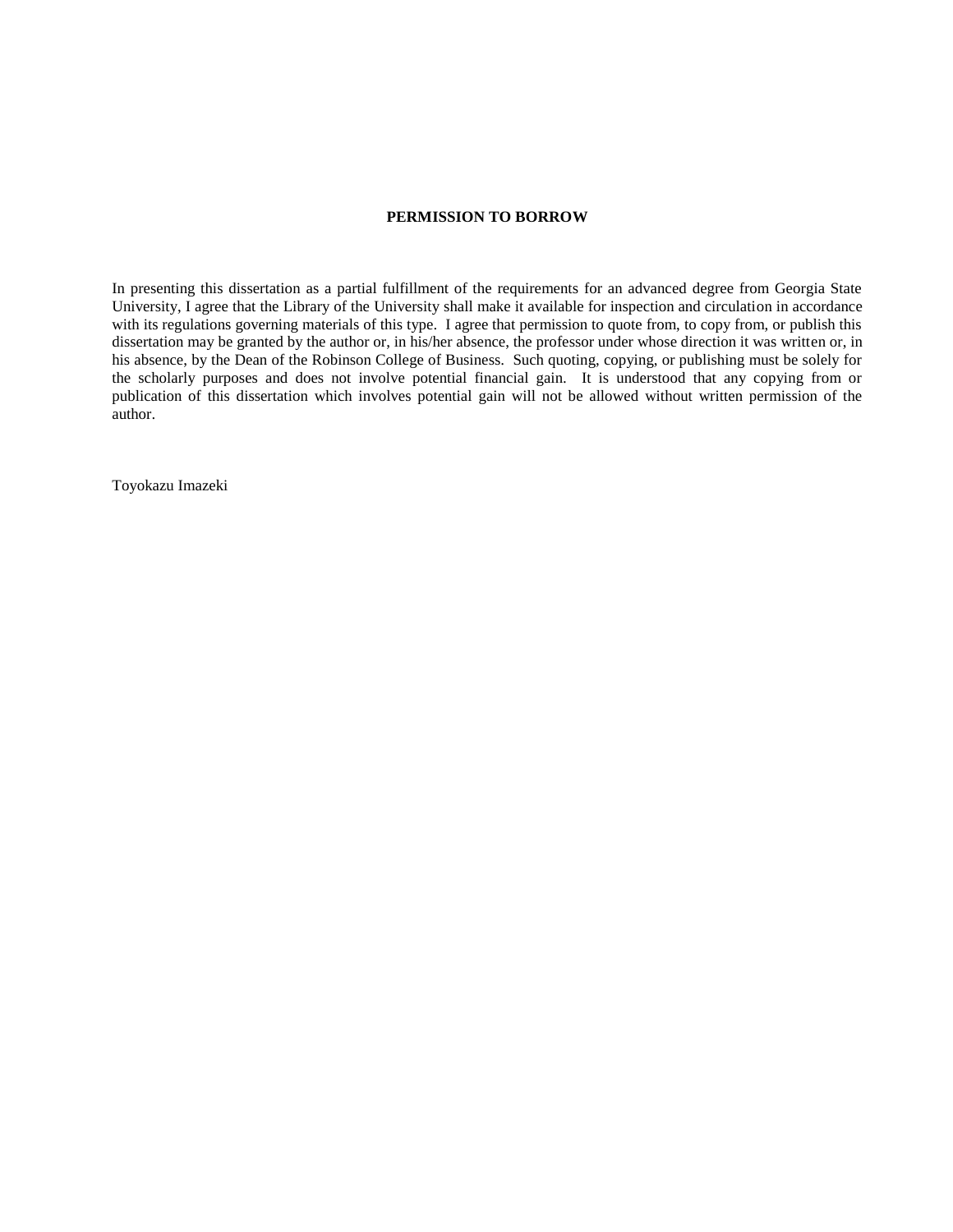### **NOTICE TO BORROWERS**

All dissertations deposited in the Georgia State University Library must be used only in accordance with the stipulations prescribed by the author in the preceding statement.

The author of this dissertation is:

*Toyokazu Imazeki 1-6-24 Amanuma, Suginami-ku Tokyo 167-0032 Japan*

The director of this dissertation is:

*Dr. Alan Ziobrowski Department of Real Estate J. Mack Robinson College of Business Georgia State University 35 Broad Street N.W. Atlanta, GA 30303*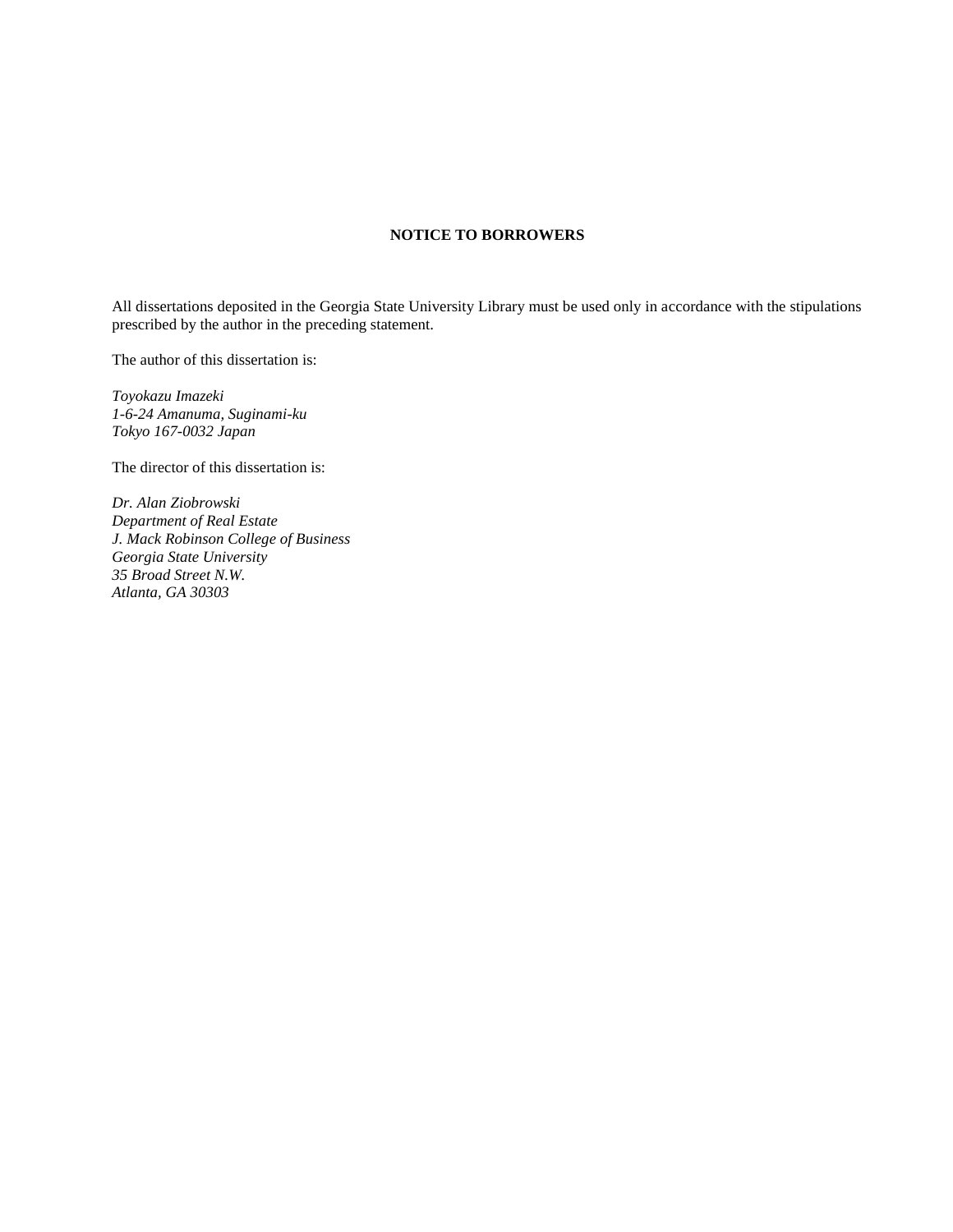*Idiosyncratic Risk and Expected Returns in REITs*

BY

*TOYOKAZU IMAZEKI*

A Dissertation Submitted in Partial Fulfillment of the Requirements for the Degree

Of

Doctor of Philosophy

In the Robinson College of Business

Of

Georgia State University

GEORGIA STATE UNIVERSITY ROBINSON COLLEGE OF BUSINESS 2012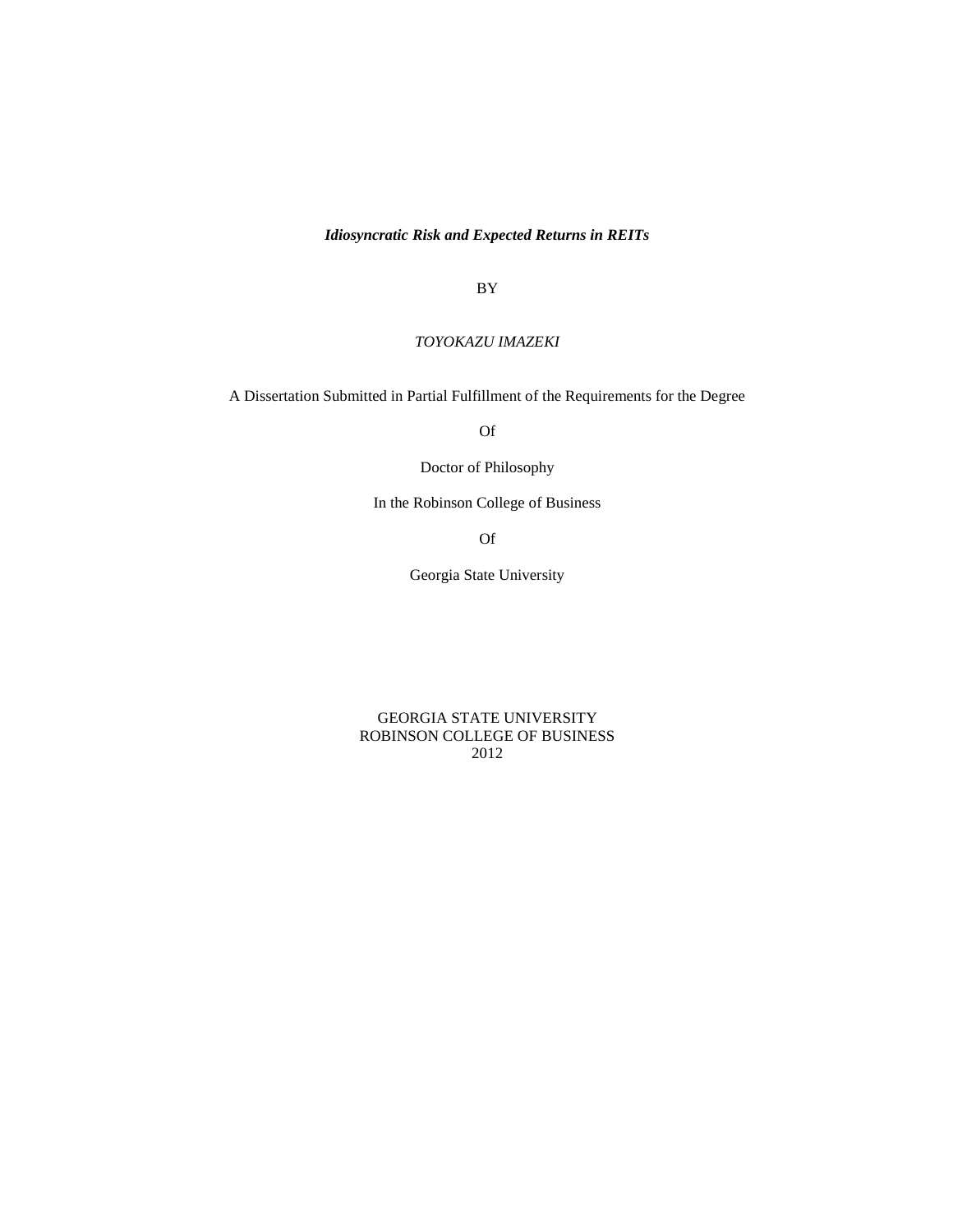Copyright by Toyokazu Imazeki 2012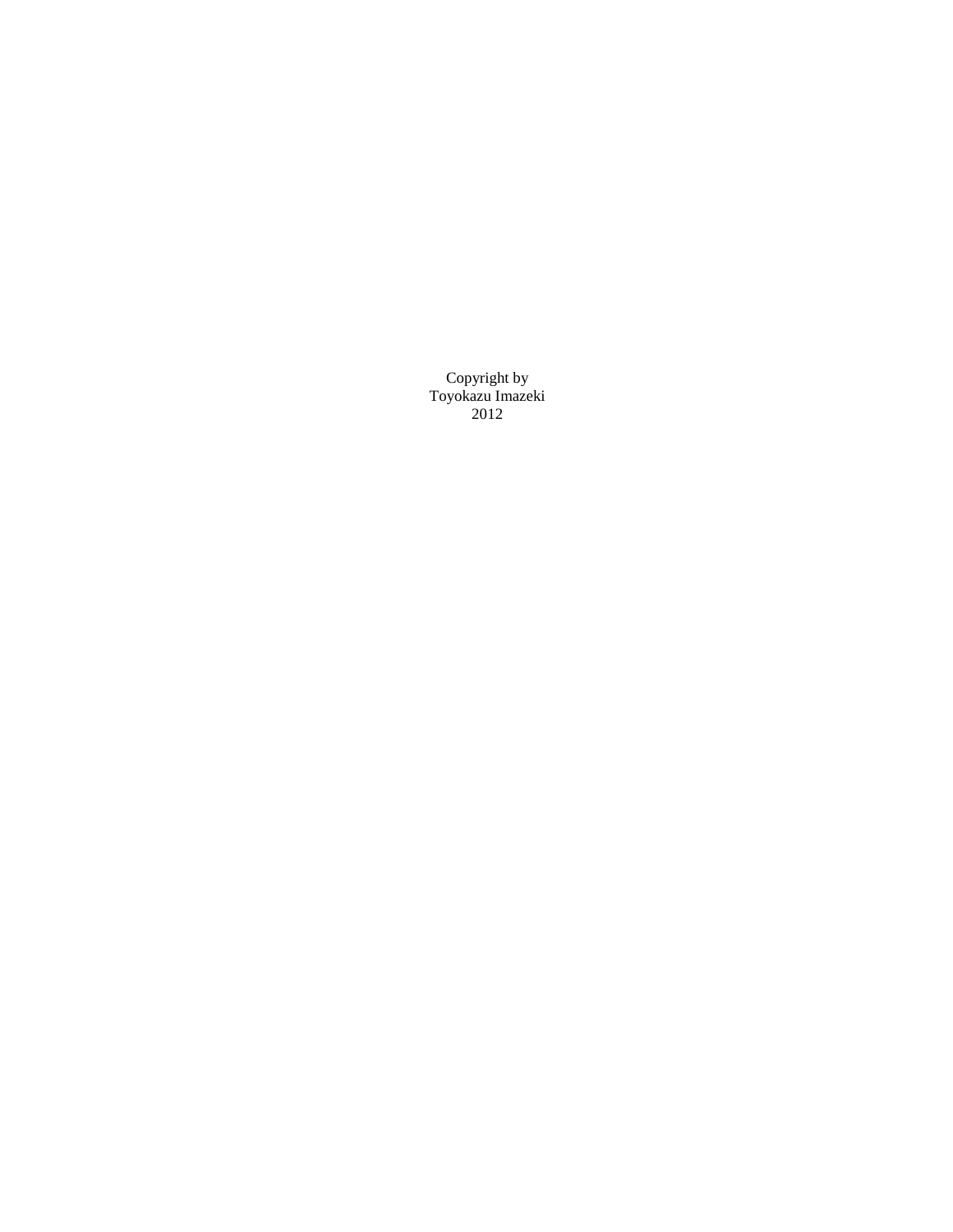### **ACCEPTANCE**

This dissertation was prepared under the direction of the Toyokazu Imazeki Dissertation Committee. It has been approved and accepted by all members of that committee, and it has been accepted in partial fulfillment of the requirements for the degree of Doctoral of Philosophy in Business Administration in the J. Mack Robinson College of Business of Georgia State University.

H. Fenwick Huss, Dean

#### DISSERTATION COMMITTEE

Dr. Alan Ziobrowski, Chair Dr. Julian Diaz III Dr. Paul Gallimore Dr. Masaki Mori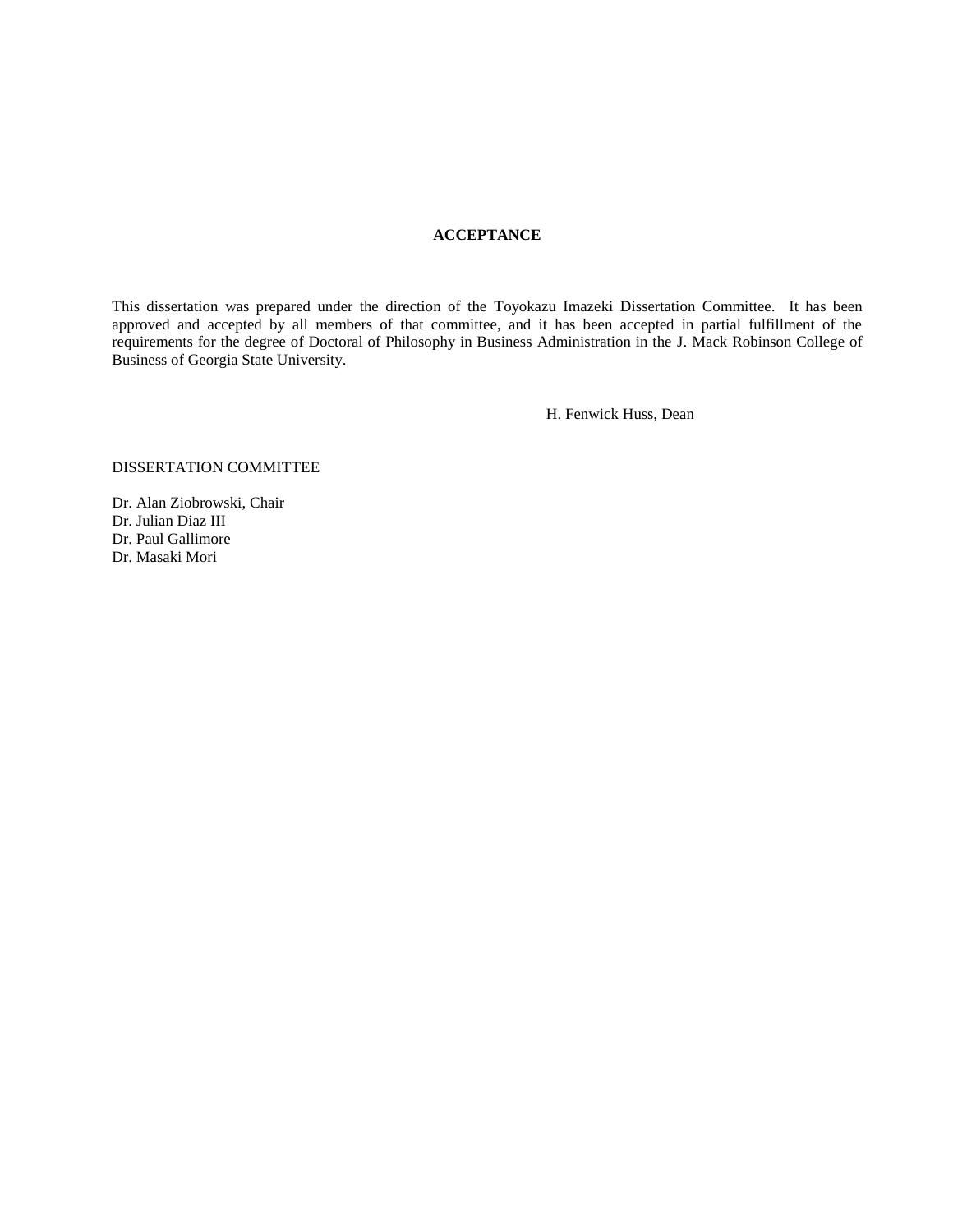#### **ACKNOWLEDGEMENT**

I owe a great many thanks to a great many people who helped and supported me during the writing of this dissertation. I would like to express the deepest appreciation to my committee chair, Dr. Ziobrowski. Without his guidance and persistent help, this dissertation would not have been possible. I am heartily thankful to my committee members, Dr. Diaz and Dr. Gallimore, whose encouragement, guidance and support from the initial to the final level enabled me to develop an understanding of the subject. In addition, I cannot find words to express my gratitude to Dr. Mori of National University of Singapore for his patience and steadfast encouragement to complete this study. I also extend my heartfelt thanks to my family and well wishers.

This dissertation is dedicated to my parents who have given me the opportunity of an education from the best institutions and support throughout my life.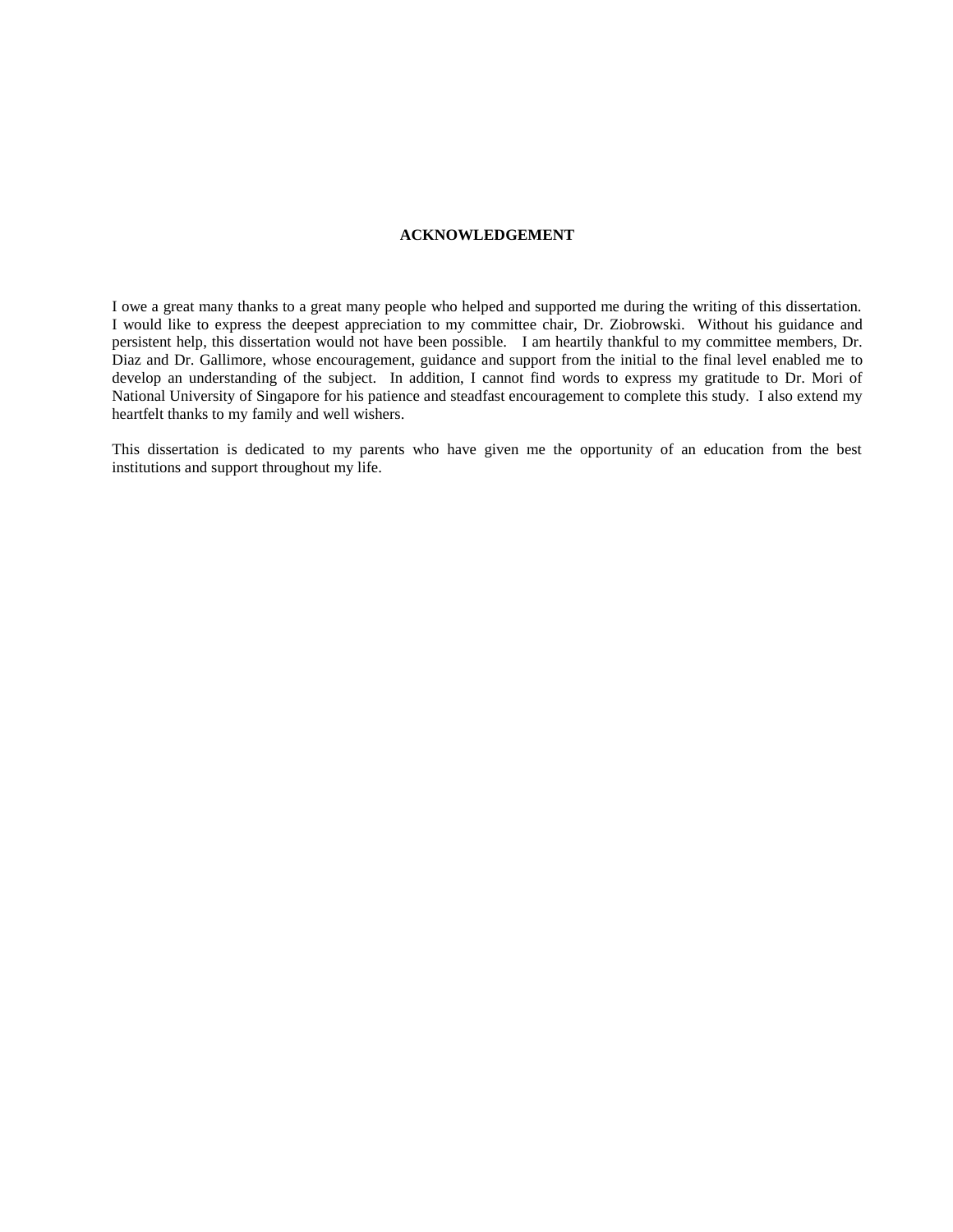### ABSTRACT

*Idiosyncratic Risk and Expected Returns in REITs*

#### BY

#### *Toyokazu Imazeki*

#### *April 26, 2012*

Committee Chair: Dr. Alan Ziobrowski

Major Academic Unit: Department of Real Estate

Ooi, Wang and Webb (2009) employ the Fama-French (1993) three-factor model to estimate the level of nonsystematic return volatility in REITs as a proxy for idiosyncratic risk. They report that idiosyncratic risk constitutes nearly 80% of the overall return volatility of REITs between 1990 and 2005. This result is consistent with the estimates in the finance literature that average common stock volatility is mostly driven by idiosyncratic risk (Goyal and Santa-Clara, 2003). Ooi et al. (2009) also analyze the relationship between expected returns and conditionally estimated idiosyncratic risk as well as market risk (beta). They employ the methodology of Fama and French (1992) to control for other systematic risks including size, value and momentum at the firm-level, and find a significant positive relationship between expected returns and conditionally estimated idiosyncratic risk contrary to Modern Portfolio Theory (MPT).

In this research, I examine other potential sources of systematic risk in REITs which may explain the seeming violation of the MPT found by Ooi et al. (2009). MPT argues that all unsystematic risk can be diversified away thus there should be no relationship between idiosyncratic risk and return. The fact that REITs tend to be a homogeneous asset class suggests that the level of systematic risk in REITs should be higher than that found in common stocks.

I re-examine the proportion of idiosyncratic risk in REITs following the methodology of Ooi et al. (2009). Historic idiosyncratic risk in REITs is calculated from 1996 to 2007 based on the Fama-French three-factor model (FF3). Monthly idiosyncratic risk is the regression residual and measured by daily excess returns over the past month for each REIT as a first-pass regression. Next, I add a potential systematic risk variable not included by Ooi et al. (2009), Carhart's (1997) momentum factor, which is largely applied on the FF3 to control for the persistency of stock returns as supplemental risk in the finance literature. Obtained factor loadings for each idiosyncratic risk and systematic risks are further applied into a second-pass regression model. I hypothesize that systematic risk will be increased significantly and idiosyncratic risk will be reduced accordingly.

Next, I conduct a second-pass regression. Due to the time varying property of idiosyncratic risk (Ooi et al., 2009; and Fu, 2009), I apply a conditional estimation GARCH model for expected idiosyncratic risk and market risk (beta). I also employ the methodology of Fama and French (1992) to control other systematic risks at the firm-level including size, value and momentum. Cross-sectional regression is conducted every month throughout the sample period and the significance of results is tested by t-statistics. I hypothesize that the expansion of applied asset pricing model from the FF3 to the FF4 including the momentum factor eliminates or at least significantly weakens the relationship.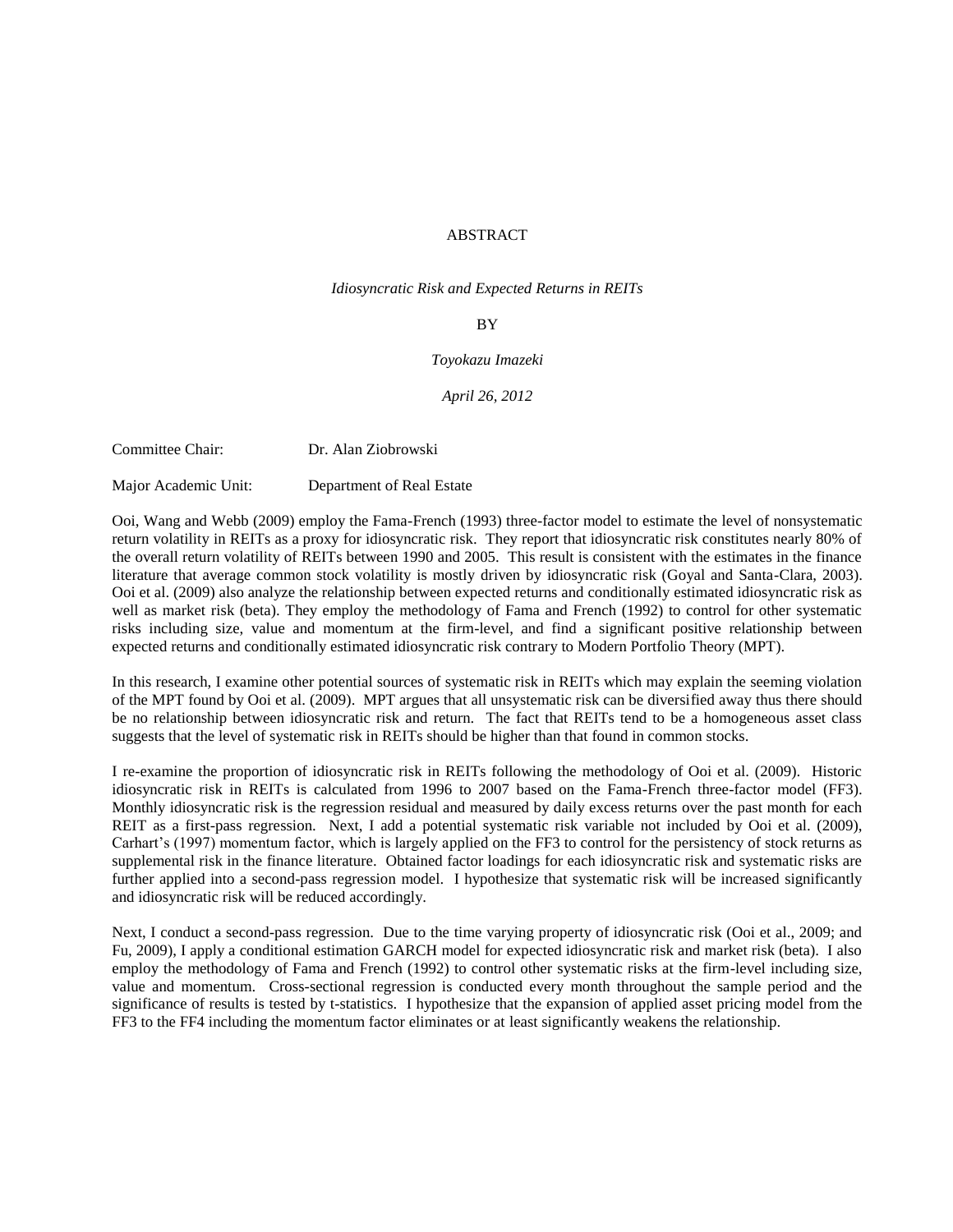I further test the role of property sector on idiosyncratic risk as well as on its relationship with expected returns. I hypothesize that market risk is systematically different by property sector and significant difference in the amount of idiosyncratic risk as well as in its relationship to returns are attributed to property sector. I employ both intercept and slope dummy variables and test if there is a significant proportion of systematic risk attributed to particular property sectors.

The addition of the momentum factor to the FF3 slightly reduces the proportion of idiosyncratic risk in REITs consistent with the findings in the finance literature though the level of reduction is not statistically significant. The second hypothesis is rejected. Although the positive relationship between idiosyncratic risk and return is weakened due to the addition of momentum to the Fama French three-factor model (FF3), the positive relationship does not totally disappear. The third hypothesis is also rejected. I find that the relationship between idiosyncratic risk and expected returns becomes insignificant when I control for property sector; however, none of dummy variables show any statistical significance.

These conclusions suggest three things. First, momentum has a relatively minor effect on the idiosyncratic risk consistent with the financial literature. Second, the effect of momentum is not strong enough to cause a significant change in the relationship between idiosyncratic risk and expected returns. Third, a REIT portfolio diversified across property sectors neutralizes the relationship between idiosyncratic risk and expected returns, though the contribution of each property sector is not statistically significant. These findings could shed light on the idiosyncratic risk in REITs as a contribution to the real estate literature.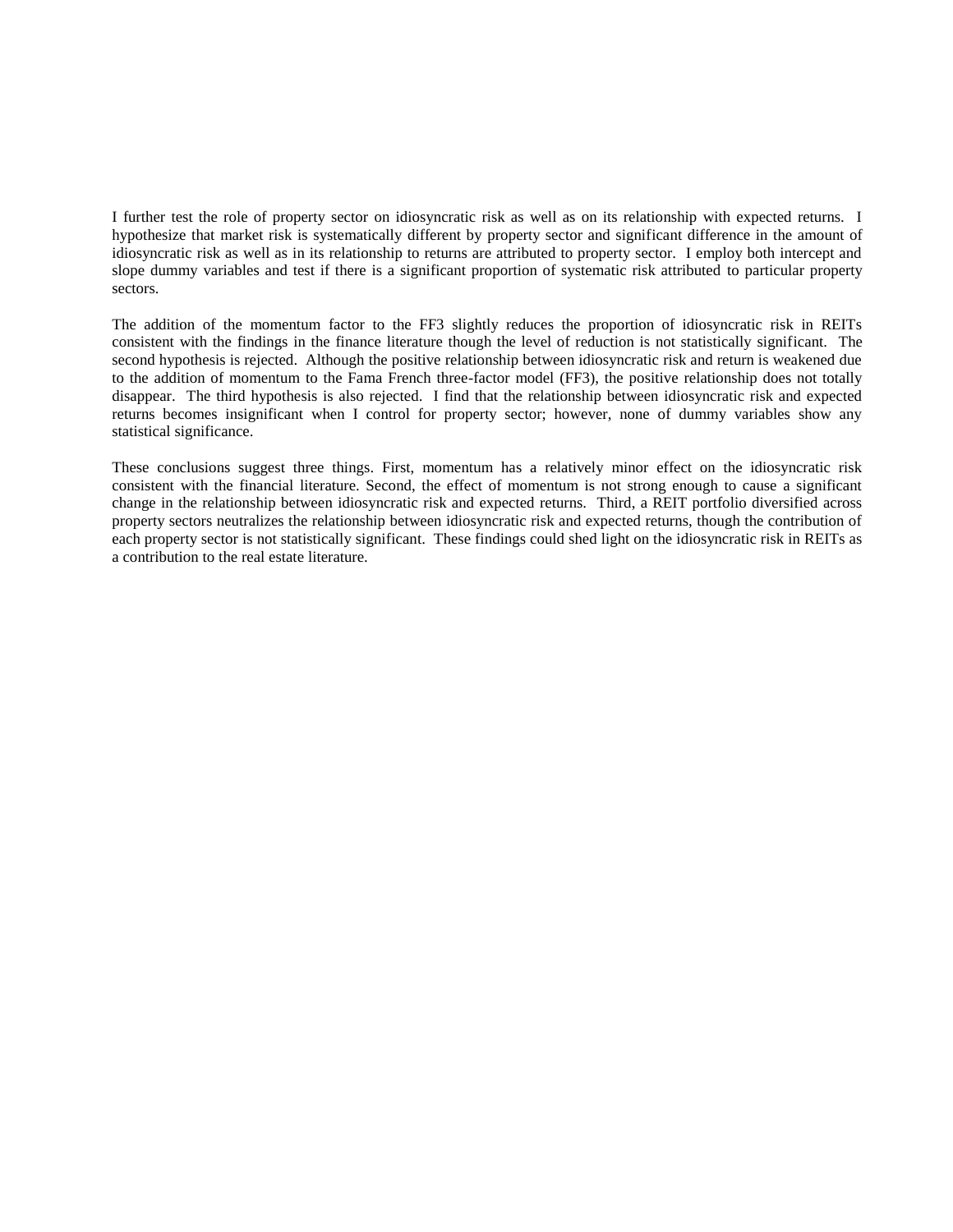# **1. Introduction**

### *1.1 The Purpose of the Study*

The capital asset pricing model (CAPM) implies that each security has two sources of risk: a systematic component and an idiosyncratic component. Systematic risk is attributable to its sensitivity to the market and persists regardless of the extent of portfolio diversification. This sensitivity is measured as beta which describes the expected risk premium on any asset as the proportion of that attributable to the market portfolio. In contrast, idiosyncratic risk is firm specific and therefore diversifiable based on the implication of the CAPM. In other words, idiosyncratic risk is independent from the market and has zero expected value due to its diversifiability. As a result, stocks are priced according to market risk exposure, whereas idiosyncratic risk is negligible and theoretically un-priced. Due to this implication of un-priced risk, idiosyncratic risk has attracted relatively limited attention in literature until recent years compared with systematic risk.

Recent finance literature shows significant progress in the relationship between idiosyncratic risk and expected returns; however, the results provide mixed empirical evidence and suggest the argument is still far from consensus. As summarized in Table 1, reported results include positive, negative and neutral relationships between idiosyncratic risk and return depending on the methodology employed. For example, Malkiel and Xu (2006) analyze the relationship between idiosyncratic risk and expected returns by extending the analysis of Fama and MacBeth (1973) for longer time frames. They report contradictory results from the MPT's implication that the relationship between idiosyncratic volatility and the cross sectional expected returns is significantly positive at the firm-level. On the other hand Ang, Hodrick, Yuhang and Xiaoyan (2006) report a strong negative relation between idiosyncratic risk and expected returns. Bali and Cakici (2008) argue no robustly significant relationship exists between idiosyncratic volatility and expected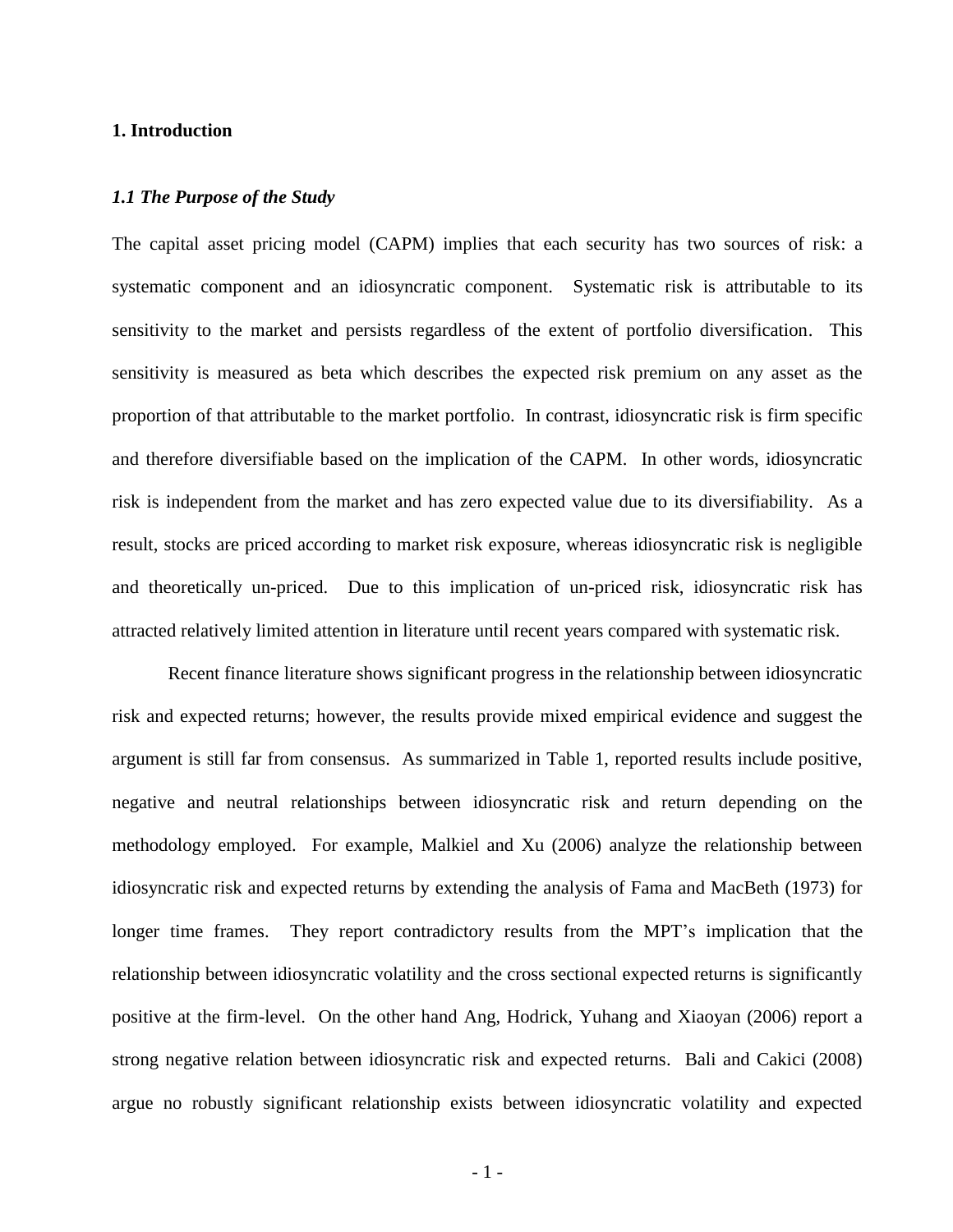returns, and conclude that the conflicting evidence in literature is largely due to methodological differences. Boehme, Danielsen, Kumar and Sorescu (2009) highlight two contradictory hypotheses, Merton (1987) supporting a positive relationship and Miller (1977) supporting a negative relationship, and find more robust evidence for Merton's hypothesis.

Fu (2009) employs the Fama-French three-factor model on time-series return data and shows that idiosyncratic risk varies substantially over time. Using the exponential GARCH model, he also finds a significant positive relationship between conditionally estimated idiosyncratic volatilities and expected returns. Endorsing Fu (2009), Huang, Liu, Rhee and Zhang (2010) further find the return reversal of stocks classified as higher idiosyncratic risk in the following month as the cause of the apparent negative relationship found by Ang et al. (2006). Thus there remains no current consensus about the relationship between expected returns and idiosyncratic risk.

Compared with the finance literature, the analysis of idiosyncratic risk is significantly limited in the real estate literature particularly regarding how it relates to expected returns. The significantly homogeneous composition of REIT assets may suggest a unique relationship between idiosyncratic risk and expected returns compared with common stocks. REITs hold assets that are almost exclusively limited to tangible real estate which commonly generate a stable income stream across property sectors. In other words, REITs do not necessarily exhibit the same dominance of idiosyncratic risk as appears in common stocks since REITs are largely argued to be a separate asset class in the capital market (Kallberg and Liu, 1998).

Clayton and MacKinnon (2003) argue the higher efficiency of the REIT market improves the disclosure of firm-specific information and increases the non-systematic volatility of individual REIT returns. They decompose NAREIT-based return variance with four market indexes, namely large cap stocks (S&P 500 index), small cap stocks (Russell 2000 index), bonds (Lehman Brothers index) and real estate (NCREIF-based Transaction Value Index), and theorize that the observed rise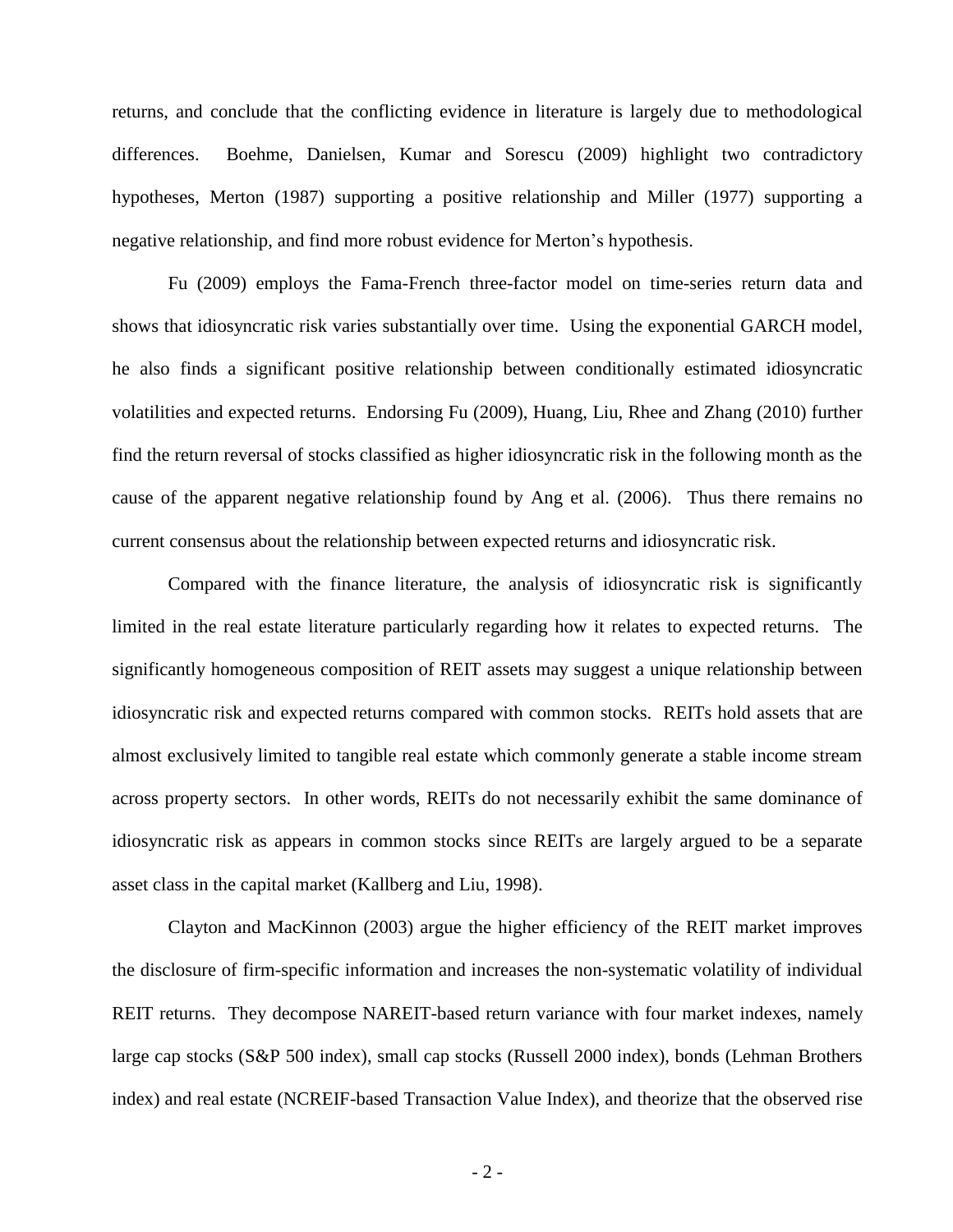of idiosyncratic effect throughout the 1990s indicates further maturity of the market together with a decline in the influence of large cap stocks thus reducing the correlation between REITs and common stocks. Anderson, Clayton, MacKinnon and Sharma (2005) extend the sample period and further confirm the declining exposure of REITs to systematic factors over time.

Ooi, Wang and Webb (2009) employ the Fama-French three-factor model to estimate the level of non-systematic return volatility in REITs as a proxy of firm-specific idiosyncratic risk based on daily-returns. They report that idiosyncratic risk constitutes nearly 80% of the overall return volatility of REITs between 1990 and 2005. They further assume each firm's risk variables are time varying based on highly volatile daily measurements regarding the relevance of expected idiosyncratic risk in explaining REIT returns. They regress the excess returns of REITs on conditionally estimated firm-level market risk (beta) and idiosyncratic risk controlling for the three systematic risks, namely size, value and momentum. Contrary to the modern portfolio theory (MPT), they find a significantly positive relationship between expected idiosyncratic risk and REIT returns despite the coefficients for market risk being insignificant in all models. Yet, the results are relatively consistent with estimates in the finance literature that average common stock volatility is mostly driven by idiosyncratic risk (Goyal and Santa-Clara, 2003). Sun and Yung (2009) further confirm the positive relationship as largely driven by small, low priced and illiquid E-REITs based on the idiosyncratic risk estimated from both CAPM and the Fama-French three factor model.

This research re-examines the proportion of idiosyncratic risk in REITs following the methodology of Ooi et al. (2009). Monthly idiosyncratic risk in REITs is calculated as the regression residuals of each REIT's excess returns based on the Fama-French (1993) three-factor model between 1996 and 2007 using daily excess returns over the past month. The equal-weighted idiosyncratic risk for all sample REITs is consolidated every month as the first-pass regression. I expect a significant decrease in idiosyncratic risk as well as the incremental accuracy of regression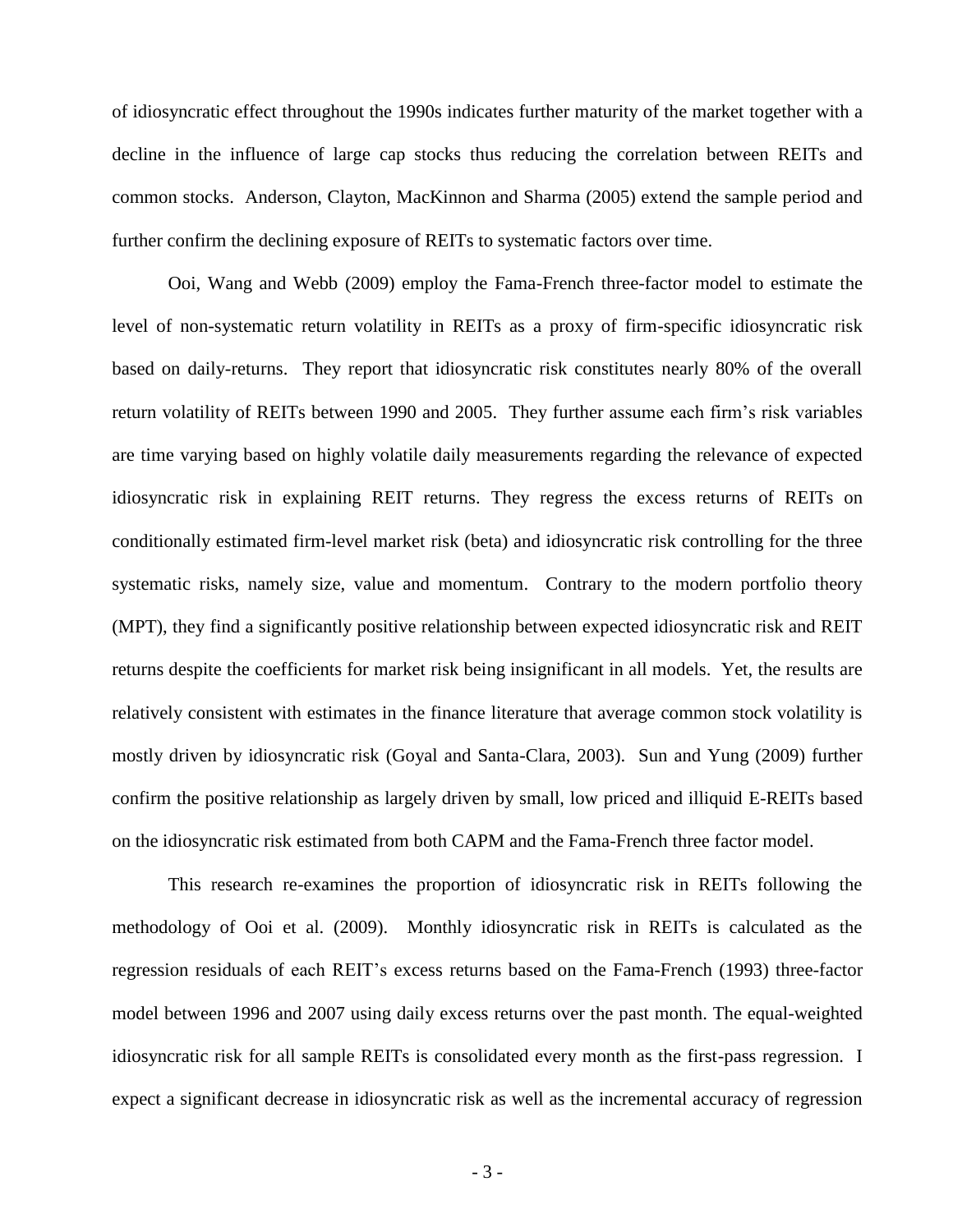results compared with the result in Ooi et al. (2009) due to the additional control for a systematic risk variable, namely momentum.

Next, I analyze the relationship between expected returns and each systematic risk component at the firm-level following the methodology of Fama and French (1992). In order to accommodate the time-varying property of idiosyncratic risk and market risk (Ooi et al., 2009; Fu, 2009; and Huang et al., 2010), I employ conditional estimation methodology for each expected value, namely EGARCH and GARCH models respectively. This second-pass regression is also controlled for three systematic risk variables (size, value and momentum) estimated for each sample REIT. I examine the sign and significance of each coefficient and hypothesize the indicated relationship at the firm-level is consistent with Ooi et al. (2009).

This research is further extended to investigate a unique feature of REITs, namely property sectors. As intuitively thought, I assume that market risk is systematically different for the various property sectors; therefore, additional control for property sector could improve the accuracy of regression model. This could also mitigate the proportion of risk classified as idiosyncratic, and the reduced idiosyncratic risk might not display the same relationship with expected returns. There might be specific property sectors with more significant influence on the relationship. In other words, a part of idiosyncratic risk might be uniquely attributed to certain property sectors.

# *1.2 Research Questions*

Regarding the exposure of REIT return volatility to systematic risk, both Clayton and MacKinnon (2003) and Ooi et al. (2009) argue that idiosyncratic risk has grown significantly in REITs over time during 1990s. Although the dominant role of idiosyncratic risk is consistent with arguments made in the finance literature, the argument for the dominance of idiosyncratic risk at the 80% level in total return volatility (Ooi et al., 2009) seems high for a sector investing exclusively and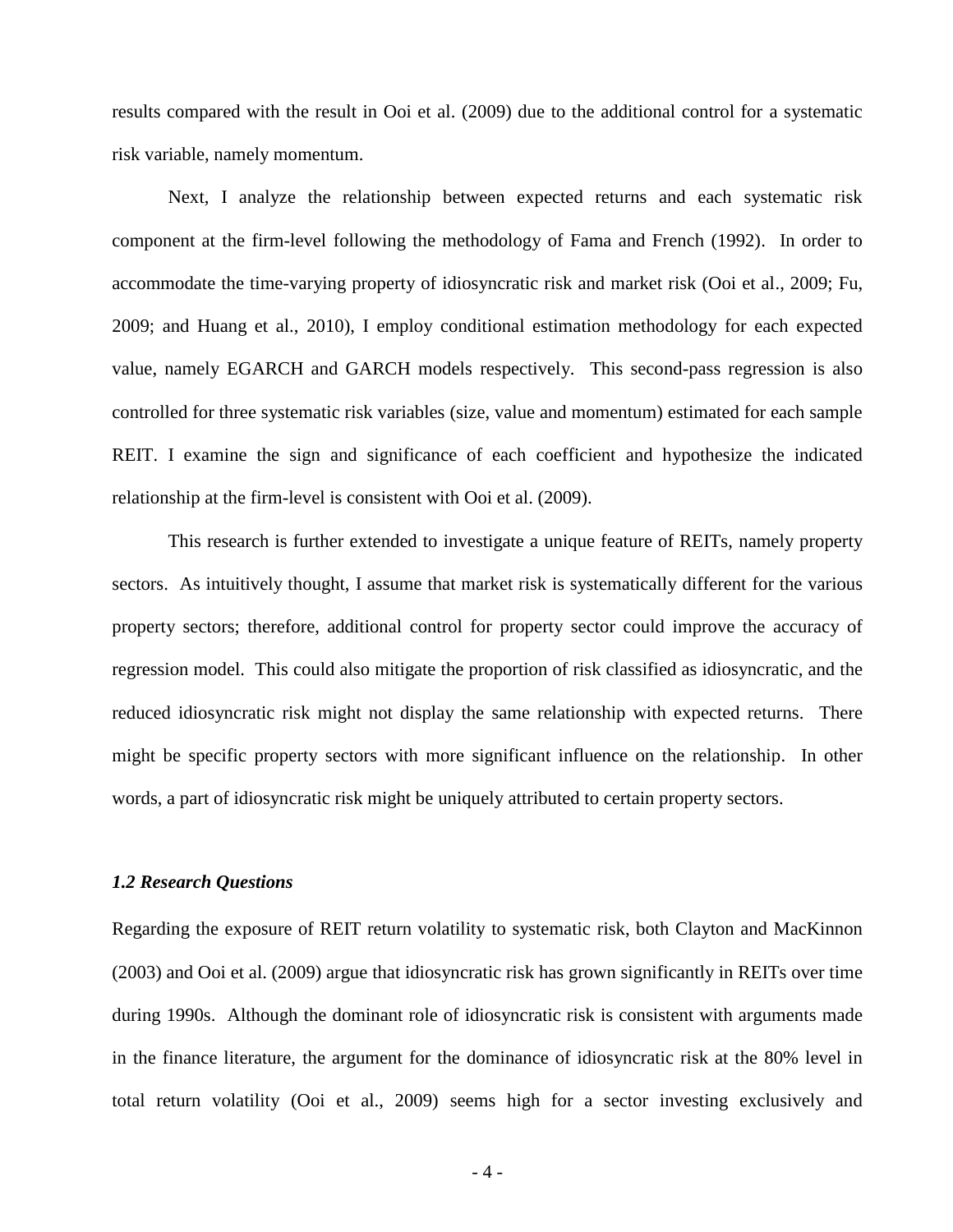homogeneously in tangible real estate. These results infer an under-estimate of the exposure of REIT returns to systematic risk. I first measure the proportion of idiosyncratic risk in REIT return volatility based on the methodology modifying potentially biased approaches in existing papers. In order to mitigate probable over-estimation of idiosyncratic risk, I extend the Fama-French threefactor model to the four-factor model including Carhart's (1997) momentum due to the concern about possibly excluded systematic risks in Ooi et al. (2009).

The relationship of expected REIT returns to both idiosyncratic and systematic risks is the next focus of this dissertation. While the MPT suggests idiosyncratic risk should not be priced (or is insignificant), Ooi et al. (2009) report contradictive findings suggesting that idiosyncratic volatility has a significant positive relationship with REIT returns. They also report market risk (beta) has an insignificant relationship with REIT returns due to the dominant influence of idiosyncratic risk and other systematic risks. Although they conclude firm-specific risk matters in REIT pricing, the results are somehow puzzling with respect to the MPT. The relationship remains debated in the literature.

Thirdly, I assume property sector plays a substantial role in the amount of idiosyncratic risk as well as in its relationship to returns. As one of the unique features of REITs, many investors diversify their REIT investments across property sectors. At the property-level, real estate is known to behave differently by property sector such as retail, residential and office. I assume a part of idiosyncratic risk is attributed to this uniqueness in each property sector.

For each test, I hypothesize (i) systematic risk will be increased significantly, and idiosyncratic risk will be reduced after the inclusion of the momentum factor; (ii) consistent with the MPT, there will be no significant relationship between idiosyncratic risk and expected REIT returns at the firm-level with the control for momentum effect; and (iii) significant difference in the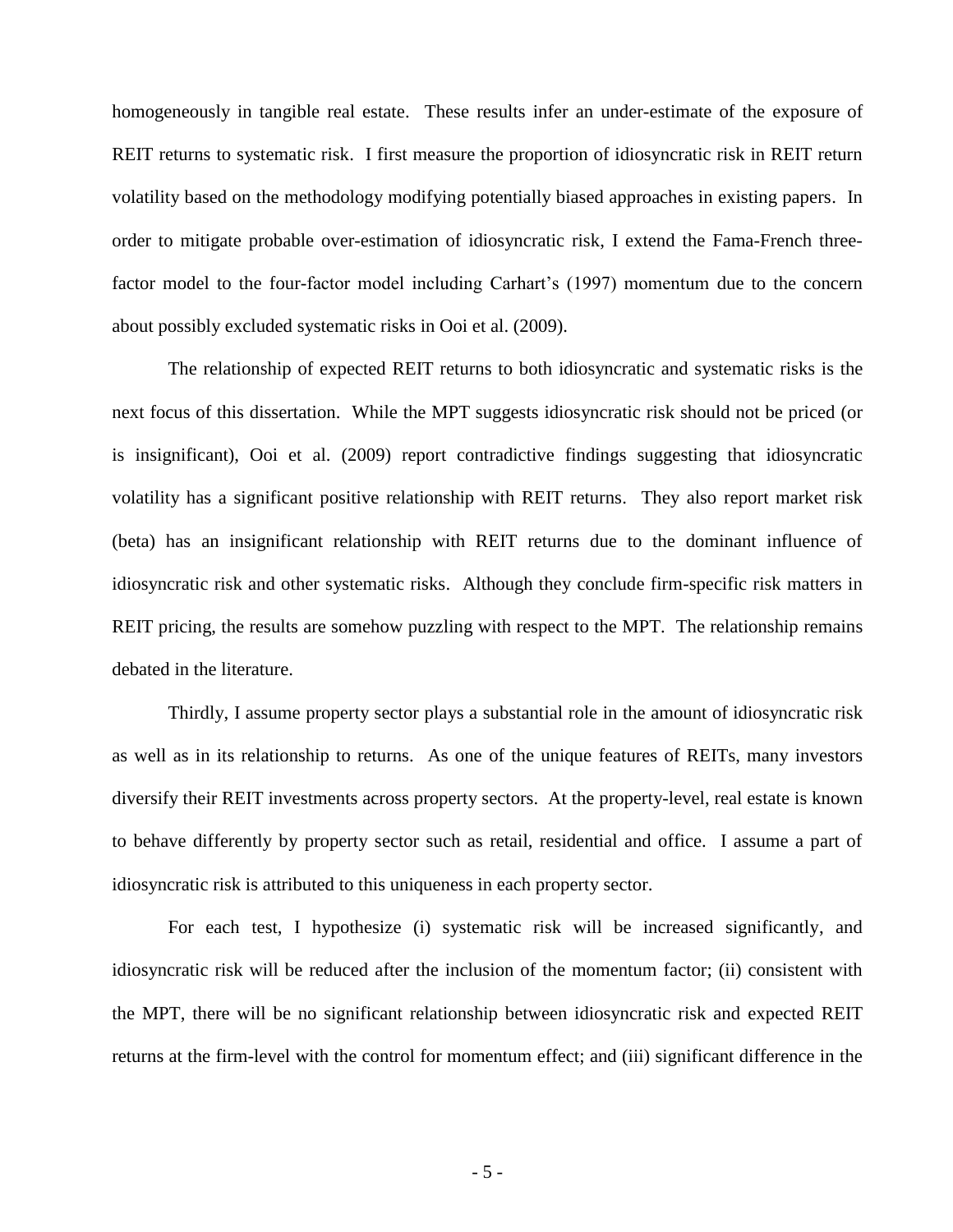amount of idiosyncratic risk as well as in its relationship to returns are attributable to property sectors.

# *1.3 Importance of Study*

CAPM makes a set of predictions concerning equilibrium expected returns on risky assets under the assumptions of an extremely simplified world. One of the assumptions is "all investors will choose to hold a portfolio of risky assets in proportions that duplicate representation of the assets in the market portfolio, which includes all traded assets. For simplicity, we generally refer to all risky assets as stocks." (Bodie, Kane and Marcus, 2002) However, the evolution of financial technology and constant development of market products may have made "the market" more complicated and difficult to explain with the conventional stock market index as a proxy of "the market". As Fama and French (1993) expanded the market model equation from a single factor CAPM model to threefactor model, there might be more unknown and un-tested market risks in each asset class as later demonstrated by Carhart (1997). Idiosyncratic risk is the residual of return volatility not explained by the systematic market risks. If "the market" becomes less explained by systematic risks, idiosyncratic risk simultaneously increases as the residual of the model. This also infers the increasing necessity to depart from the classic single factor model and to expand the knowledge of systematic risks such as Carhart (1997) finds with the effects of momentum.

The purpose of this dissertation is to re-examine the relationship between idiosyncratic risk and expected returns in REITs and contribute to the literature by expanding our knowledge of systematic risk in REITs. I examine the momentum effect as a potential source of systematic risk in REITs which may potentially reduce the risk categorized as unexplained residual or idiosyncratic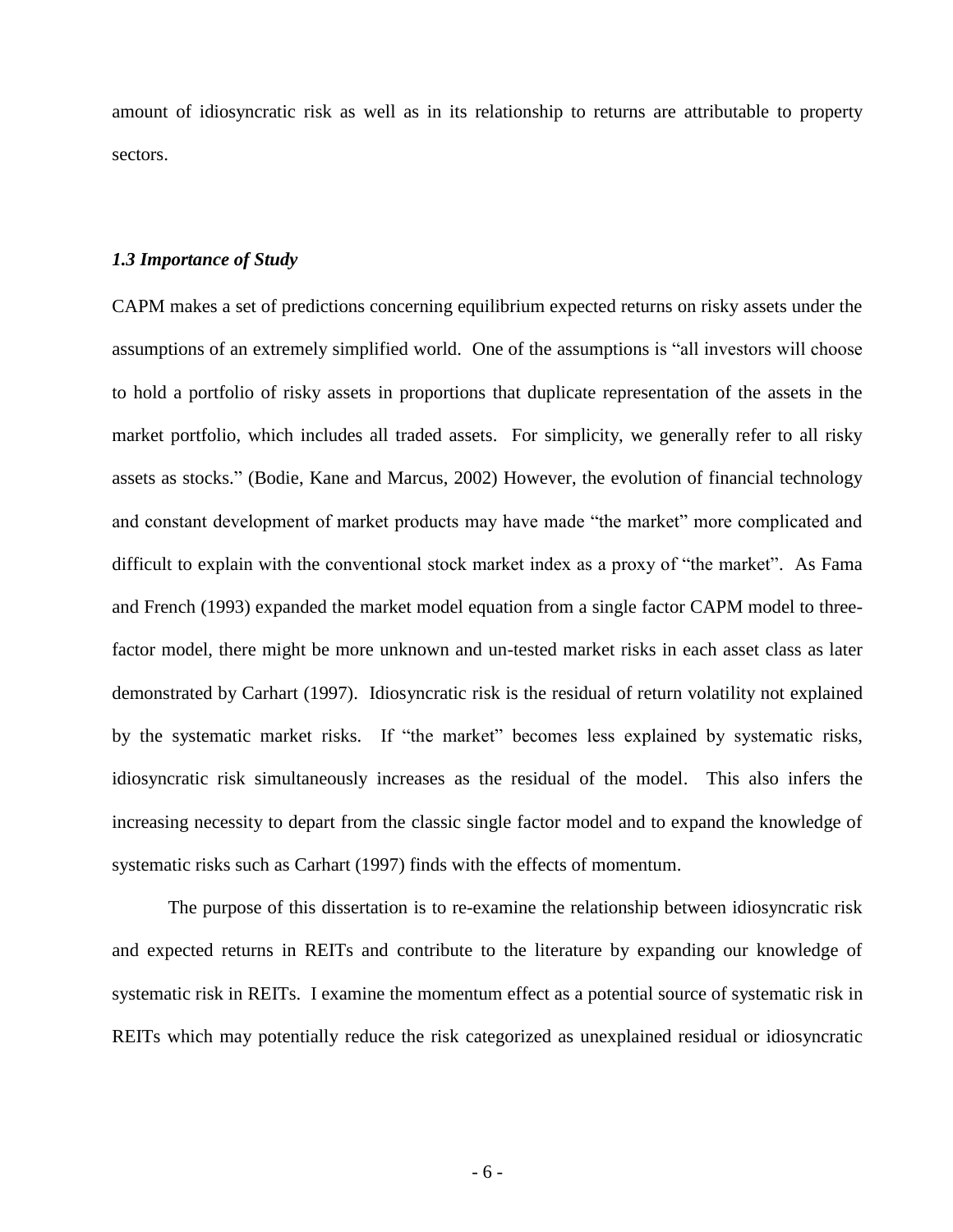risk. This research also sheds light on potential sources of systematic risk which might affect the expected returns and/or the relationship between expected returns and idiosyncratic risk in REITs.

Growing numbers of finance papers have analyzed idiosyncratic risk in common stocks with particular focus on their risk-return relationship. Yet, many of them exclude REITs due to the fundamental differences. Therefore, there is a lack of academic research focusing on idiosyncratic risk in REITs. The fact that REITs tend to be a homogeneous asset class suggests that the level of systematic risk in REITs should be higher than that found in common stocks. This should be even more obvious when REITs are grouped by property sectors. As ironically evidenced by the exclusion of REITs from a large part of the finance literature, the unique characteristics of REITs require real estate researchers to focus on the properties of idiosyncratic risk in a different platform. This lack of research suggests the importance of further investigation in the real estate literature as well as the primary contribution of this research.

# *1.4 Organization of Research Approach*

The reminder of the dissertation proceeds as follows. In the next chapter, I will review the related literature. Chapter three, "Methodology", presents research hypotheses, data construction and test methodology. In chapter four and five, I will discuss the results and conclusions.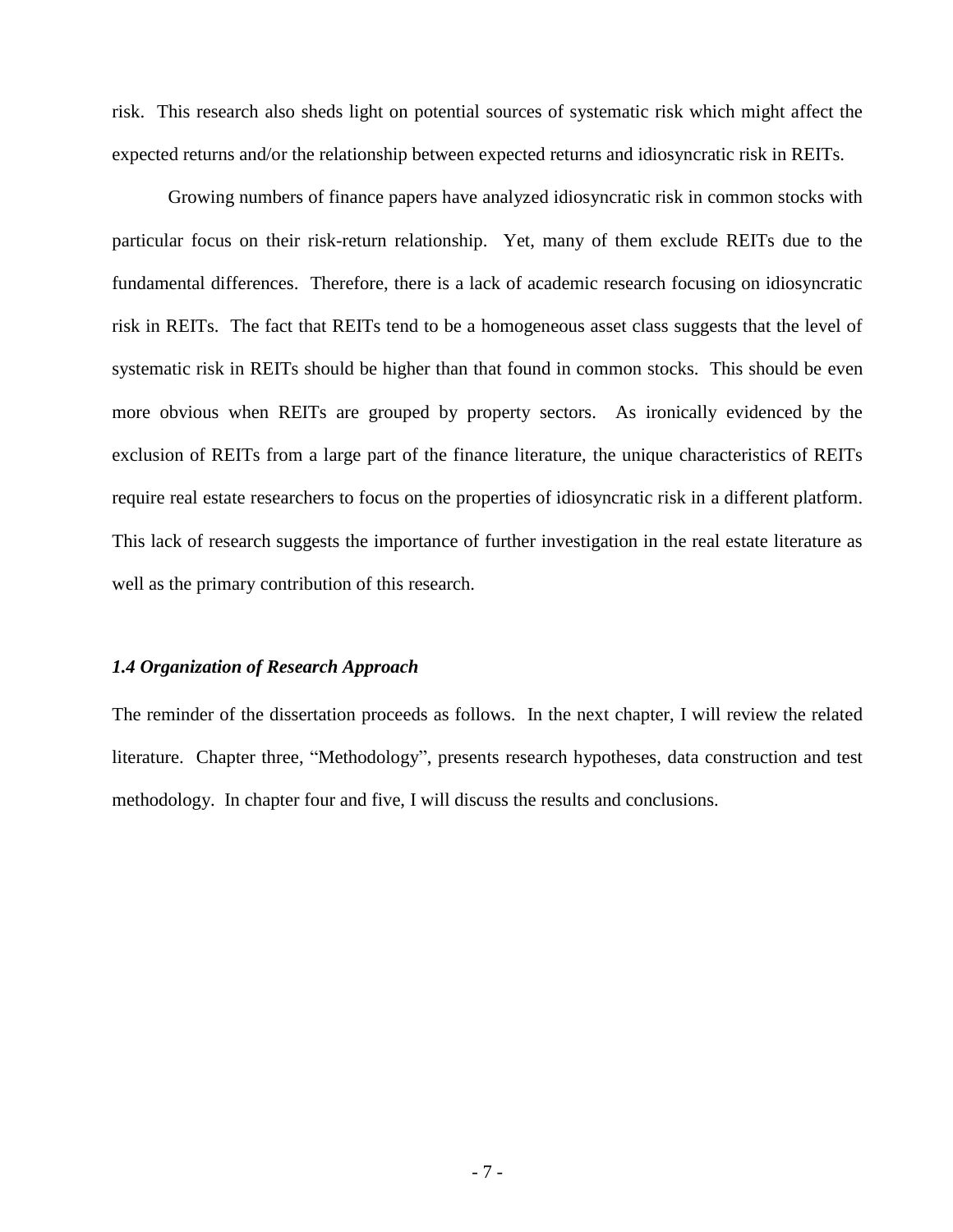# **2. Literature Review**

This section reviews the literature discussing idiosyncratic risk in the finance and real estate literature followed by the studies examining the momentum effect as a supplemental systematic risk and the role of property sectors in REIT returns. The first part discusses studies which examine the properties of idiosyncratic risk in the finance literature, where the relationship between idiosyncratic risk and expected returns has attracted increasing interest. Table 1, "List of research analyzing idiosyncratic risks", also summarizes the methodological difference of recent research. In this study, I follow the methodology of Fu (2009) and Ooi et al. (2009), and use daily-return-based idiosyncratic risk which Fu (2009) argue as more appropriate measurement of idiosyncratic risk due to its time-varying nature. The second part summarizes the papers discussing idiosyncratic risk in real estate particularly REITs. I highlight not only the results in each study but also the differences in methodology in these two sections. The third and fourth parts review previous studies including the momentum effect in the asset pricing model as an extension of the Fama-French three factor model (FF3) in each finance and real estate literature. In the last part, I cover the papers analyzing the effect of property sectors on REIT returns.

### *2.1 Idiosyncratic Risk Studies in the Finance Literature*

CAPM (Sharpe, 1964 and Lintner, 1965) relates to the mean-variance efficiency of the market portfolio. Its primary implication is that there exists a positive linear relationship between expected returns on securities and their systematic market risk (beta). Variables other than beta should not capture the cross-sectional variation in expected returns; therefore, any role of idiosyncratic risk is completely eliminated through diversification under the assumptions of CAPM. Fama and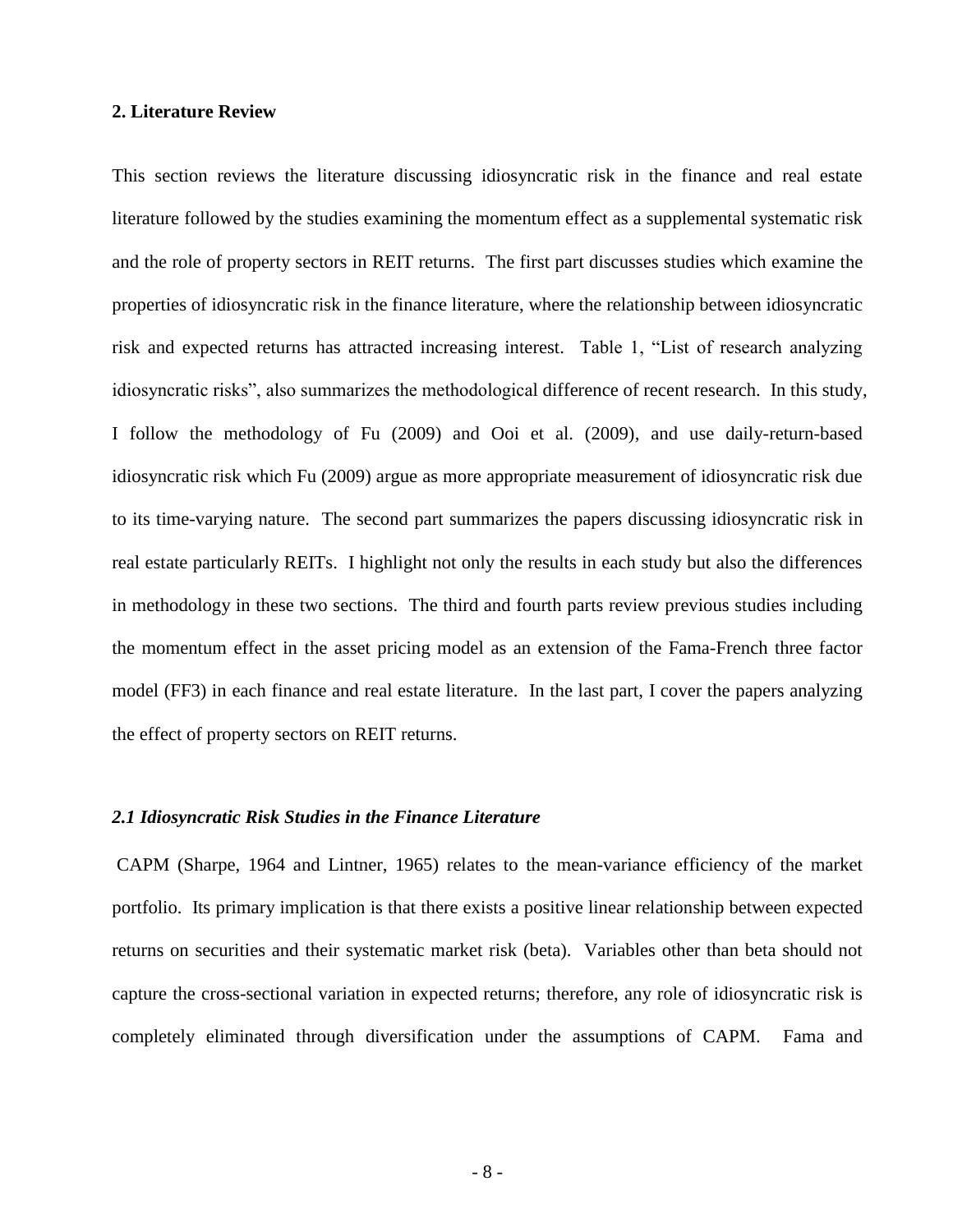MacBeth (1973) support this theoretical implication empirically and observe that idiosyncratic risk does not have a significant relationship with the cross-sectional returns of common stocks.

On the other hand, Merton (1987) argues that idiosyncratic volatility is relevant to asset pricing under more realistic situations where investors can not invest in the "market portfolio" consisting of all the securities in the market as a matter of practicality. In addition to the difficulty associated with constructing the market portfolio, he further argues that tracking information on all securities is costly. If investors hold under-diversified portfolios, they will care about total risk (market risk and idiosyncratic risk), not simply market risk. Therefore, firms with larger total (or idiosyncratic) variance require higher returns to compensate for imperfect diversification, suggesting that idiosyncratic volatility is positively related to the cross section of expected returns if investors demand compensation for being unable to completely diversify away firm-specific variance.

Following the arguments made in recent research, under-diversification may cause a positive relationship between idiosyncratic risks and expected cross sectional stock returns. Goyal and Santa-Clara (2003) examine the relationship between stock variance and the returns on the market using regression models between lagged monthly variance based on daily volatility and subsequent market returns. They find (1) no forecasting power of market variance for the market returns and (2) a significant positive relation between average stock variance and the returns on the market. As stock variance is mostly driven by idiosyncratic risk reported as 85%, they argue that idiosyncratic equity risk is positively related with the returns on the market. Spiegel and Wang (2005) focuses on the contrasting role of idiosyncratic risk and liquidity and how each of them relates to stock returns. As expected, they find positive and negative relationship with stock returns respectively, while the impact of idiosyncratic risk is much stronger than that of liquidity.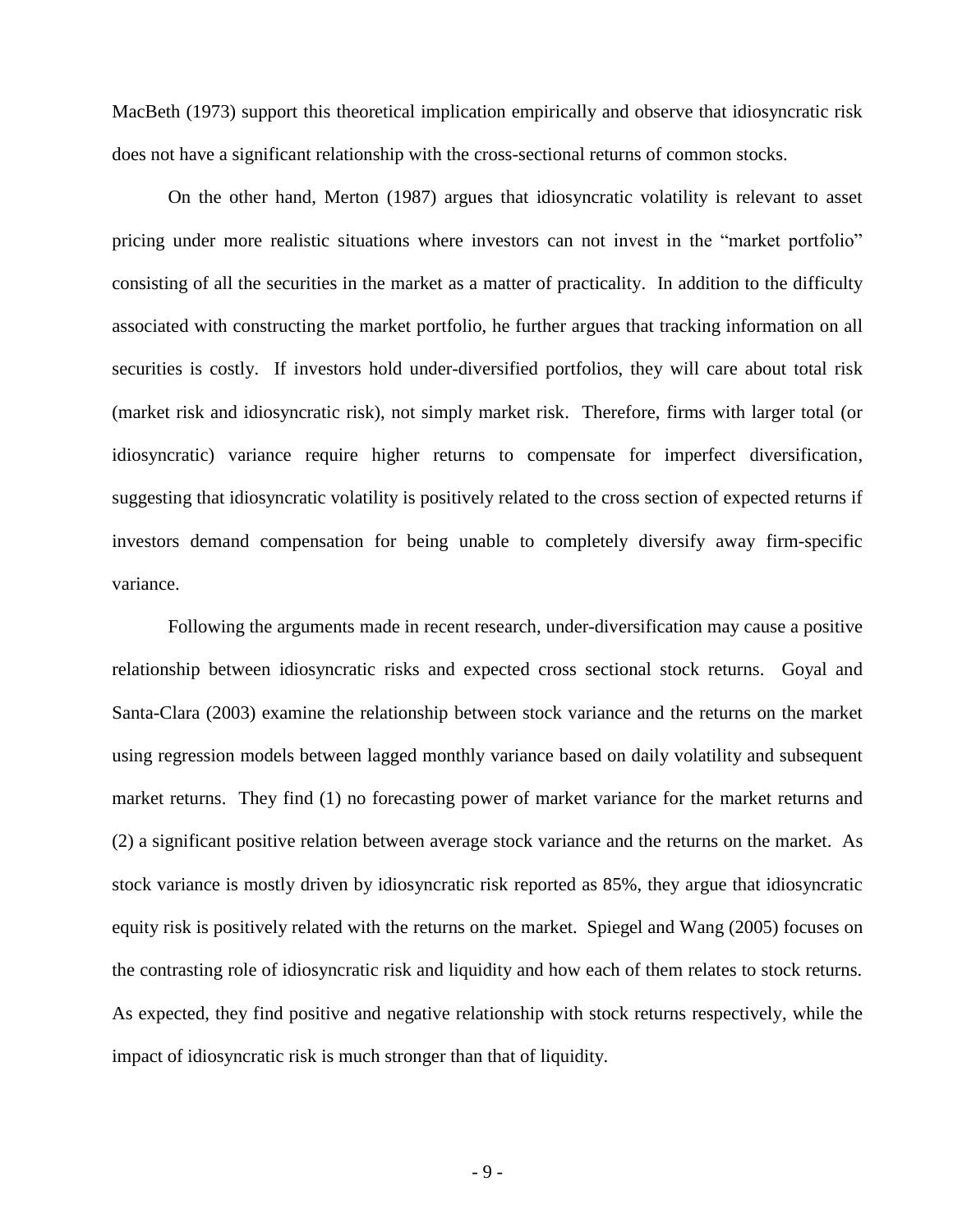Malkiel and Xu (2006) also find a significant positive relationship between idiosyncratic risk and the cross sectional expected returns at the firm-level. Extending the analysis periods of Fama and MacBeth (1973), they analyze monthly-return volatility to estimate idiosyncratic risk relative to both CAPM and the Fama-French three-factor model. The results demonstrate that idiosyncratic risk is priced to compensate rational investors for their inability to hold the market portfolio in both cases. Contrary to previous research, Ang et al. (2006) report a significant negative relationship between idiosyncratic volatility and cross-sectional expected stock returns. They define idiosyncratic volatility relative to the Fama-French three-factor model using dailyreturns of individual stocks over the past month. They group stocks into five portfolios sorted by one-month lagged idiosyncratic volatility and estimate the value-weighted expected returns of each portfolio every month. The results show that stocks with low idiosyncratic risk earn high average returns, and the average return differential between quintile portfolios of the lowest and highest idiosyncratic risk is statistically significant.

Although some studies find a positive relation between idiosyncratic volatility and expected returns as predicted by Merton (1987), Bali and Cakici (2008) argue that the conflicting evidence in existing literature is largely due to the significant sensitivity of the cross-sectional relationships to methodological differences. They report differences of analytical schemes that play critical roles in determining the presence and significance of cross-sectional relationships in existing research including (i) the data frequency used to calculate idiosyncratic risk (daily- or monthly-return volatility) and (ii) the weighting scheme adopted for generating average portfolio returns. They analyze different combinations of data frequency and weighting schemes for average returns on the relationship between idiosyncratic risk and expected returns. Testing the experimental combinations of weighting schemes and data frequencies, they observe a negative relationship between idiosyncratic volatility and expected returns only under the conditions exactly replicating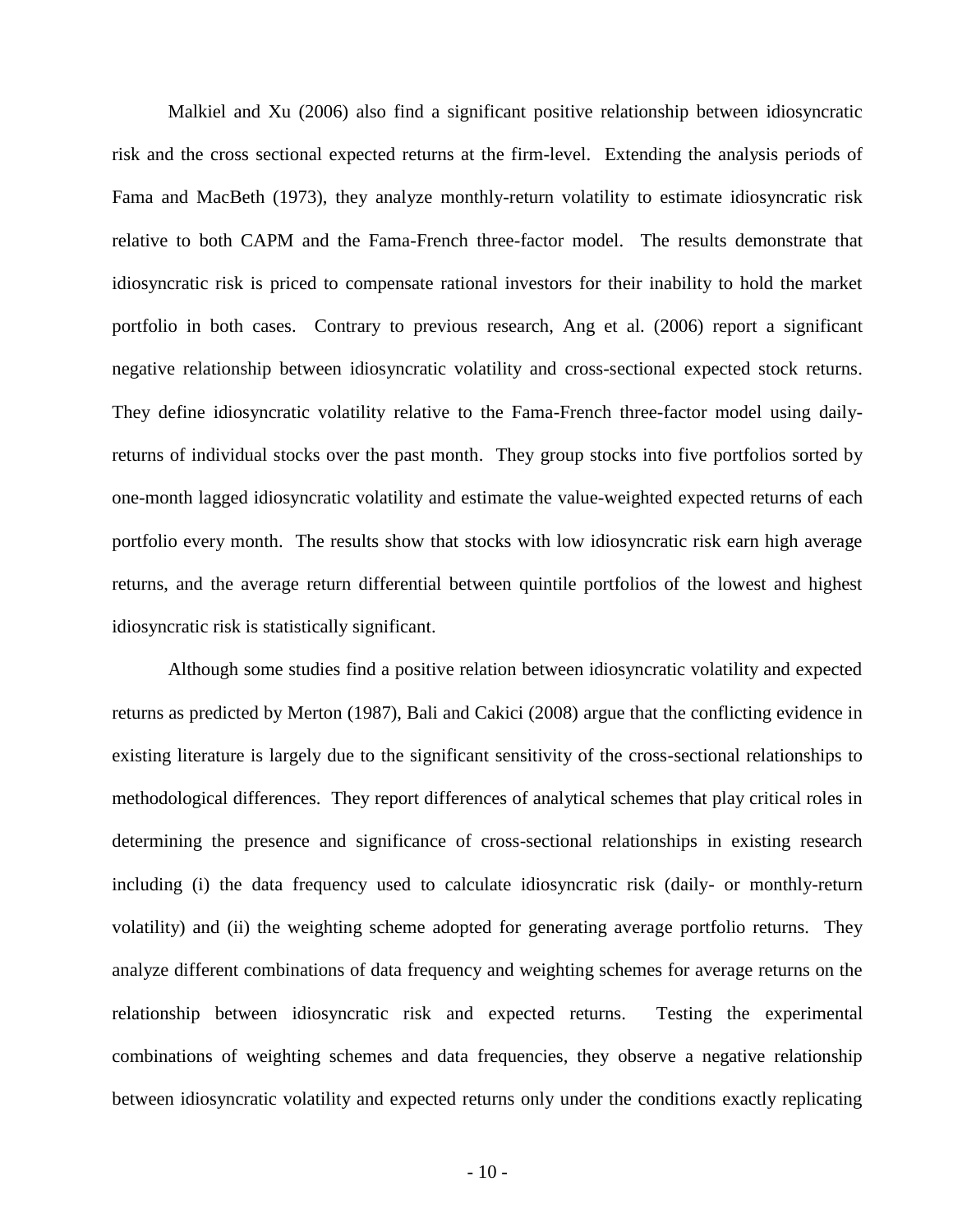those assumed by Ang et al. (2006), namely value-weighted expected returns of quintiles sorted by daily-data-based idiosyncratic risk. Thus the negative relationship reported by Ang et al. (2006) is largely a result of the methodological choice of averaging returns for each quintile by valueweighting rather than equal-weighting.

Fu (2009) argues that the lagged idiosyncratic volatility might not be appropriate for the proxy of expected idiosyncratic volatility since idiosyncratic volatility of individual stocks changes over time. Employing the exponential GARCH models to estimate the expected idiosyncratic volatility based on time-series data of daily-return variance, he finds a significantly positive relationship to expected returns. Testing the model under the replicated framework of Ang et al. (2006), he finds that Ang et al. (2006)'s findings are largely caused by abnormal return reversal of some stocks in the highest idiosyncratic volatility quintile, and thus rejects their argument of a negative relationship between idiosyncratic volatility and cross-sectional expected stock returns. High monthly-return stocks often appear in combination with high contemporaneous idiosyncratic volatility; however, the returns in the following month frequently reverse and become low. As a result, the subsequent returns of these stocks tend to record relatively low returns. In addition, most of these stocks are small in size, therefore having little influence on total market returns while being highly influential in quintile-based returns.

Jiang, Xu and Tong (2009) extend the study of Ang et al. (2006) and find that idiosyncratic volatility is also inversely related with future earnings and earning shocks. Analyzing the triangular relation among idiosyncratic volatility, future earning shocks, and future stock returns with various control variables, they argue that the return predictive power of idiosyncratic risk depends on the information content about future earnings; therefore, it relates to corporate disclosure.

Boehme, Danielsen, Kumar and Sorescu (2009) test two contradicting hypotheses regarding the relationship between idiosyncratic risk and expected returns. Investor recognition hypothesis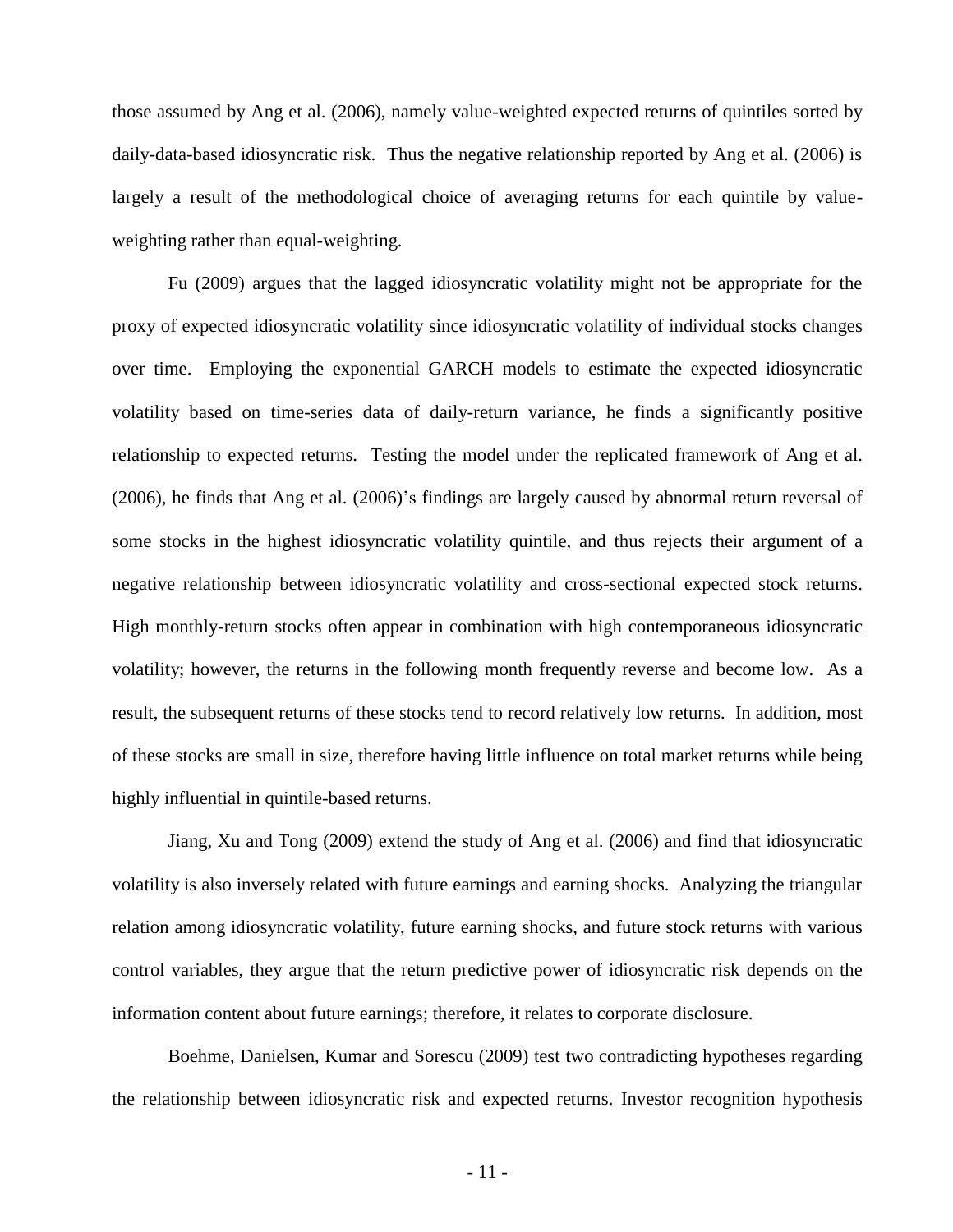(Merton, 1987) predicts a positive relationship under the condition of sub-optimally diversified portfolio holdings by investors. In contrast, Miller's (1977) hypothesis predicts a higher dispersion of investors' beliefs derives higher prices; therefore, it results in a negative relationship with returns under short-sale constraints. Testing a model with additional controls for visibility and short-sale constraints, Boehme et al. (2009) find idiosyncratic risk positively related with subsequent returns when firms display both low visibility and high short-selling cost; therefore, their results support Merton's hypothesis.

Huang, Liu, Rhee and Zhang (2010) re-examine the relationship between idiosyncratic risk and expected returns reported in existing studies. A negative relationship (Ang et al., 2006) is confirmed and explained as the result of return reversal in the following month consistent with Bali and Cakici (2008). A positive relationship between the conditional idiosyncratic volatility and expected returns (Fu, 2009) is also confirmed as robust even after controlling for the return reversal effect. They further construct a time series return gap between the highest and the lowest idiosyncratic risk groups of portfolios based not only on the FF3 but also on the FF4 at the portfolio-level. The reported increases of R-square from 0.66 to 0.68 also indicates that the inclusion of momentum factor improves the accuracy of asset pricing models from the FF3 to the FF4.

Regarding the measurement of idiosyncratic risk, Brown and Kapadia (2007) also apply the FF4 and analyze the time series of idiosyncratic volatility. They argue that the previously documented increase in idiosyncratic risk in the post-war era is the result of the new listing effect. Firms that list later in the sample period have persistently higher idiosyncratic volatility than firms that list earlier. Cao, Simin and Zhao (2008) apply both the FF3 and the FF4 to estimate idiosyncratic risk of stocks at the firm-level for the sample period from 1971 to 2002. They report a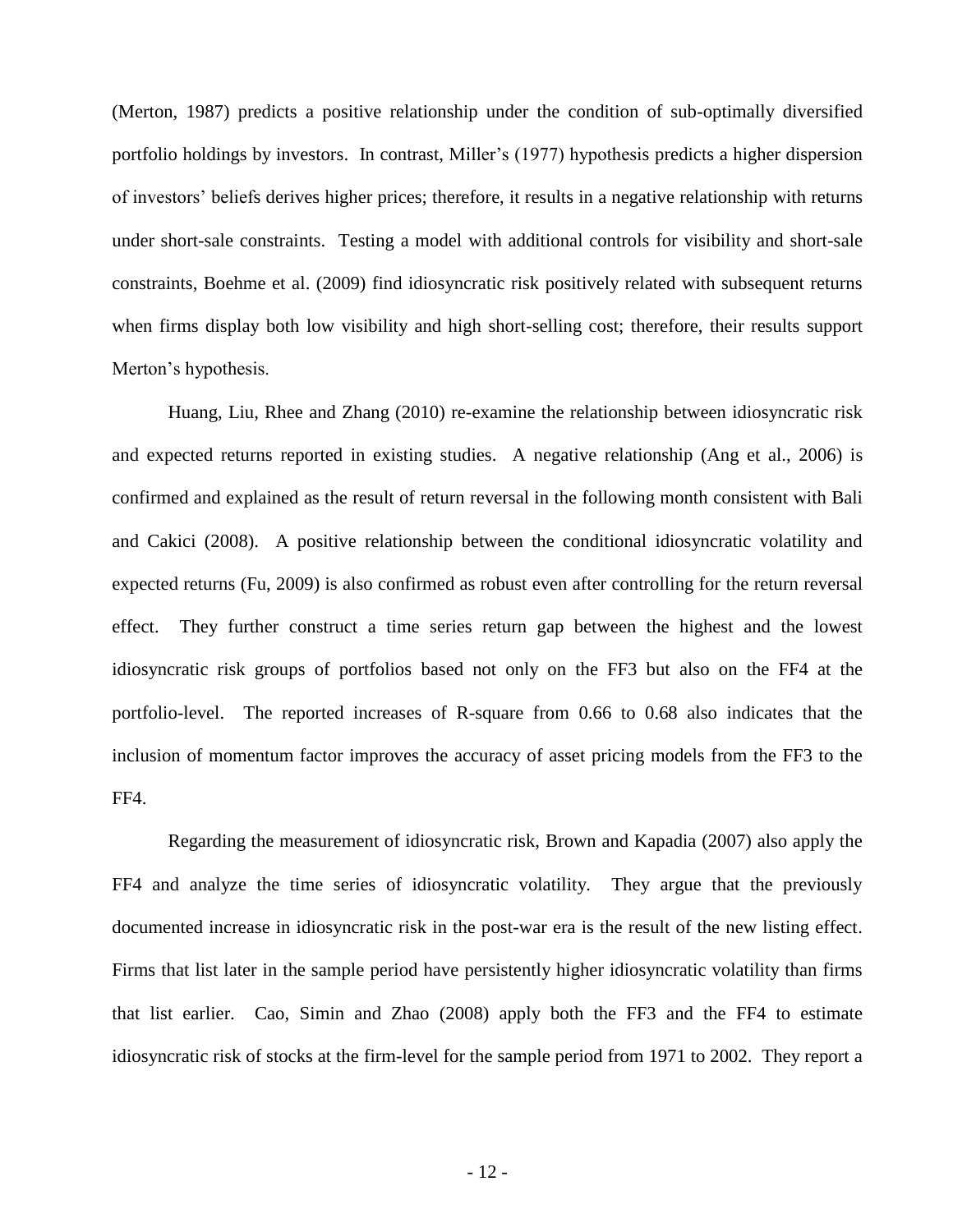slight decline of idiosyncratic return variance from 0.024 to 0.023 based on the FF3 and the FF4 respectively.

### *2.2 Idiosyncratic Risk Studies in Real Estate*

Benefiting from the characteristics of listed and daily traded assets, the risk in REITs is frequently estimated as the volatility of returns and the correlation coefficients with other assets. Corgel, McIntosh and Ott (1995) and Seiler, Webb and Myer (1999) categorize earlier papers in the real estate literature and provide a comprehensive overview of research analyzing the risk in REITs chronologically. These risk studies are mostly motivated to analyze diversification opportunities or the portfolio optimization of REITs as one of the financial asset classes.

Where the risk, or volatility of returns, can be decomposed into a systematic market component and an idiosyncratic firm-specific component, the real estate literature pays relatively limited attention to the idiosyncratic risk particularly regarding how it relates to the expected returns (See Table 1). "This is not surprising because the capital asset pricing model (CAPM; Sharp 1964; Lintner 1965; Black 1972) prescribes that only the non-diversifiable systematic risk matters in asset pricing. Idiosyncratic risk, on the other hand, should not matter because it can be completely diversified away according to modern portfolio theory (Ooi et al., 2009)." Gyourko and Nelling (1996) examine systematic risk in public real estate from the perspective of CAPM. Analyzing the monthly-returns of equity REITs, they compare the systematic risk (beta) by property sector and locational distribution during the 1988 – 1992 sample periods. They find that systematic risk varies by property sector with significantly higher risk for retail REITs. Their sample period is further extended to 1997 by Chen and Peiser (1999) in an attempt to capture the impact of REIT modernization in the early 1990s. They report newly launched REITs perform similarly to the existing older REITs except for slightly higher systematic risk (beta) in new REITs. Although these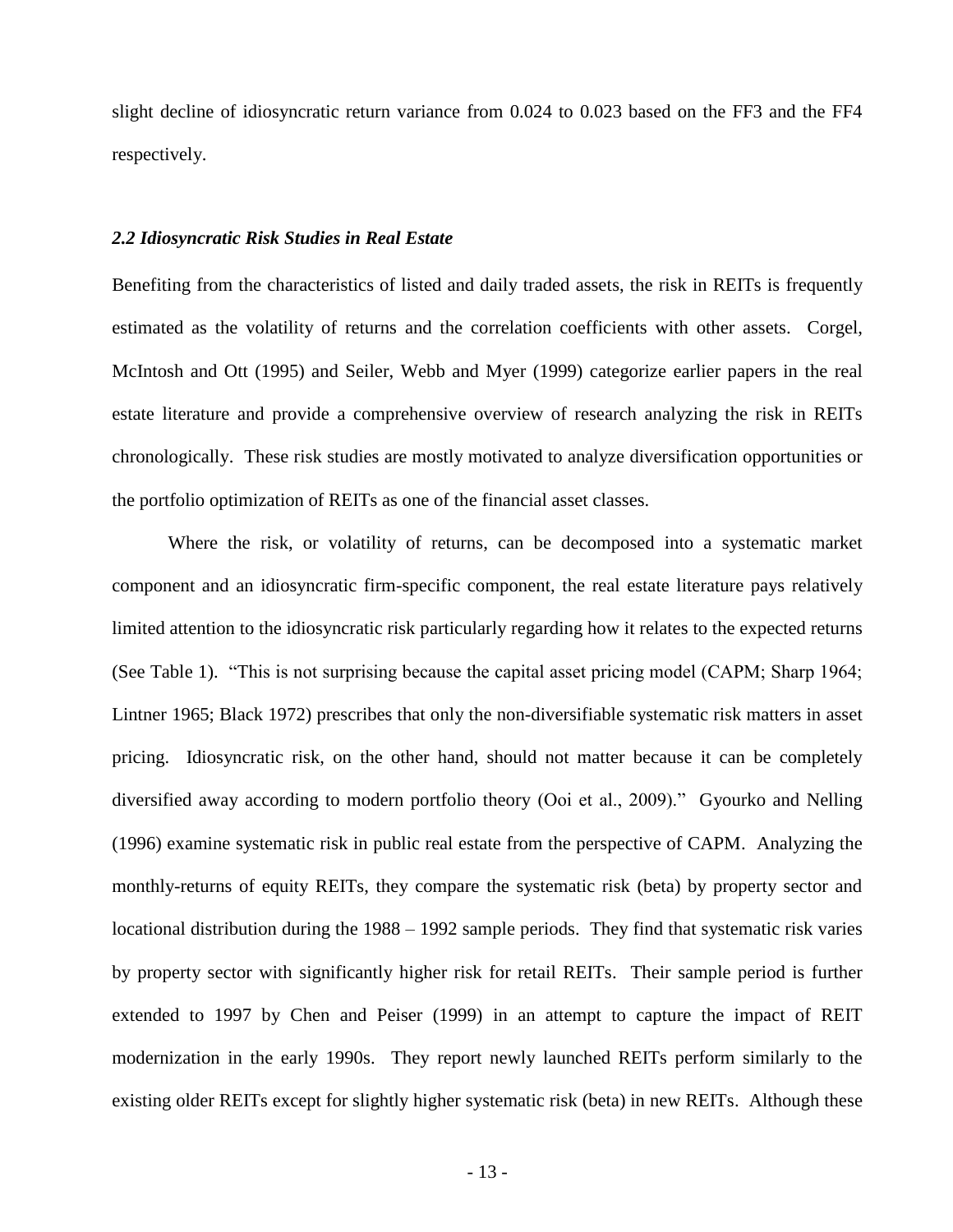two studies provide a comprehensive analysis of systematic risk, they do not extend the argument to the role of idiosyncratic risk in REITs. They also examine the risk-return trade-off of different REIT sectors in comparison with the S&P Mid-Cap index. They report that storage, office, and hotel REITs have higher returns along with higher risk than the index, while healthcare, apartment, retail, and diversified REITs had lower returns coupled with higher risk than the index.

Employing a multiple-factor asset pricing model, Karolyi and Sanders (1998) examine the predictable components of returns on stocks, bonds, and REITs. Because of the lower  $R^2$  for REITs, they conclude there should be an important economic risk premium not captured by the model although they do not address the results from the perspective of idiosyncratic risk. Litt, Mei, Morgan, Anderson, Boston and Adornado (1999) decompose the total risk of REIT returns into systematic risk, NAREIT factor ( $\beta_{NAREIT}$ ), and firm-specific (idiosyncratic) risk; and test both firmbased and property sector based regression models from 1993 to 1997. They find higher returns for the group of higher systematic risk firms measured by beta. Moreover, they report a significant role in firm-specific (idiosyncratic) risk in REIT excess returns. On average, systematic risk explains 34% of REIT excess returns while firm-specific risk explains the remaining 66%. Although the authors admit the possibility that including macroeconomic-factors may increase systematic risk, they emphasize the significant role in firm-specific (idiosyncratic) risk in REIT excess returns.

In real estate literature, the initial focus on the idiosyncratic risk in REITs is made by Chaudhry, Maheshwari and Webb (2004), who decompose the idiosyncratic risk based on CAPM to find the determinants and compare the results in two periods: Period I (from 1994 to 1998) and Period II (from 1996 to 2000). They report that efficiency, liquidity and earnings variability are important determinants of idiosyncratic risk due to their significance in both periods though size and capital are not. They further argue that idiosyncratic risks are as important as aggregate volatility for understanding the risk and return relationships for a portfolio of stocks. This is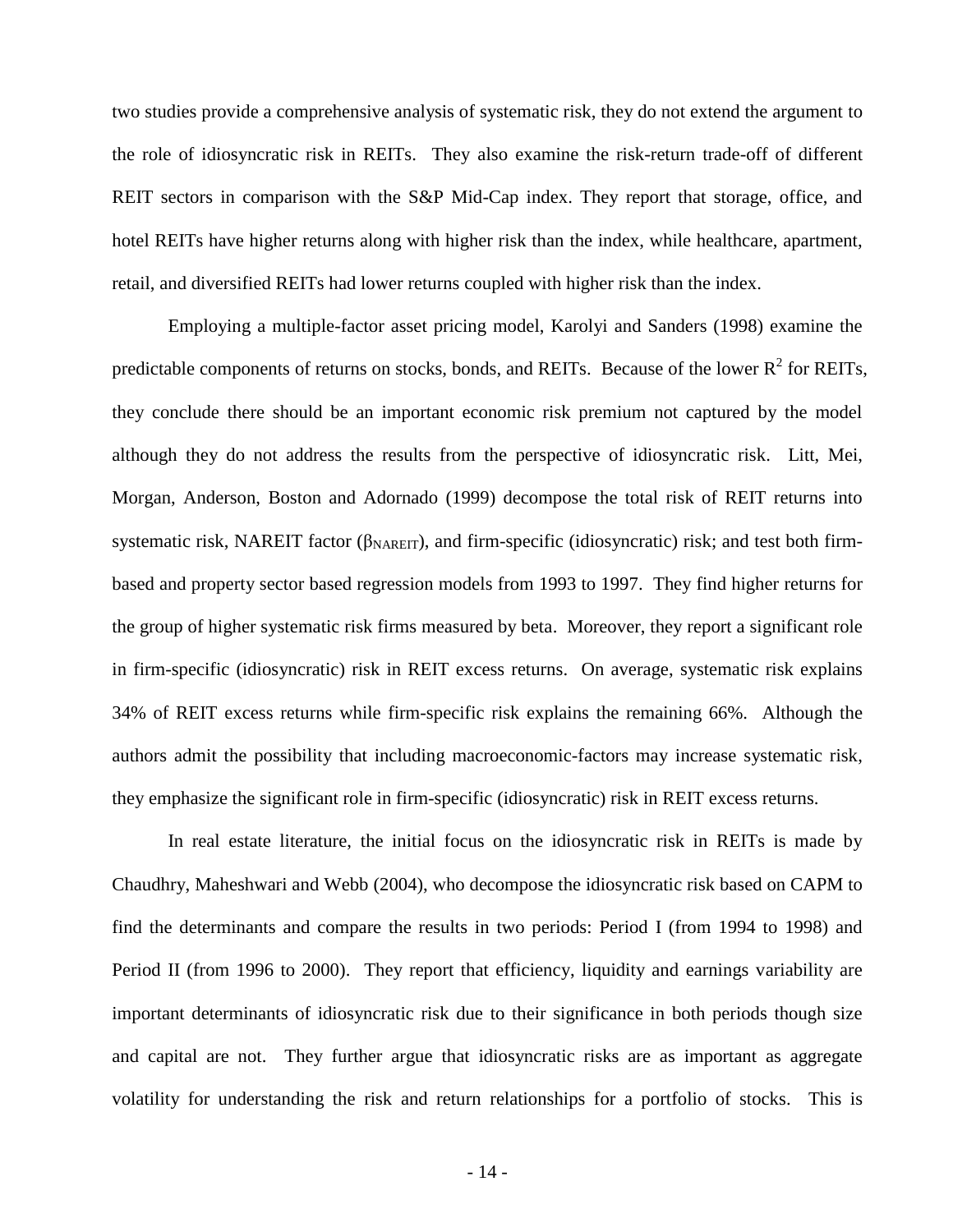particularly true in REITs due to their special and unique characteristics. However, they do not extend their analysis to the relationship between idiosyncratic risk and market returns.

Clayton and MacKinnon (2003) analyze how other assets influence REITs as well as the size of the unexplained idiosyncratic risk component. They employ a multi-factor model to decompose quarterly-return variance based on the NAREIT Index and four other market indexes, namely large cap stocks (S&P 500 index), small cap stocks (Russell 2000 index), bonds (Lehman Brothers index) and un-securitized real estate (NCREIF-based Transaction Value Index) between 1978 and 1998. The results indicate that large cap stocks were the most influential in the early years but small cap stocks became more influential in the late 1980s. In the 1990s with the modernization of REITs, REITs began to behave more like (underlying direct) real estate. Moreover, idiosyncratic risk rose dramatically and became the dominant factor in the same period. They argue that the increasing efficiency of the REIT market improved disclosure of firm-specific information and increased the non-systematic volatility of individual REIT returns. The authors view the institutionalization of REITs and improved informational transparency as the reasons since higher idiosyncratic risk is observed in the portfolio of larger size REITs.

Sun and Yung (2009) analyze the relationship between idiosyncratic volatility and expected returns in REITs under the Fama-French three factor model and CAPM. Using daily return data in previous month, they regress one-month lagged idiosyncratic risk with subsequent returns controlling for leverage, analyst coverage, institutional ownership and illiquidity at the firm-level, and find a significantly positive relationship. They further construct the portfolio excluding small, low price and illiquid samples, and find the positive relationship disappears; therefore, they suggest the positive relationship as largely driven by small, low priced and illiquid E-REITs.

Ooi, Wang and Webb (2009) use the Fama-French three-factor model to decompose REIT return volatility into systematic risk and firm-specific (idiosyncratic) risk, and report nearly 80% of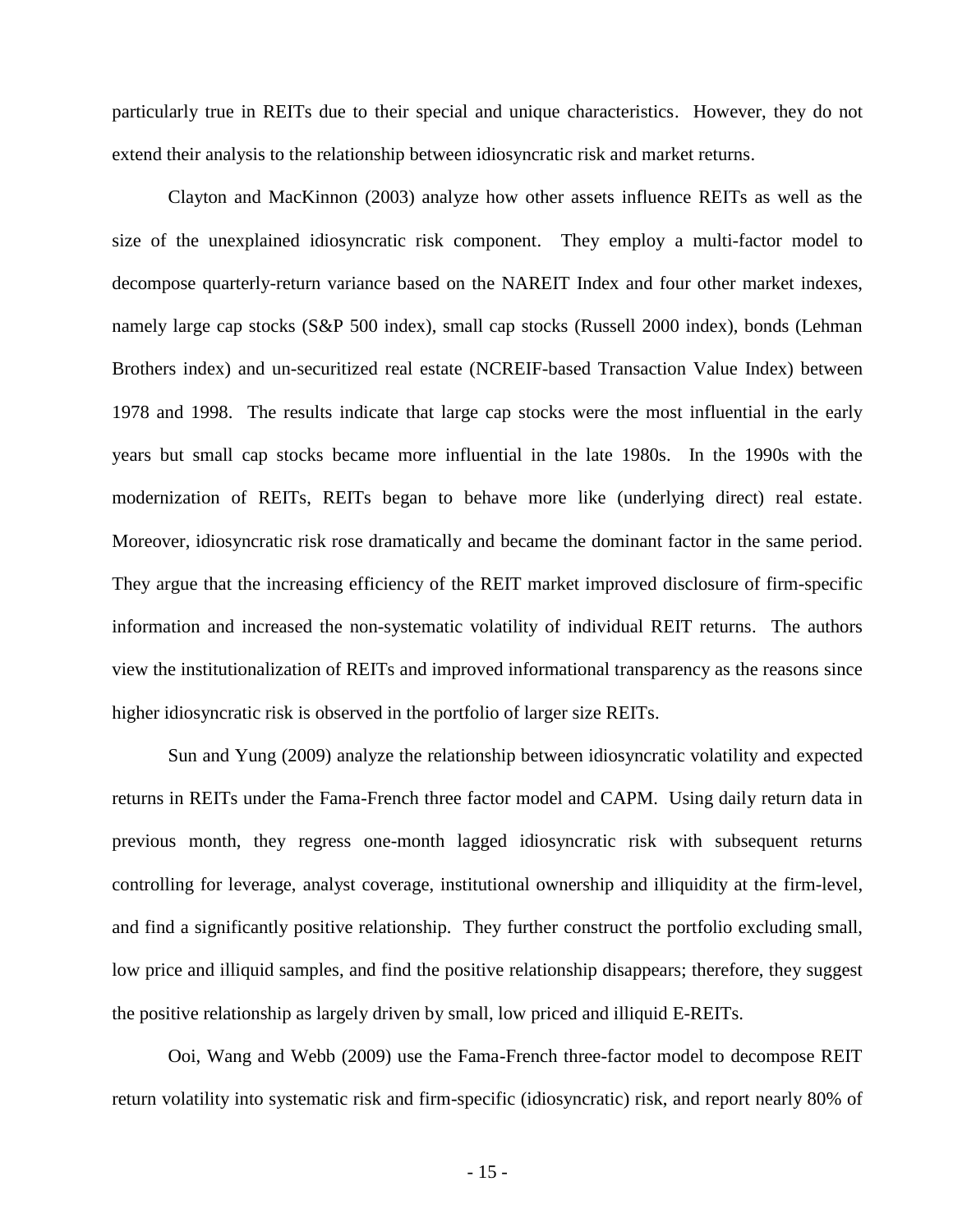the overall return volatility is attributable to idiosyncratic risk during the sample period between 1990 and 2005. They regress daily excess returns of each individual REIT, and regression residuals are transformed to monthly idiosyncratic volatility, which is used to measure the proportion of idiosyncratic risk to total volatility every month. They next employ the GARCH model to estimate one-month ahead expected idiosyncratic risk as well as expected market risk (beta) controlling for the time-varying nature of these risks, and examine the cross-sectional relationship between expected returns and these conditionally estimated risk measures. Cross sectional regression is conducted month-by-month at the firm-level, and they examine how idiosyncratic risk and market risk influence the expected returns of REITs. They measure t-statistics of each averaged coefficient across the sample period and report significantly positive result for the idiosyncratic risk, whereas non-significant returns associated with market risk. They further extend this analysis with additional controls for three other systematic risks, namely size, value and momentum at the firmlevel following the methodology of Fama and French (1992). The average coefficients for idiosyncratic risk and momentum show significantly positive relationships with expected returns though those for expected market risk, size and value are not significant. They conclude that conditionally estimated idiosyncratic risk is positively related with expected returns after controlling for systematic risks at the firm-level. This conclusion supports the argument of Merton (1987) that idiosyncratic volatility is positively related to expected returns.

Liow and Addae-Dapaah (2010) examine the dynamics of idiosyncratic risk, market risk and return correlation using weekly return data on US REIT firms. They confirm that total return is positively related to the idiosyncratic risk for the extended sample period from 1993 to 2008.

# *2.3 Momentum Studies in the Finance Literature*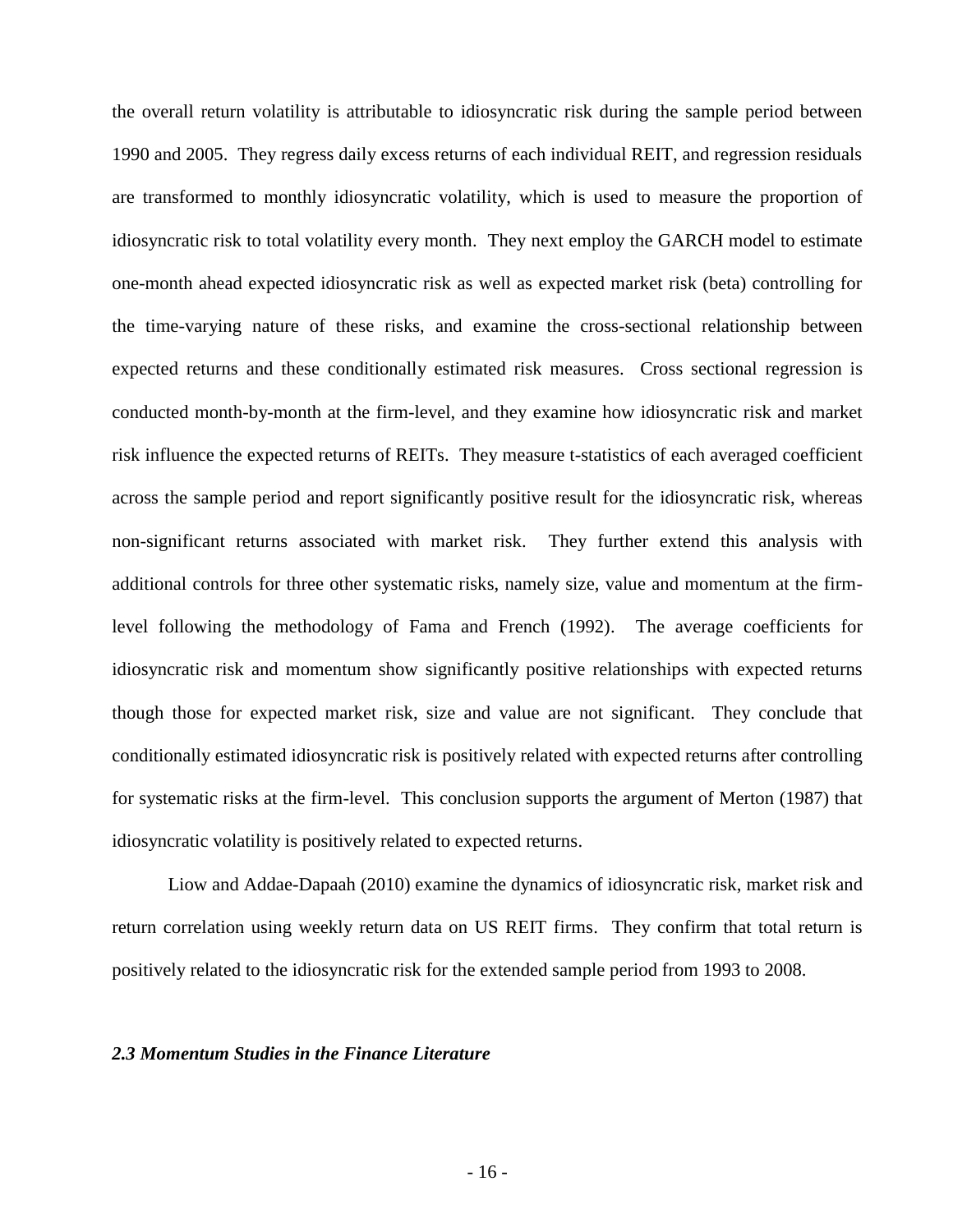Regarding the fundamental question of momentum's effect as a systematic risk factor, Fama and French (2011) argue that both the Fama French three factor model (FF3) and Carhart's four factor model (FF4) are "commonly used in applications, most notably to evaluate portfolio performance." Fama and French (2010) also include momentum in the asset pricing model though they admit that "there is controversy about whether the average SMBt, HMLt, and MOMt returns are rewards for risk or the result of mispricing. For my purposes, there is no need to take a stance on this issue. I can simply interpret SMBt, HMLt, and MOMt as diversified passive benchmark returns that capture patterns in average returns during our sample period, whatever the source of the average returns."

Although the finance literature might not have reached the consensus regarding momentum's effect, the FF4 is largely applied for the analysis as an established asset pricing model. Huang et al. (2010) trace the methodology of Fu (2009) for all NYSE/AMEX/NASDAQ individual stocks over the period from 1963 to 2004. They analyze the relationship between idiosyncratic risk and expected returns based on the FF4, and report the significantly positive relationship is unchanged from the finding of Fu (2009) based on the FF3. Boehme et al. (2009) also analyze the relationship between idiosyncratic risk and expected returns based on the FF4 at the portfolio-level. Controlling for visibility and short-selling by the proportion of institutional holdings as their proxy, they find a significantly positive relationship.

Jiang, Xu and Tong (2009) analyze the triangular relation among idiosyncratic volatility, future earning shocks, and future stock returns controlling for size, book-to-market, and momentum as "the three classical "anomalies" in the asset pricing literature", and find that the return predictive power of idiosyncratic risk is subject to corporate disclosure regarding future earnings. Kosowski, Timmermann, Wermers and White (2006) also apply the FF4 as one of the "commonly used performance models" proposed by past literature to analyze the performance of US mutual funds. While the FF4 based result is presented as "the best fit model according to standard model selection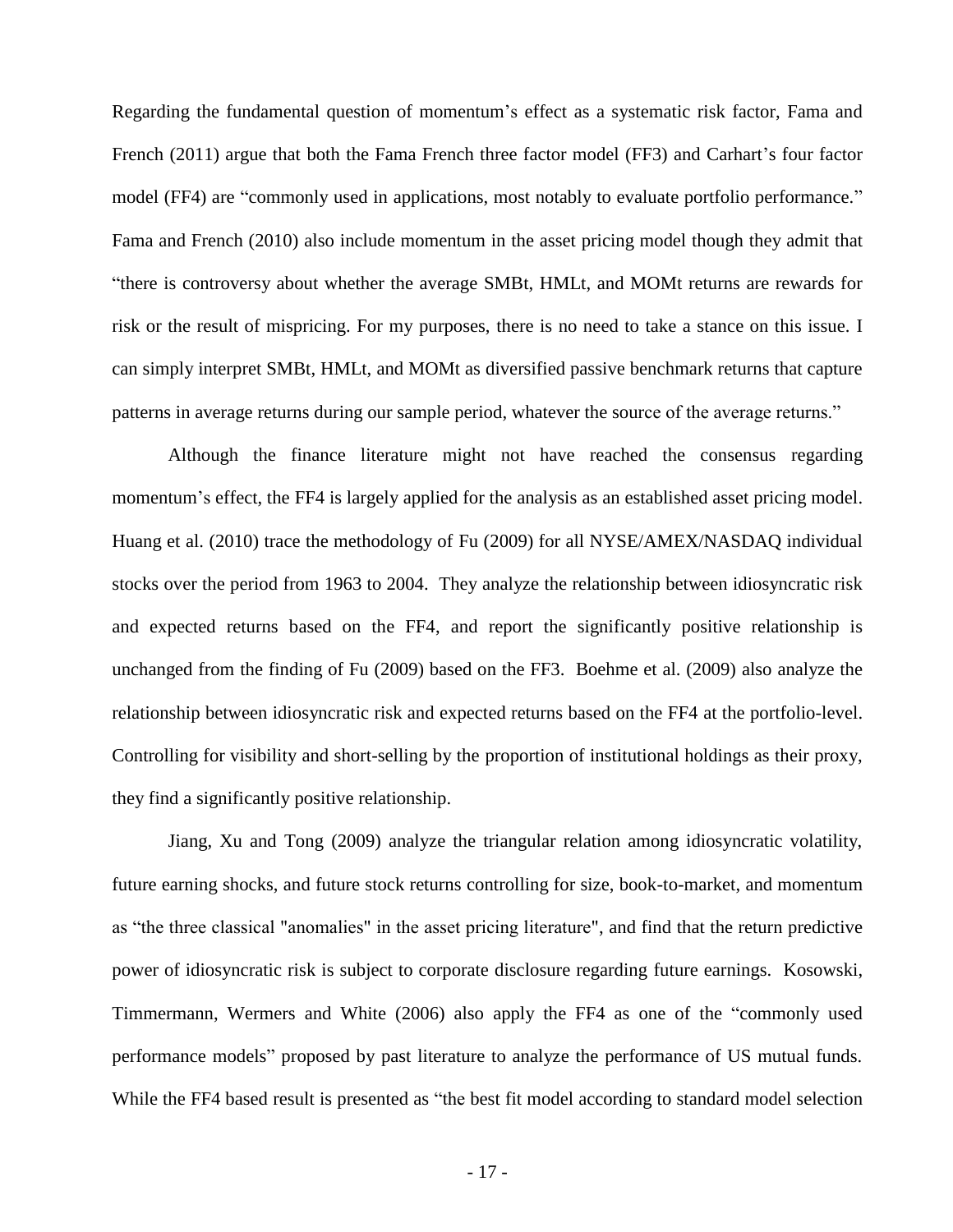criteria", they confirm that the results of all 15 tested models, including the CAPM and the FF3, are consistent with that of the FF4.

In the analysis of persistency, the FF4 is largely applied in order to control models for momentum's effect. Among return persistency papers, Fama and French (2010) investigate actual net performance of mutual funds after deducting their fund management cost. Analyzing the existence of abnormally positive or negative return under the CAPM, the FF3 and the FF4, they find that mutual funds' returns are little influenced by momentum. The R-squares on the FF3 and the FF4 are essentially identical based on both equal weighted and value-weighted returns.

Forming ten price-momentum portfolios based on past returns, Chordia and Shivakumar (2005) analyze the monthly return of US stocks over the sample period from January 1972 through December 1999. They report that the inclusion of the momentum factor on the FF3 increases the proportion of return explained by the model. The average improvement is larger in the portfolios consisting of lower return stocks in the last six months though the largest improvement of the adjusted R-squared is only 3.5%, from 92.0% to 95.5%, in the lowest return stock portfolio.

Busse et al. (2010) apply CAPM, FF3 and FF4 on active domestic equity institutional products from 1991 to 2008, and examine their performance. They report reductions of alpha as well as the t-stat with the addition of risk variables in each model from one in the CAPM to four in the FF4. They explain this effect as the result of "the sophistication of risk adjustment" although they do not report R-squares or other figures showing the accuracy of each model. McLean (2010) estimates idiosyncratic risk based on the CAPM and the FF4 plus industrial factors on monthly returns. He finds that reversal effects are stronger in high idiosyncratic risk firms. Reversal represents a larger mispricing than momentum while momentum is not related to idiosyncratic risk.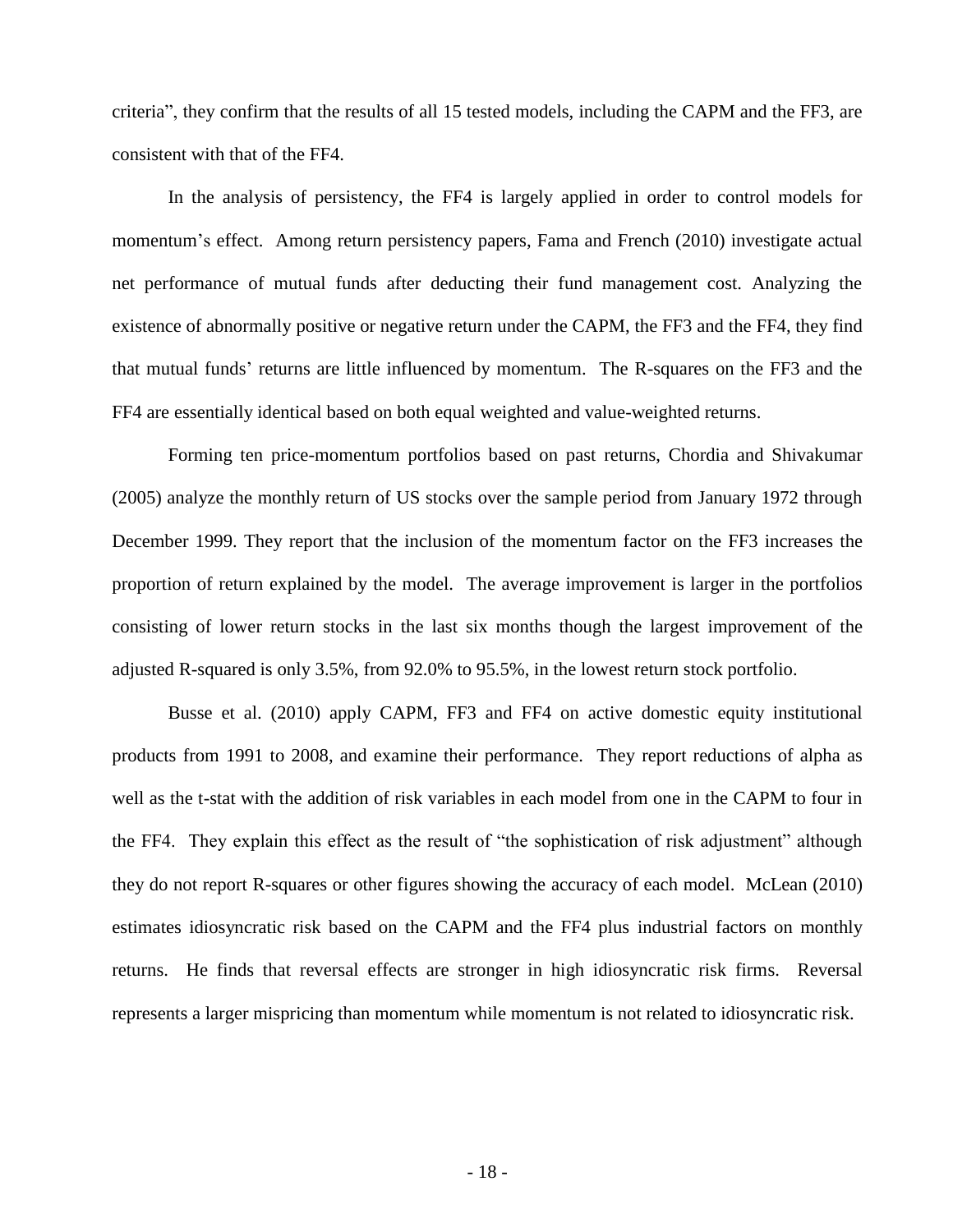# *2.4 Momentum Studies in the Real Estate Literature*

In the real estate literature, only a few studies examine additional variables and attempt to extend the asset pricing model of REIT returns at the market-level. One of the notable variables is Carhart's (1997) momentum factor which is largely applied with the Fama-French three factor model to control for the persistency of stock returns as supplemental risk in the finance literature.

Nelling and Gyourko (1998) analyze the performance persistence of E-REITs at the portfolio-level and measure correlations between current and lagged REIT returns. They employ a time-series approach and find negative correlation in the first lag of monthly E-REIT returns as evidence of return predictability. They conclude that monthly E-REIT returns are predictable based on past performance due to persistence in performance. Chui, Titman and Wei (2003) analyze the cross-sectional determinants of expected REIT returns and find that the momentum effect is the dominant predictor of REIT returns particularly after 1990 among other factors including size, value, liquidity, and analyst coverage. By constructing the winner and loser portfolios, they also analyze the potential profit from a momentum investment strategy using the risk adjusted returns obtained from the Fama-French three-factor model. Zhou and Ziobrowski (2009) apply Carhart's (1997) four-factor model including momentum to the analysis of E-REIT performance persistency. They find little evidence of persistence in E-REIT returns using Carhart's four-factor model while persistence appears with CAPM; therefore, the four-factor model might capture additional systematic risk which is viewed as the persistence under the CAPM.

Although the papers above examine the momentum effects and return persistency in REITs, none of them employs an asset pricing model to examine the relationship between risk and return when controlling for Carhart's momentum effect. Applying the FF4 to analyze the behavior of REIT IPOs, Buttimer et al. (2005) note that "researchers have found this factor to be useful in explaining returns on portfolios." However, they do not analyze the effect of momentum on REIT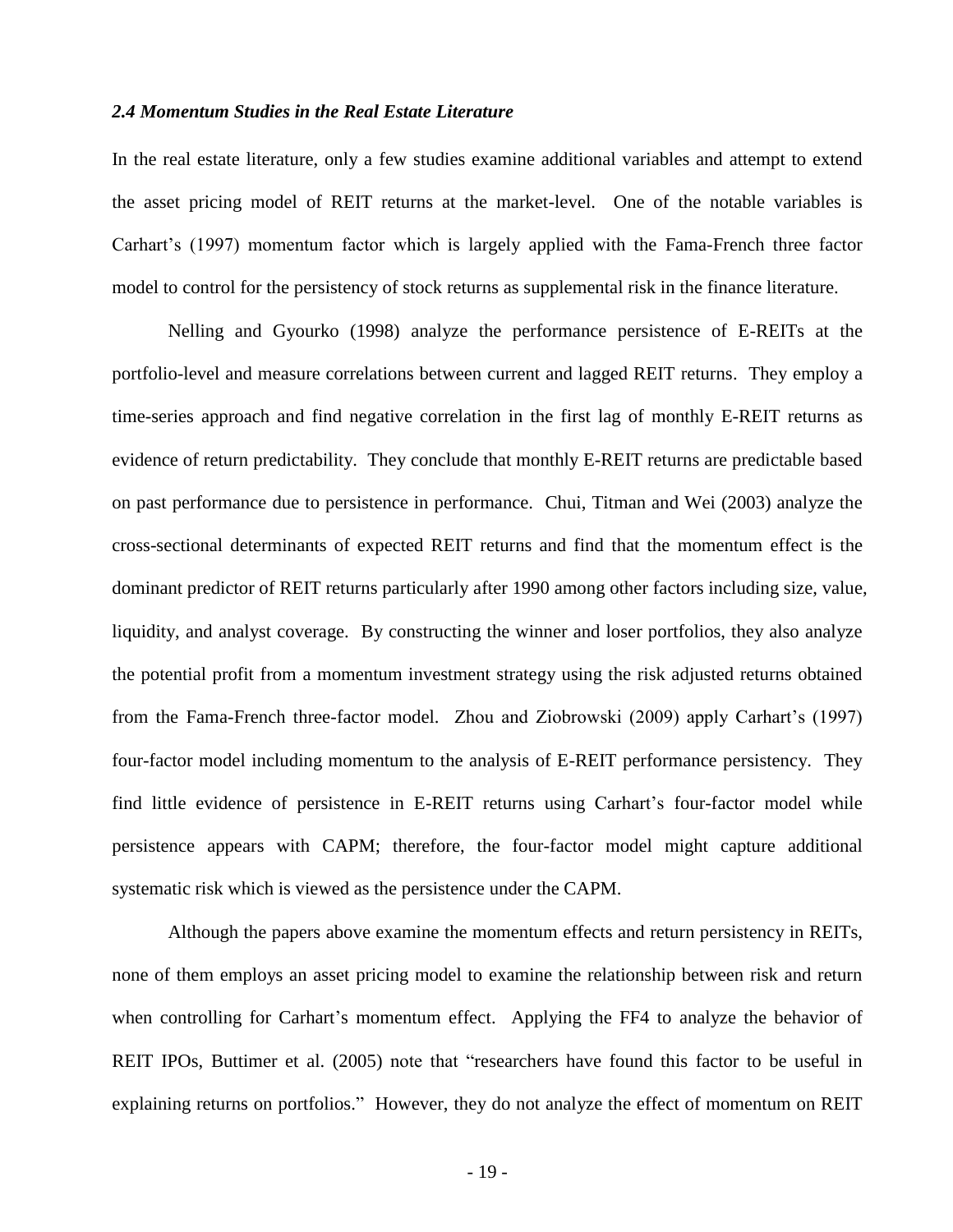returns. Compared to the relatively large amount of momentum analysis in the finance literature, there are few papers which apply the FF4 to the analysis of the risk-return relationship in REITs.

### *2.5 Studies of Property Sectors in REIT Returns*

Initially, Gyourko and Nelling (1996) examine systematic risk in public real estate from the perspective of the CAPM and find that systematic risk varies by property sector with significantly higher risk for retail REITs.

Clayton and MacKinnon (2003) employ a multi-factor model to decompose quarterly-return variance based on the NAREIT Index and other market indexes. The results indicate that REITs began to behave more like (underlying direct) real estate in the 1990s and dramatically increasing idiosyncratic risk became the dominant factor. However, they have difficulty interpreting the influence of property sectors on REIT returns in contrast to the influence of other major asset classes. They find varied strength of relationships between sector-specific REIT returns and each sector-specific direct real estate index, and explain this result as evidence of the limited influence of the property sector on REIT returns. They also find relatively low idiosyncratic risk in office and diversified REITs compared with other sectors including apartment, industrial and retail properties. The relatively small market capitalization of diversified REITs implies limited informational transparency and is offered as a reason for low idiosyncratic risk. However, they admit that low idiosyncratic risk in the office sector cannot be explained with the same argument.

Anderson, Clayton, MacKinnon and Sharma (2005) extend the sample period of Clayton and MacKinnon (2003) until 2003 and increase the frequency of return data from quarterly to monthly. Employing a variance decomposition approach, they decompose the NAREIT Index return for the four market indexes (large cap stocks, small cap growth stocks, small cap value stocks and bonds) and confirm consistently declining REIT exposure to systematic risk over time.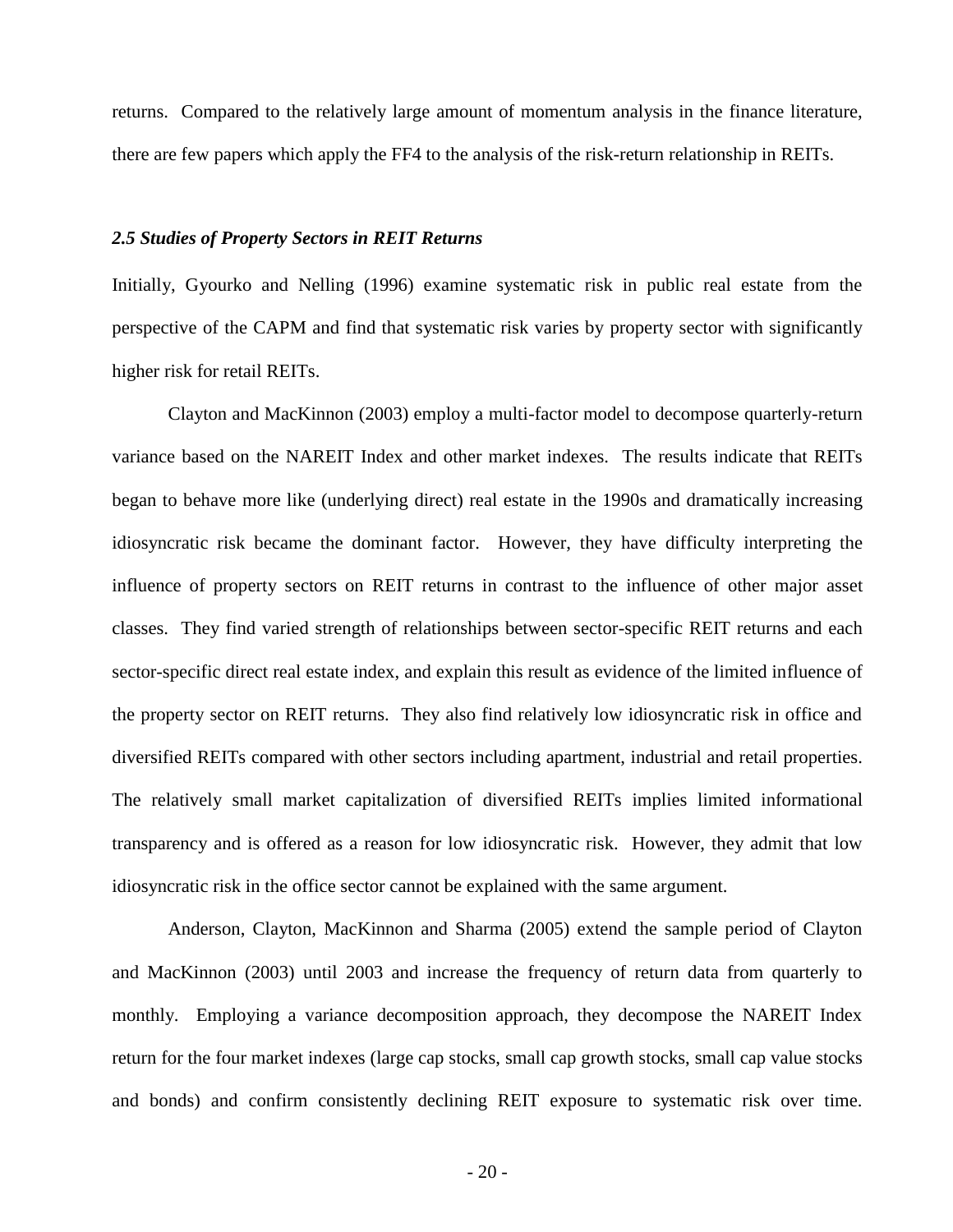Furthermore, they add the Green Street NAV series<sup>1</sup> in the model as a proxy of private real estate and find this proxy is the most significantly related variable to NAREIT returns among the five variables. The Fama-French three-factor model is also employed to confirm the robustness of the results.

Liow and Addae-Dapaah (2010) examine weekly return data on US REIT firms and find that total return is positively related to idiosyncratic risk. This relationship remains positive with the inclusion of nine property sector segment return indices (rather than dummy variables) with statistical significance in diversified, health-care, hotel, mortgage, residential and retail. This result suggests some property sectors might play an important role in the relationship between idiosyncratic risk and expected returns. However, the property sector segment return indices are not purified to consist exclusively of unique attributes to each property sector. Due to the inclusion of noise, they might not be appropriate for measuring the sensitivity of the various property sectors on the relationship between idiosyncratic risk and expected returns. A much improved adjusted Rsquare, from 0.022 to 0.822, also suggests significant difference in the model before and after the inclusion of these indices.

 $\overline{a}$ 

<sup>&</sup>lt;sup>1</sup> "Green Street is a highly regarded buy-side REIT research firm, and its NAV data is widely quoted and regarded as the best available." (Anderson et al., 2005)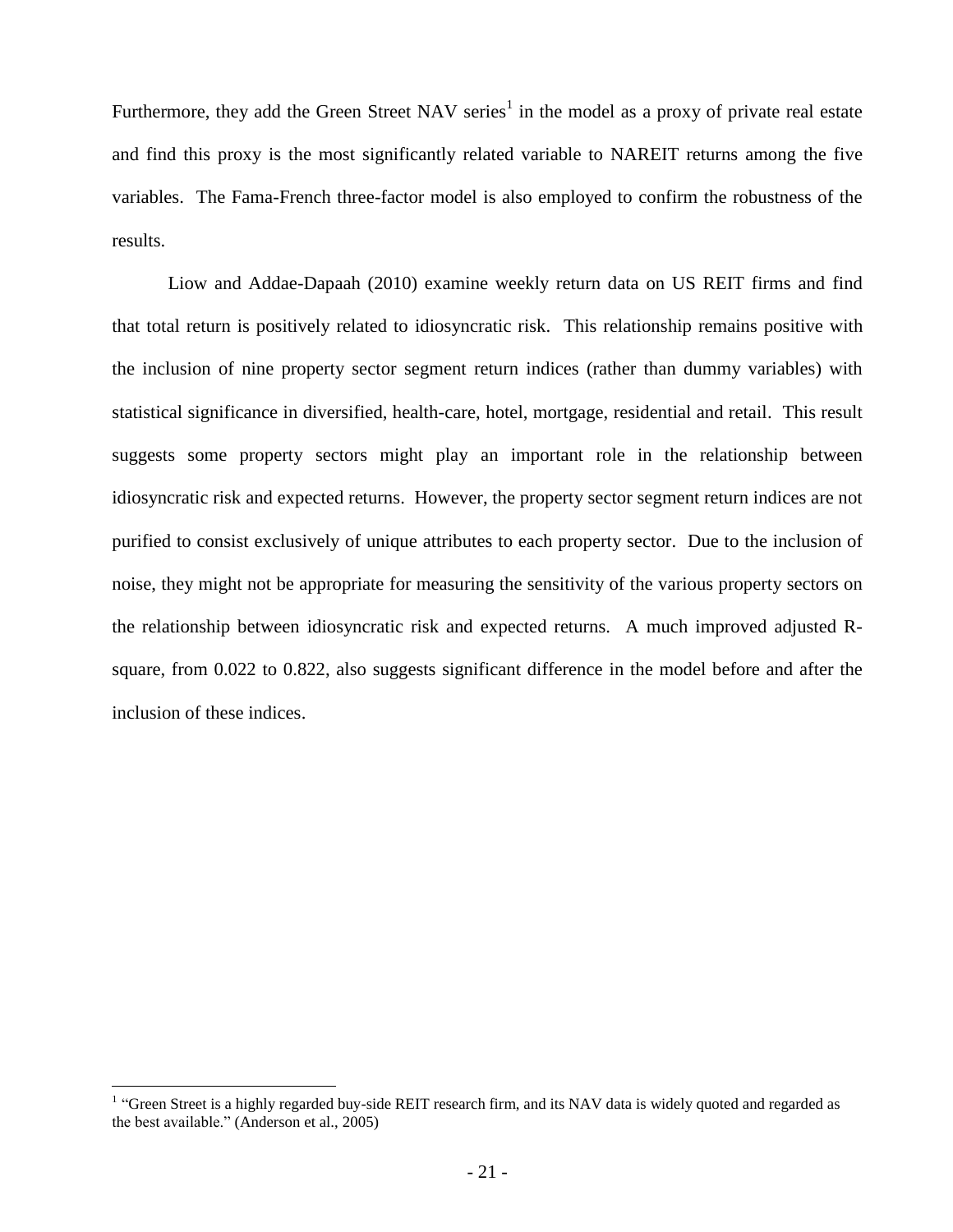# **3. Methodology**

# *3.1 Hypothesis*

Tracing the analytical process of Ooi et al. (2009), this dissertation aims to re-examine the relationship between idiosyncratic risk and expected returns in REITs and contributes to the literature by expanding our knowledge of idiosyncratic risk in REITs. I (i) re-examine the proportion of idiosyncratic risk over total return volatility in REITs both with and without momentum at the portfolio-level as an additional systematic risk in the model, (ii) review the impact of momentum on the relationship between idiosyncratic risk and expected returns controlling for three systematic risks including size, value and momentum at the firm-level, and (iii) investigate whether property sector changes this relationship.

I test three hypotheses. First, I hypothesize that the proportion of idiosyncratic risk to total risk should decrease significantly with the inclusion of the momentum factor in addition to the Fama-French's three factors. Therefore, these extended market factors should explain a larger proportion of total return volatility. While finance journals have generally accepted Carhart's momentum effect on the FF4 as one of risk factors in asset pricing models, only a few papers employing similar methodologies have been published in real estate. This dissertation contributes to the real estate literature by extending our knowledge about the impact of momentum in REITs as an extension of Ooi et al. (2009).

Second, I hypothesize that Modern Portfolio Theory (MPT) holds for the relationship between idiosyncratic risk and expected returns in REITs. If the MPT holds, idiosyncratic risk is the residual of total risk after systematic risk; therefore, no relationship should be observed between idiosyncratic risk and expected returns in REITs. This hypothesis contradicts the findings of Ooi et al. (2009) who argue under-diversified REIT investors are compensated for their inability to hold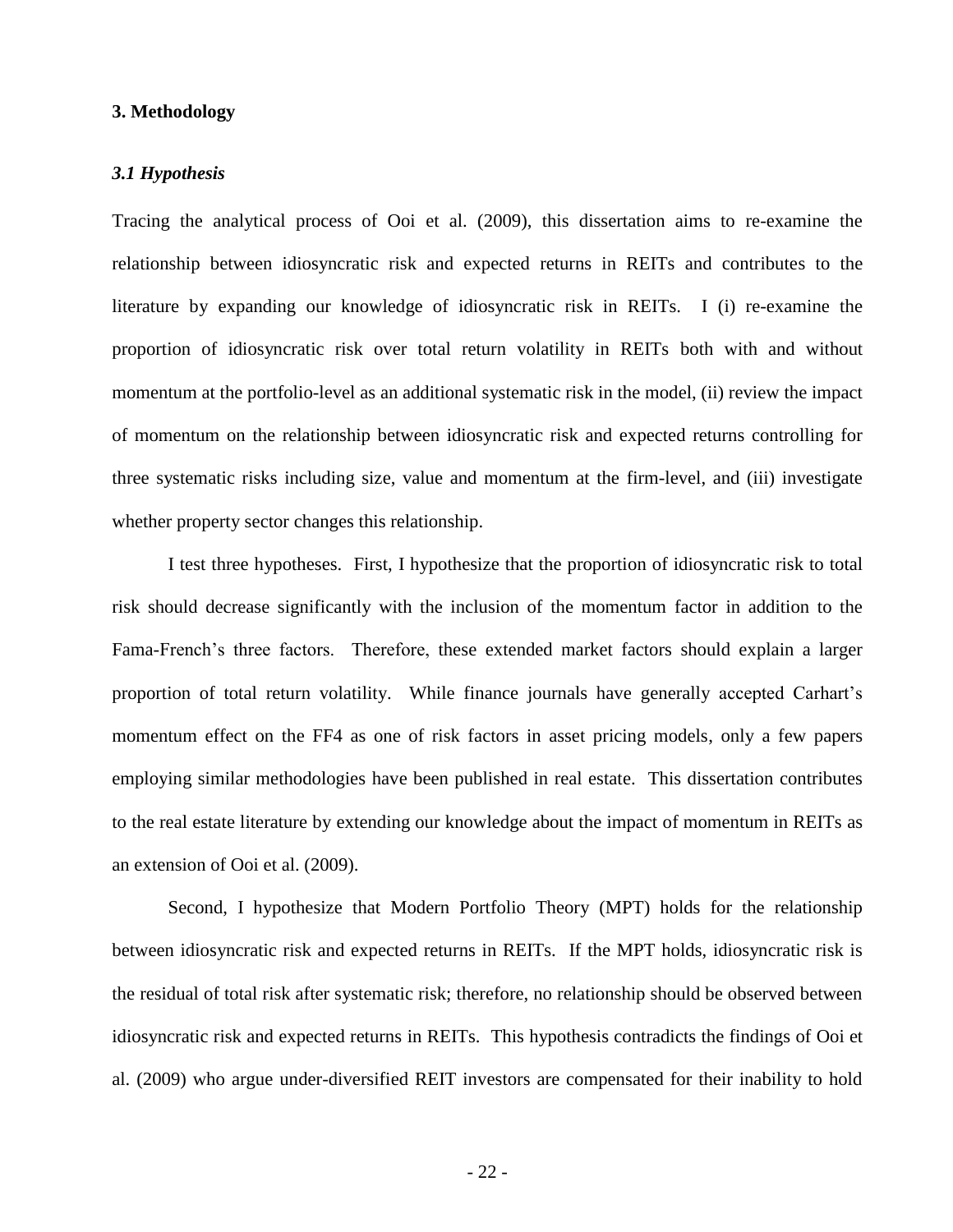well diversified portfolios; therefore, the idiosyncratic risk would be positively related to subsequent returns in REITs. If the first hypothesis is supported, expanded exposure of returns to systematic risk might eliminate or significantly weaken the relationship between idiosyncratic risk and expected returns.

Third, I hypothesize that additional firm-level controls on the FF3 for property sector will increase the systematic risk component of REIT return volatility. Property sectors are one of the unique characteristics of REITs reflecting the differences in property type uses. There might be a significant proportion of idiosyncratic risk attributed to property sectors in the case of REITs. Gyourko and Nelling (1996) report significantly higher risk in retail REITs, and Clayton and MacKinnon (2003) find relatively low idiosyncratic risk in office and diversified REITs compared with other sectors.

### *3.2 Estimation of idiosyncratic risk in REITs*

I conduct regression analysis to estimate the standard deviation of residuals as idiosyncratic risk for each REIT. While the monthly-return-based idiosyncratic risk is arguably stable (Bali and Cakici, 2008), Fu (2009) views daily-return-based idiosyncratic risk as a more appropriate measurement of idiosyncratic risk due to its time-varying nature. In this study, I follow the methodology of Fu (2009) and Ooi et al. (2009). Idiosyncratic risk is measured every month as the volatility of dailyreturns in the previous month (Ang et al., 2006; Fu, 2009; Ooi et al., 2009; Sun and Yung, 2009; and Huang et al., 2010) based on the Fama-French three factor model (FF3) as described in Equation (1).

$$
R_{i,\tau} - r_{f,\tau} = \alpha_{i,t} + \beta_{MKT,i,t} (R_{MKT,\tau} - r_{f,\tau}) + \beta_{SMB,i,t} SMB_{\tau} + \beta_{HML,i,t} HML_{\tau} + \varepsilon_{i,t}
$$
\n(1)

where  $R_{i,t}$  *-*  $r_{f,t}$  is the excess returns of REIT<sub>*i*</sub> on date  $\epsilon$ , and  $\alpha_{i,t}$  is intercept in month<sub>t</sub>.  $R_{MKT,t}$  *-*  $r$ <sup>f</sup>,<sup>τ</sup>, *SMB*<sup>τ</sup> and *HML*<sup>τ</sup> are Fama-French's benchmark factors. The three systematic risks are the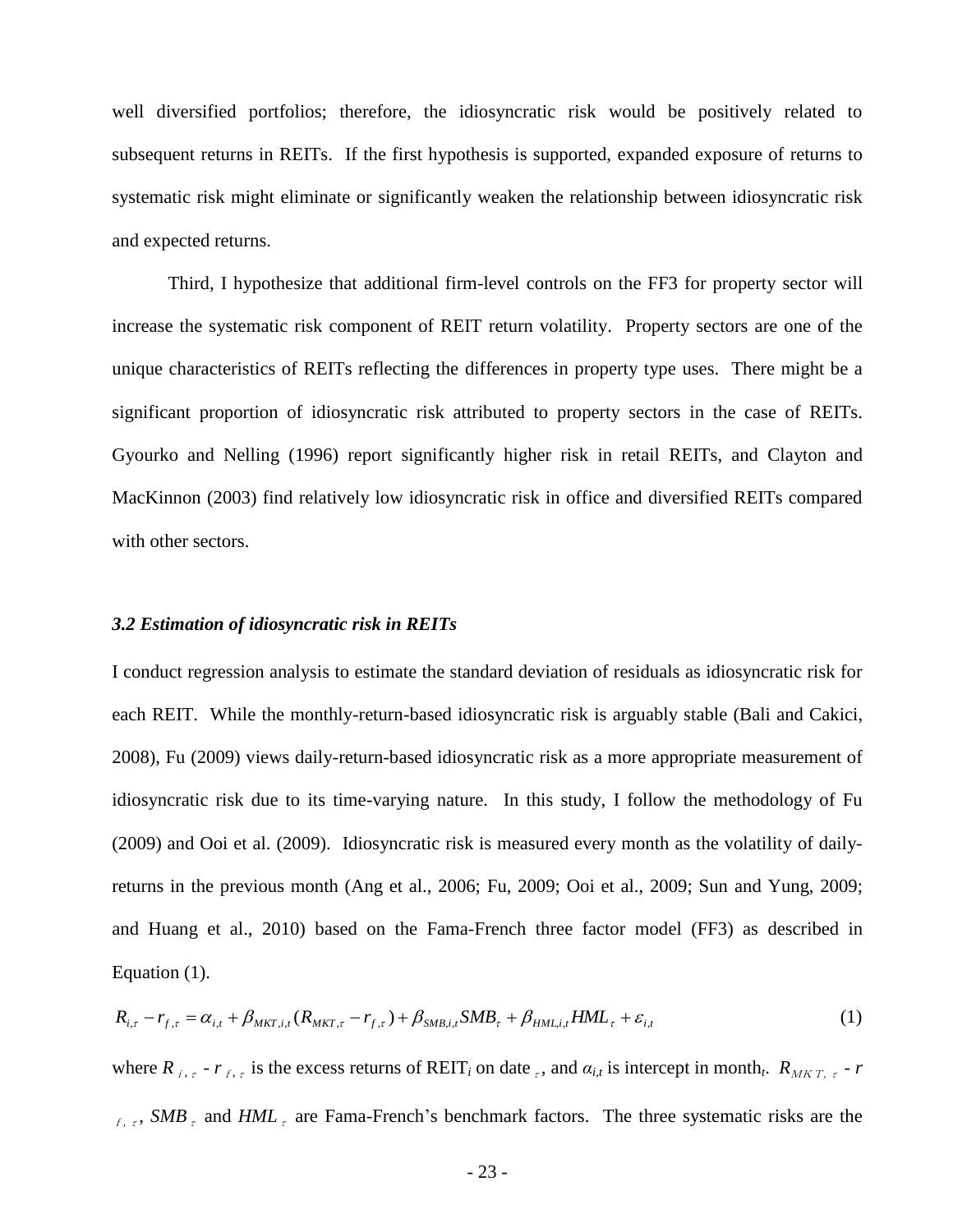market effect (excess returns to the market), the size effect (the difference in returns between small firms and large firms), and the value effect (the difference in returns between firms with high bookto-market (B/M) ratios and firms having low B/M ratio) respectively. *βMKT,i,t*, *βSMB,i,t*, and *βHML,,i,t* are the factor loadings on  $REIT_i$  in month  $t$ , and  $\varepsilon_{i,t}$  indicates the residual.

Following the analytical process of Ooi et al. (2009), I run cross-sectional regressions for each REIT month-by-month from 1996 to 2007. Monthly idiosyncratic risk is measured as the standard deviation of regression residuals in Equation (1) and consolidated across sample REITs by equal-weighted averaging of daily-return-based idiosyncratic risk every month. I also report monthly idiosyncratic risk as an equal-weighted proportion of the total return volatility, the variance of the regression residuals divided by the total return volatility.

Although Ooi et al. (2009) do not attempt to apply additional systematic risks to measure idiosyncratic risk beyond the Fama-French three-factor model, I next repeat the cross-sectional regression above for an additional systematic risk capturing the effect of persistent performance over time, namely Carhart's momentum (Carhart, 1997), as described in Equation 2.

$$
R_{i,\tau} - r_{f,\tau} = \alpha_{i,t} + \beta_{MKT,i,t} (R_{MKT,\tau} - r_{f,\tau}) + \beta_{SMB,i,t} SMB_{\tau} + \beta_{HML,i,t} HML_{\tau} + \beta_{MMTIM,i,t} Momentum_{\tau} + \varepsilon_{i,t} (2)
$$

where *Momentum*<sub>τ</sub> is an additional systematic risk, momentum factor, on date<sub>τ</sub>. *βMMNTM,i,t* is the factor loading on *REIT<sup>i</sup>* in month*<sup>t</sup>* . This model is a first-pass regression equation, and estimated risk measures (idiosyncratic risk and market risk) are used as independent variables of a second-pass regression in Section 3.4. Daily return data of publicly traded REITs is obtained from the CRSP Ziman Real Estate Data Series. Factor data for the four systematic risks including market, size, value, and momentum as well as monthly risk free rates are downloaded from Wharton Research Data Services (WRDS).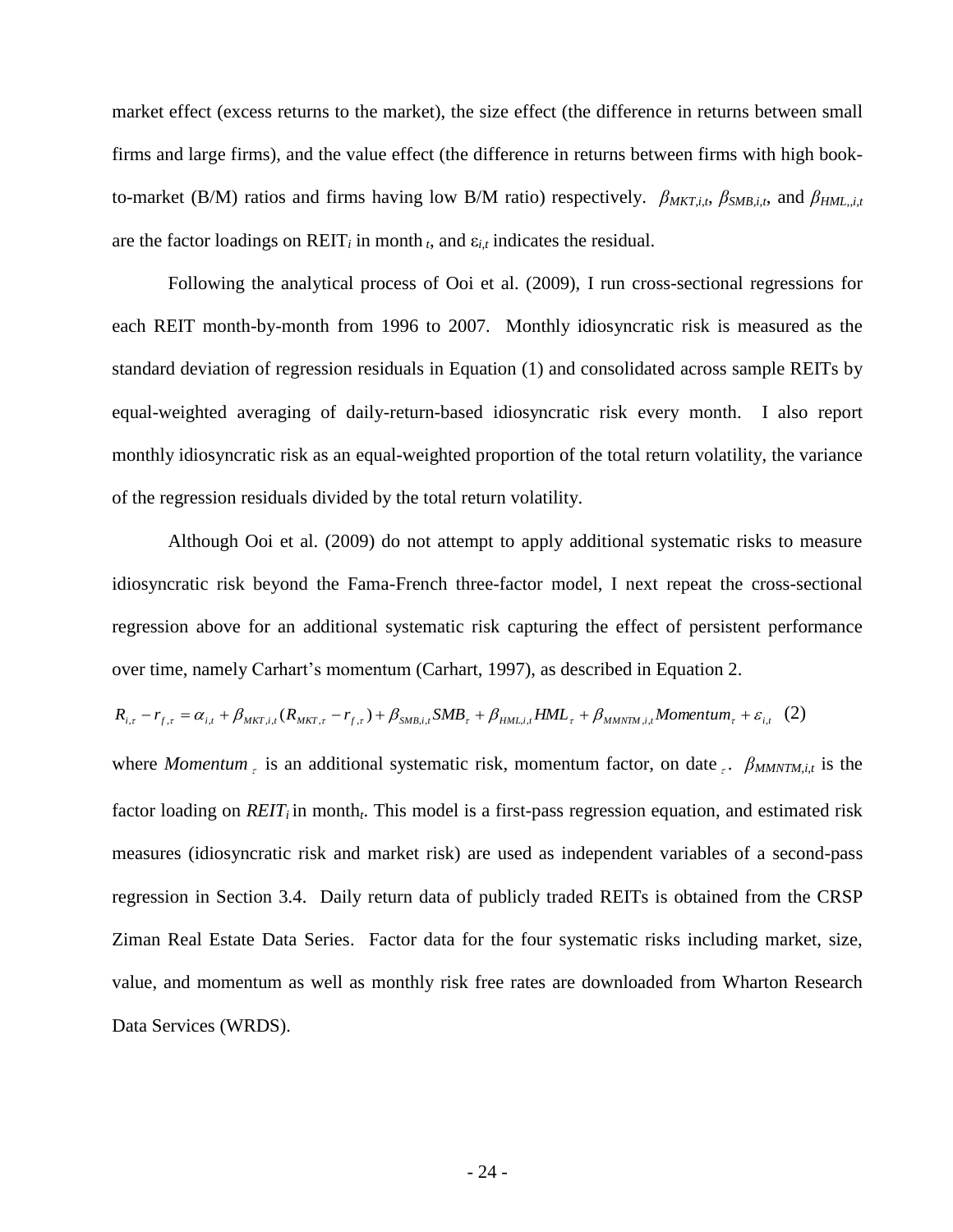### *3.3 Relationship between idiosyncratic & systematic risks and REIT returns at the firm-level*

I examine the cross-sectional relationship of expected returns to both idiosyncratic and systematic risk variables. I regress excess returns for risk variables conditionally estimated from the results of first-pass regression, namely idiosyncratic risk ( $\varepsilon_{i,t}$ ) and market risk ( $\beta_{MKT,i}$ ), at the firm-level every month. Consistent with the findings of Ooi et al. (2009), the market risk and idiosyncratic risk of REITs are non-stationary and therefore do not follow a random walk process. They conclude that "using lagged values to approximate expected values could lead to measurement errors in variables and unreliable inferences for our study sample." Following their lead, I also employ the EGARCH model to derive the conditional idiosyncratic volatility for the individual REITs (Equation 3).

$$
\ln \sigma_{i,t}^{2} = \alpha_{t} + \sum_{j=1}^{p} b_{i,j} \ln \sigma_{i,t-j}^{2} + \sum_{k=1}^{q} c_{l,k} \left\{ \theta \left( \frac{\varepsilon_{i,t-k}}{\sigma_{i,t-k}} \right) + \gamma \left[ \left| \frac{\varepsilon_{i,t-k}}{\sigma_{i,t-k}} \right| - (2/\pi)^{1/2} \right] \right\}
$$
(3)

The monthly excess return process follows the specification in the Fama French three factor model. The idiosyncratic risk is the square root of conditional variance ( $\sigma^2$ ), which is a function of the past p-period of residual variance and q-period of shocks, where  $1 \leq p$ ,  $q \leq 2$ . Permutation of these orders yield four different EGARCH models: EGARCH (1,1), EGARCH (1,2), EGARCH (2,1) and EGARCH (2,2). We estimate the time-series conditional idiosyncratic volatility of each individual REIT using all four E-GARCH models and select the best one which converges within 500 iterations and yields the lowest Akaike Information Criterion (AIC). Expected market risk (beta) is also estimated conditionally using the GARCH (1,1) model following the methodology of Ooi et al. (2009).

Regression is also controlled for three additional systematic risk factors at the firm-level, namely size, book-to-market value and momentum. Following standard practice in Malkiel and Xu, (2006), Fu, (2009) and Ooi et al., (2009), I employ the methodology of Fama and French (1992) and estimate these systematic risks by replicating Ooi et al. (2009) as follows. "Firm size (ME) is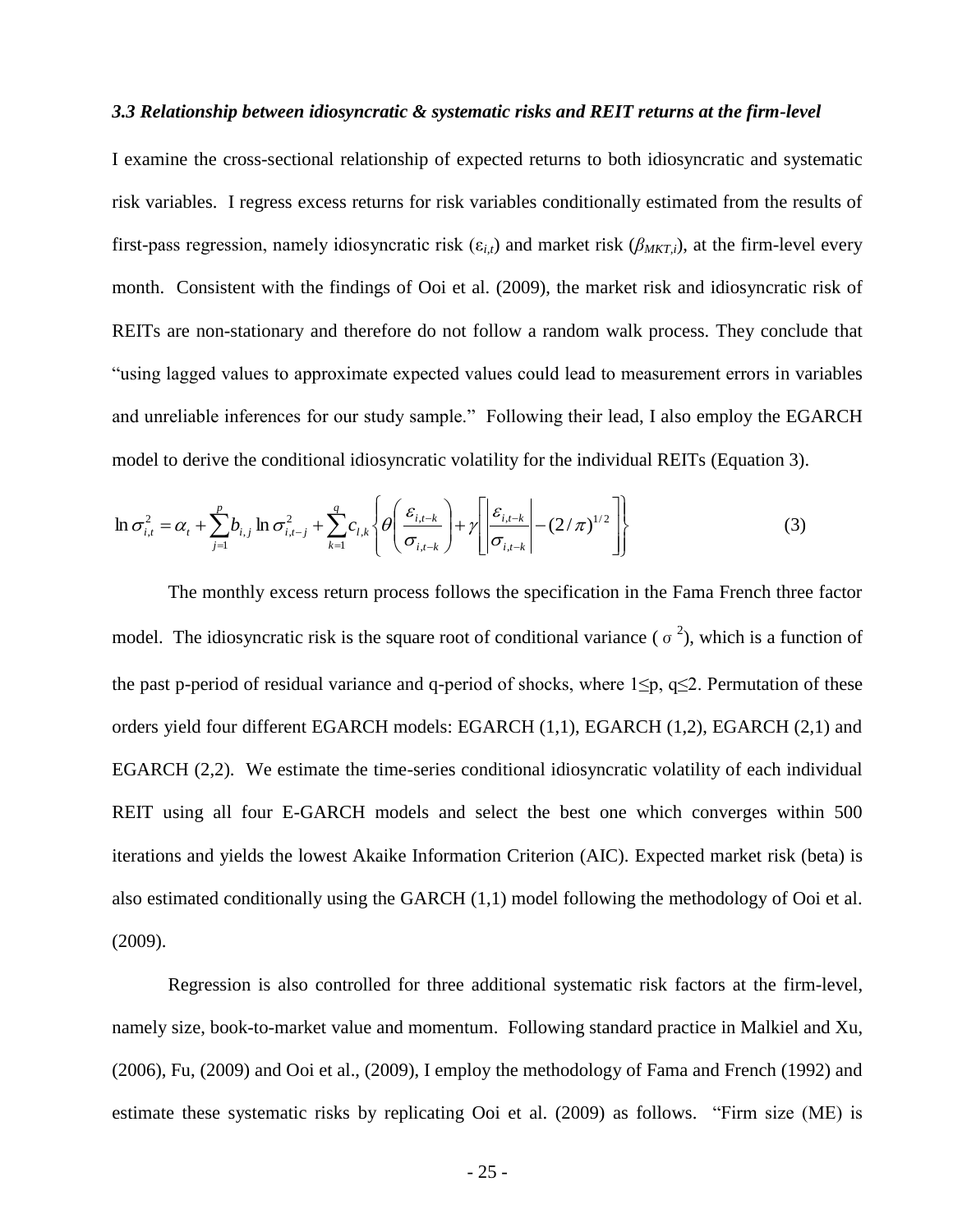measured by the market value of common equity, which is the product of the monthly closing price and the number of shares outstanding for June of year t. Book-to-market equity (B/M) is defined as the fiscal year-end book value of common equity divided by the calendar year-end market value of common equity. Due to the annual frequency of book equity, this variable is updated yearly. ME and B/M are transformed to a natural logarithm because they are significantly skewed. In order to capture the momentum effect, we construct a variable called Ret  $(-2, -13)$ , which is essentially the cumulative return calculated over the past 12 months beginning with t−2 month, where t presents the current month. Following standard practice, the return of month t−1 is excluded to avoid any spurious association between the prior month return and the current month return caused by thin trading or the bid-ask spread effect, which may cause returns to exhibit first order serial correlations."

Equation (4) describes the second-pass regression model for both systematic and idiosyncratic risk. Systemic risks are the factor loadings obtained from the first-pass regression model (Equation 2) in Section 3.2 including  $β_{MKT,i,t}$ ,  $β_{SMB,i,t}$ , and  $β_{HML,i,t}$ ; and the idiosyncratic risk is the residual,  $\varepsilon_{i,t}$ .

$$
R_{i,t} - r_{f,t} = \alpha_{0,t} + \sum_{k=1}^{k} \beta_{k,t} X_{k,i,t} + \varepsilon_{i,t} \quad i = 1, 2, \cdots, N_t, \ t = 1, 2, \cdots, T
$$
 (4)

where  $R_{i,t}$  -  $r_{f,t}$  is the excess return on REIT<sub>i</sub> in month<sub>t</sub>, and  $\alpha_{0,t}$  is intercept.  $X_{k,i,t}$  is the explanatory variable<sub>k</sub> including idiosyncratic risk, market (beta), size, value and momentum.  $\beta_{kt}$  is the coefficient for each explanatory variable. ε*i,t* is the residual capturing the deviation of the realized return from its expected value. *N<sup>t</sup>* denotes the number of REITs in the cross-sectional regression in month*<sup>t</sup>* . I select all the listed REITs available from the CRSP Ziman Real Estate Data Services with at least 24 to 60 months (as available) of consecutive market performance data consistent with the previous section. The firm-level financial data is obtained from the CRSP/COMPUSTAT Merged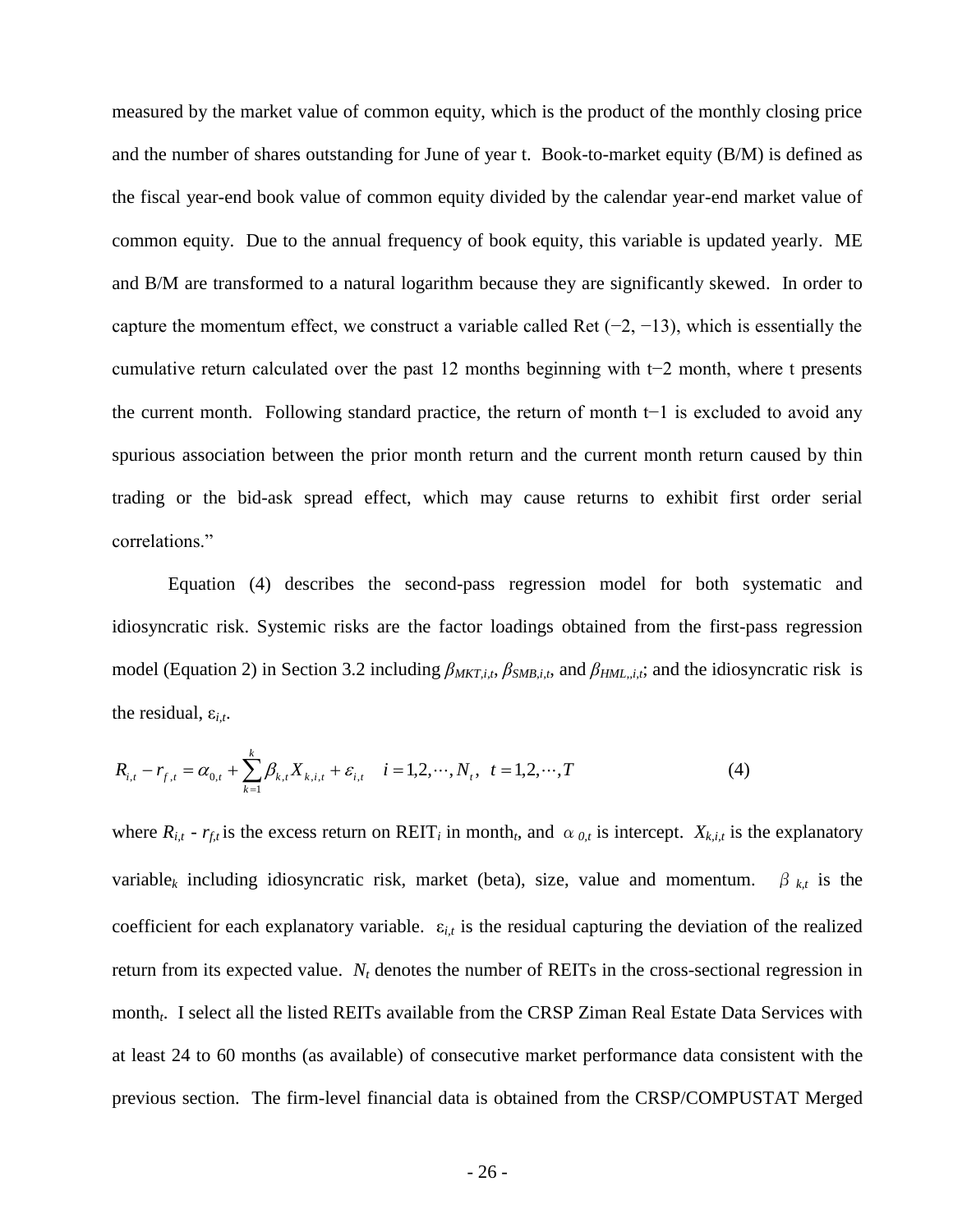Database and the CRSP/Ziman Real Estate Data Series. The significance of each factor loadings is tested by t-statistics, the average regression slope (average coefficient) divided by its time-series standard error.

I examine the t-statistics, time-series average of the difference over the standard deviation, for the significance of time-series return differences. If idiosyncratic risk is priced, obtained tstatistics should be significantly different from zero, either positive or negative. Otherwise, the result supports the argument that idiosyncratic risk is not priced. Equation 5, 6 and 7 describe the process used to estimate t-statistics for each factor loading.

$$
\overline{\hat{\beta}}_k = \frac{1}{T} \sum_{t=1}^T \hat{\beta}_{k,t} \tag{5}
$$

$$
VAR(\hat{\beta}_k) = \frac{\sum_{t=1}^{k} (\hat{\beta}_{k,t} - \hat{\beta}_k)^2}{T(T-1)}
$$
(6)

$$
t(\hat{\beta}_k) = \frac{\hat{\beta}_k}{\sqrt{VAR(\hat{\beta}_k)/T}}
$$
(7)

 $\hat{\beta}_k$  is the average slope of each explanatory variable, and  $VAR(\hat{\beta}_k)$  is its variance. The t-statistic is the average slope divided by its time-series standard error, which is the square root of the variance of  $\hat{\beta}_k$  divided by *T*.

## *3.4 Property sector in the relationship between idiosyncratic risk and REIT returns*

Employing two types of dummy variables on idiosyncratic risk, I further examine how property sector influences the relationship between idiosyncratic risk and REIT returns. Equation (8) is expanded from Equation (4) with two dummy variables.

$$
R_{i,t} - r_{f,t} = \alpha_{0,t} + \sum_{k=1}^{k} \beta_{k,t} X_{k,i,t} + \sum_{l=1}^{l} \gamma_{l,t} D_l + \sum_{l=1}^{l} \delta_{l,t} X_{Idiosyncratic risk,i,t} D_l + \varepsilon_{i,t} \quad i = 1, 2, \cdots, N_t, \quad t = 1, 2, \cdots, T \quad (8)
$$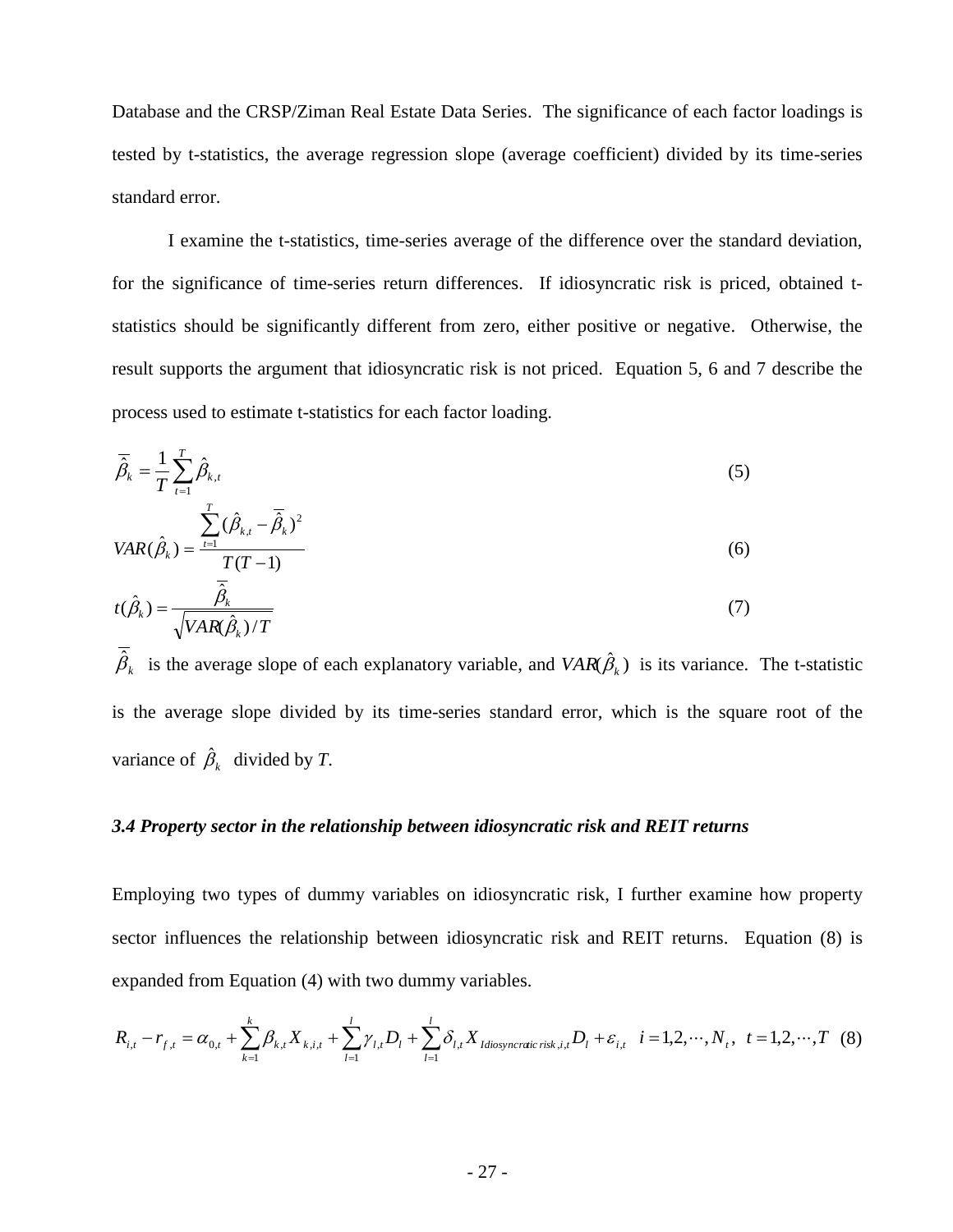where  $D_l$  are the intercept and slope dummy variables on idiosyncratic risk for Sector<sub>l</sub>, including retail, office/industrial, residential and mortgage as well as diversified, lodging, and health-care following the definition of CRSP/Ziman Real Estate Data Series.  $\gamma_{l,t}$  and  $\delta_{l,t}$  are the coefficients for each intercept and slope dummy variables respectively. Slope dummy,  $\delta_{l,t}$ , is applied only for idiosyncratic risk to examine the influence of idiosyncratic risk on expected returns. Equation 9, 10 and 11 describe the process used to estimate t-statistics for the intercept dummy variables; and Equation 12, 13 and 14 for the slope dummy variables. Consistent with the previous section, I examine t-statistics of each dummy variable for the significance of each property sector.

$$
\overline{\hat{\gamma}}_l = \frac{1}{T} \sum_{t=1}^T \hat{\gamma}_{l,t}
$$
\n
$$
\frac{T}{T} = 0
$$
\n(9)

$$
VAR(\hat{\gamma}_l) = \frac{\sum_{t=1} (\hat{\gamma}_{l,t} - \bar{\hat{\gamma}}_l)^2}{T(T-1)}
$$
(10)

$$
t(\hat{\gamma}_l) = \frac{\overline{\hat{\gamma}_l}}{\sqrt{VAR(\hat{\gamma}_l)/T}}
$$
(11)

$$
\overline{\hat{\delta}}_l = \frac{1}{T} \sum_{t=1}^T \hat{\delta}_{l,t} \tag{12}
$$

$$
VAR(\hat{\delta}_l) = \frac{\sum_{t=1}^{T} (\hat{\delta}_{l,t} - \bar{\hat{\delta}}_l)^2}{T(T-1)}
$$
(13)

$$
t(\hat{\delta}_i) = \frac{\hat{\delta}_i}{\sqrt{VAR(\hat{\delta}_i)/T}}
$$
(14)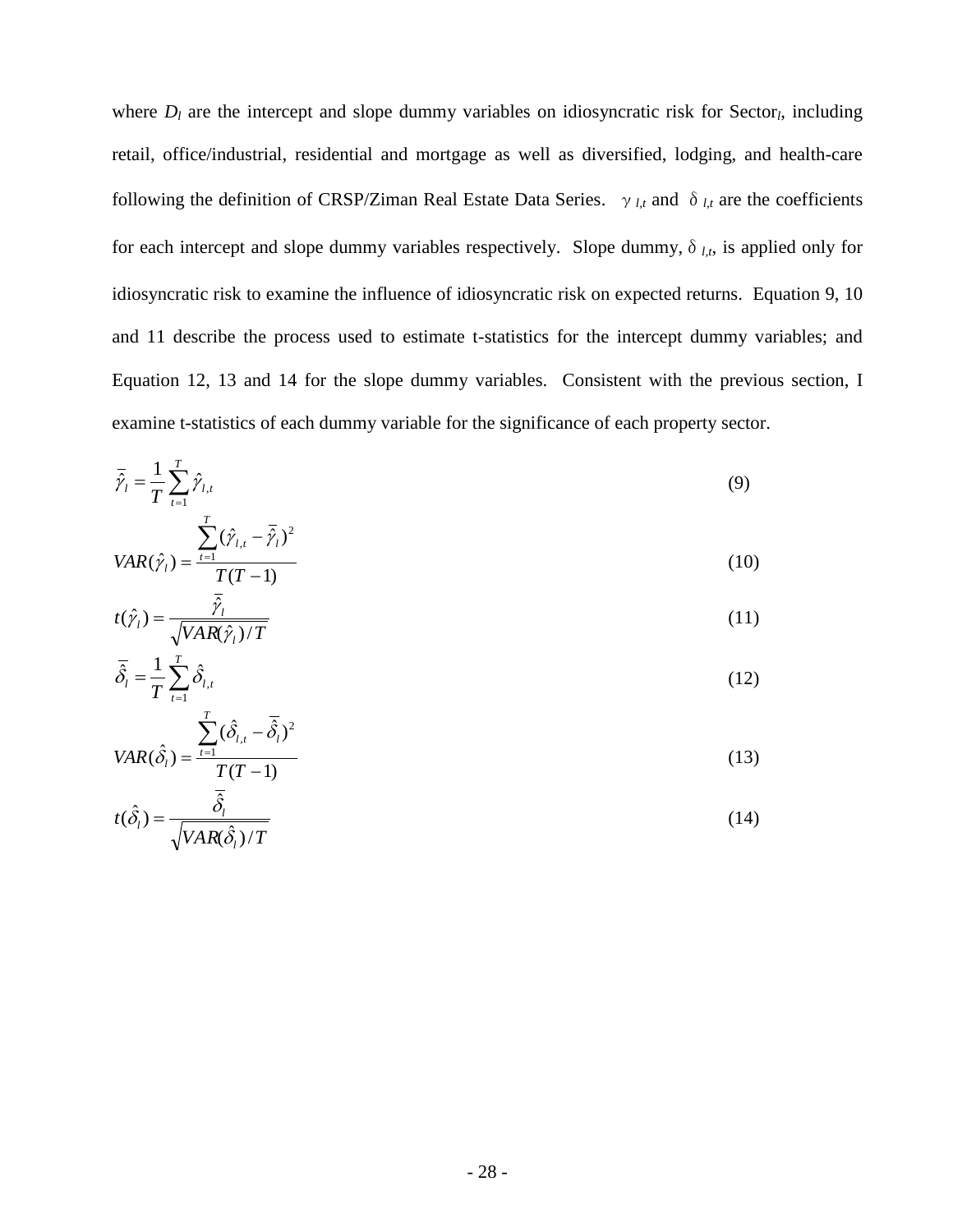# **4. Results**

### *4.1 First Hypothesis*

Ooi et al. (2009) employ the Fama-French (1993) three-factor model (FF3) to estimate the level of nonsystematic return volatility in REITs as a proxy for idiosyncratic risk. They report that idiosyncratic risk constitutes nearly 80% of the overall return volatility of REITs between 1990 and 2005. This result is consistent with the estimates in the finance literature that average common stock volatility is mostly driven by idiosyncratic risk (Goyal and Santa-Clara, 2003). Regarding the methodology to estimate idiosyncratic risk, a few studies in both the finance and the real estate literature examine additional variables to the Fama-French' s three factors and attempt to extend the asset pricing model.

One of notable variables is Carhart's (1997) momentum factor which is largely applied on the Fama-French's three factor model to control for the persistency of stock returns as supplemental risk. Constructing the four-factor model (FF4), he finds the substantial improvement on the average pricing errors of the FF3. In other words, the FF4 can capture larger proportion of return volatility explained by the market and reduce the proportion of residual or idiosyncratic risk not explained by the market.

Although few papers analyze the relationship between idiosyncratic risk and expected returns based on the FF4 in the real estate literature, a number of papers employ the FF4 in the finance literature. Comparing idiosyncratic risk of stocks based on the FF3 and FF4, Cao et al. (2008) report a slight decline in idiosyncratic risk from the addition of momentum. Other finance papers also report slight increases or no change of the R-squares between the two models (Huang et al., 2010;Fama and French, 2010; Chordia and Shivakumar, 2005).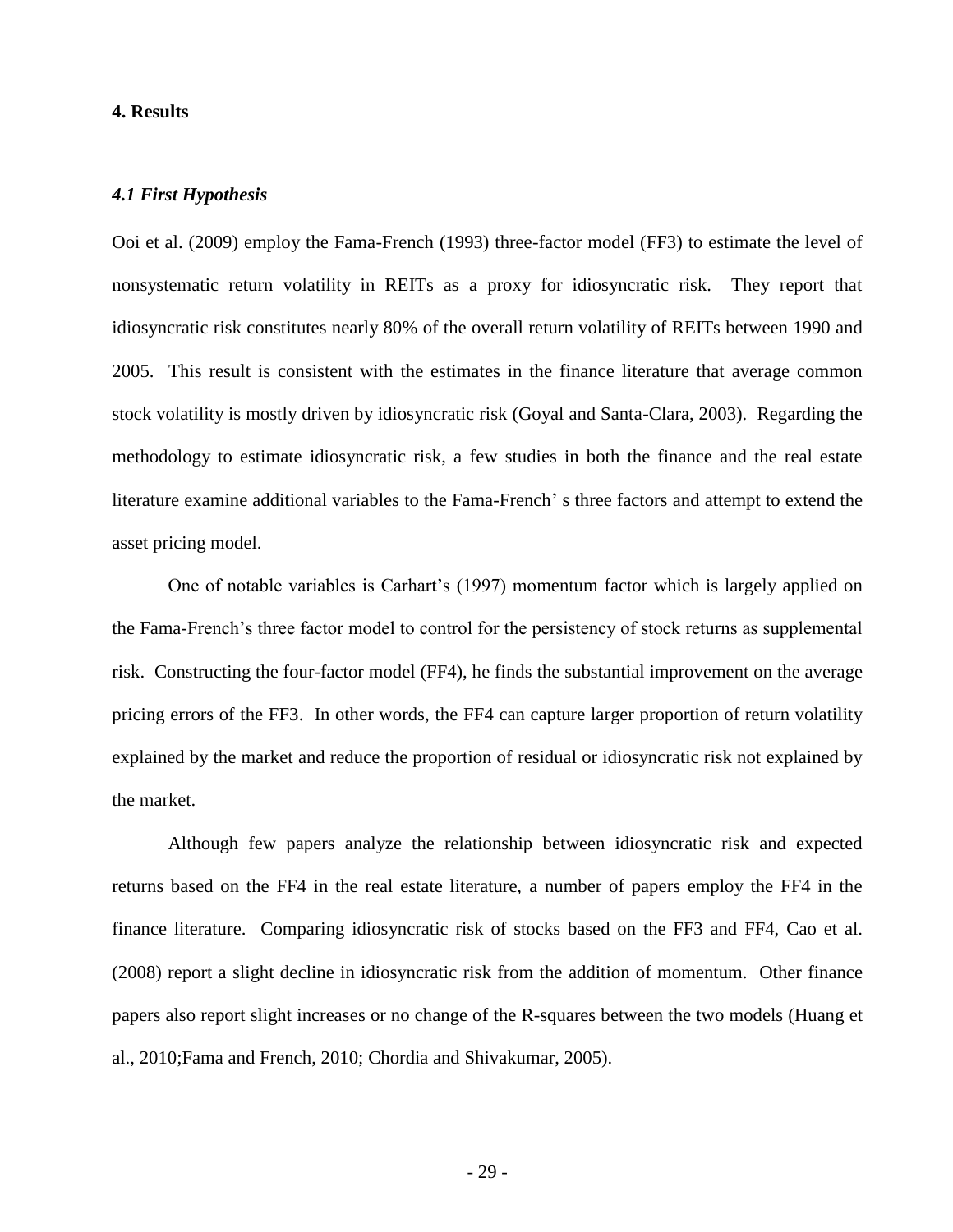I assume that Carhart's momentum factor expands the definition of systematic risk by capturing the effect of persistent performance and mitigating the dominant proportion of idiosyncratic risk. Therefore, I hypothesize that systematic risk will be increased significantly and idiosyncratic risk will be reduced accordingly due to the inclusion of the momentum factor. As summarized in Descriptive Statistics (Table 2) as well as graphically described in Figure 1 and Figure 2, the inclusion of momentum reduces idiosyncratic risk. Average standard deviation of the monthly regression residuals decreases by 0.002 from 0.067 to 0.065 during the period 1996 to 2007 and its proportion decreases by 0.048 from 0.733 to 0.685. In other words, the proportion of total return volatility explained by the market increased from 0.267 to 0.315. The contribution of the momentum factor is also constant across two 6-year sub-periods. As Ooi et al. (2009) argue, the dominance of idiosyncratic risk in total return is confirmed. In addition, the standard deviation declines due to the unique contribution of the momentum factor providing evidence that a part of idiosyncratic risk previously found in REITs is attributable to momentum effects.

The inclusion of momentum reduces idiosyncratic risk. However, the reduction is relatively minor consistent with previous studies in the finance literature. An F-test rejects the statistical significance of the reduction at the 10% level; therefore, I reject H1.

# *4.2 Second Hypothesis*

In the finance literature, Choi (2008) analyzes common stocks and finds that positive relationship between idiosyncratic risk and expected returns becomes insignificant when the model is controlled for the omitted variables US bonds, REITs, commodity futures, foreign stocks and bonds. In the real estate literature, Ooi et al. (2009) finds a significant positive relationship between expected returns and conditionally estimated idiosyncratic risk. They argue that under-diversified REIT investors are compensated for their inability to hold well diversified portfolios; therefore, the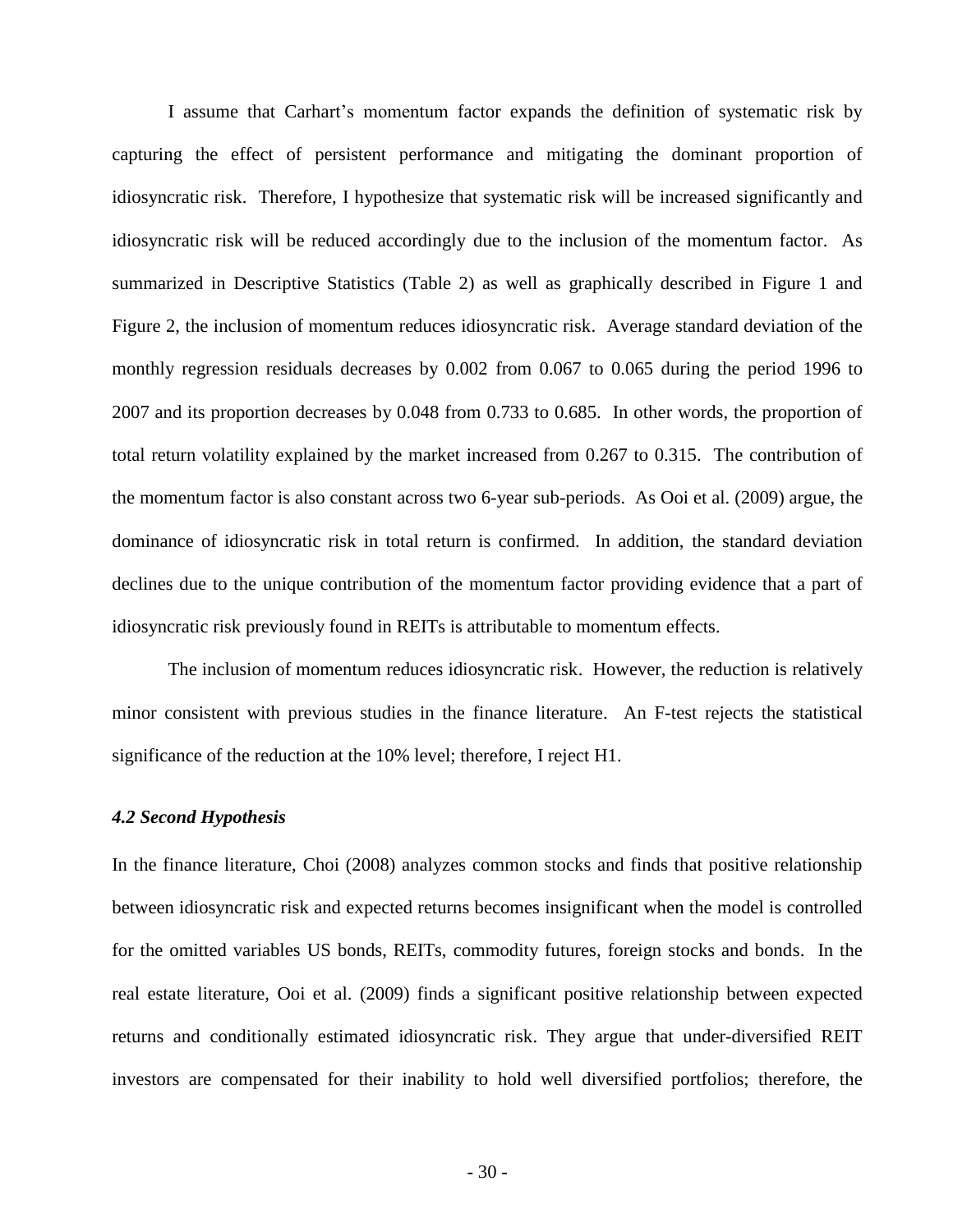idiosyncratic risk would be positively related to the subsequent returns of REITs. However, they do not attempt to apply any additional systematic risks beyond the Fama-French's three-factor's market, size and value.

In the second hypothesis, I examine the momentum factor as an additional source of systematic risk in REITs which may explain the seeming violation of the MPT found by Ooi et al. (2009). The MPT predicts that all un-systematic risk can be diversified away; thus, there should be no relationship between idiosyncratic risk and return. Although the first hypothesis is rejected, the additional control for momentum might weaken the relationship between idiosyncratic risk and expected returns in the FF4 model. I hypothesize that expansion of the applied asset pricing model from the FF3 to the FF4 including momentum may eliminate or at least weaken the relationship significantly.

I confirm significant positive relationship between expected returns and idiosyncratic risk, E(IR), on the FF3 in all models including those controlled for size, value and momentum at the firm-level as shown in Table 3 and Table 4. Consistent with existing finance papers (Boehme et al., 2009 and Huang et al., 2010), I continue to find a positive relationship based on the FF4. Comparing the results based on the FF3 and the FF4 in Table 3 as well as between Table 4 and Table 7, the inclusion of the momentum factor weakens the relationship in all five models: Model FF4-2, FF4-3, FF4-4C, FF4-5C and FF4-6C. Among these five models, Model FF4-2 displays the least significant relationship among the five models as indicated by the largest p-value. As Model FF4-2 includes the fewest numbers of independent variables, measured idiosyncratic risk could be less purified than others; therefore, the relationship should be noisier. As a result, the positive relationship between idiosyncratic risk and expected returns remains significant in four out of five models except for Model FF4-2. This result provides evidence that a proportional increase of systematic risk reduces the relationship between idiosyncratic risk and expected returns. In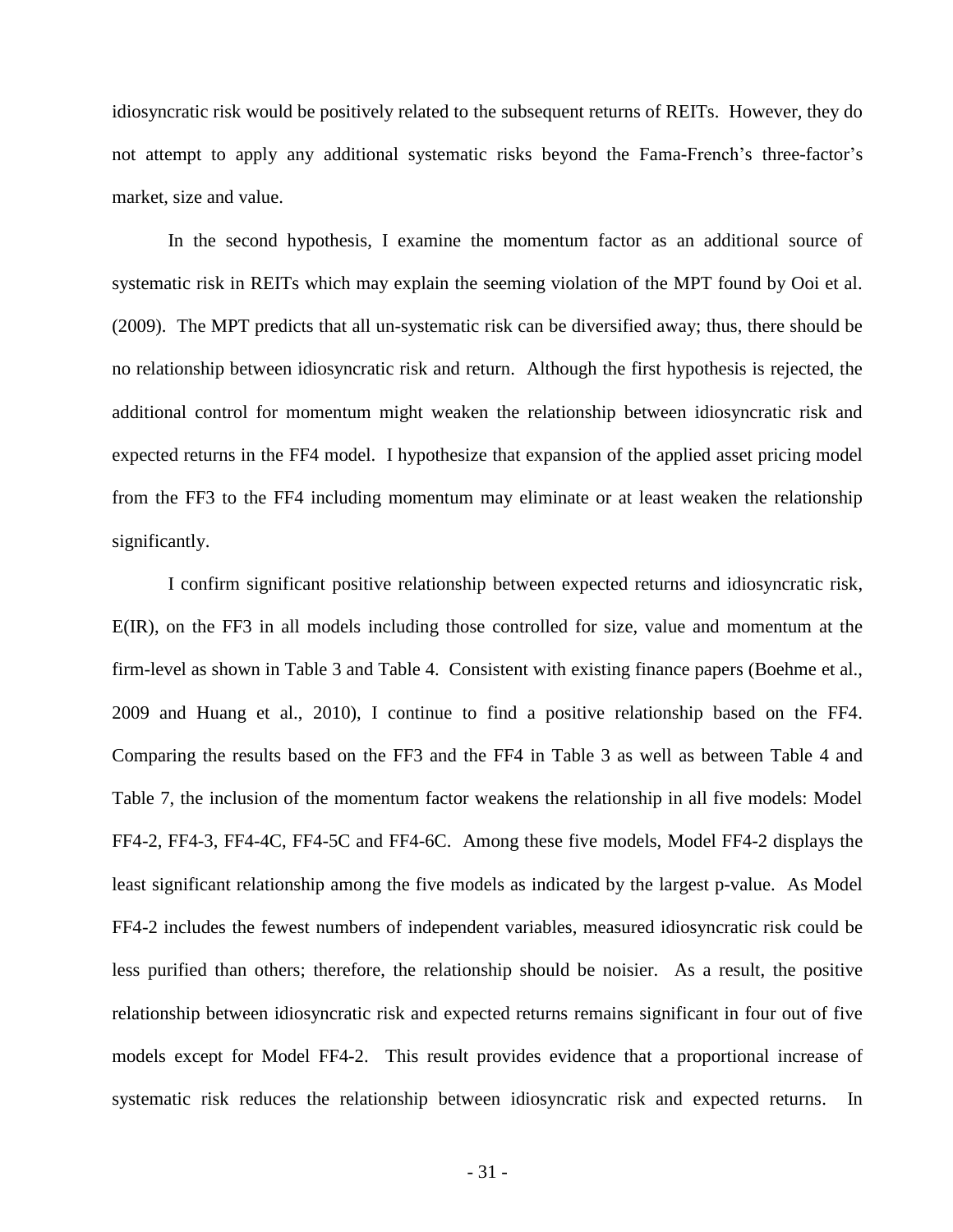accordance with Choi (2008), the inclusion of additional systematic risk factor weakens this relationship; however, the positive relationship itself remains statistically significant in most of the tested models. The results do not provide enough evidence to support H2; therefore, H2 is rejected.

### *4.3 Third Hypothesis*

I assume that market risk is systematically different for the various property sectors. Therefore, additional controls for property sectors could improve the accuracy of regression model. This could also mitigate the proportion of risk classified as idiosyncratic and reduced idiosyncratic risk might not display the same relationship with expected returns. I hypothesize that the MPT holds and no relationship is observed between idiosyncratic risk and expected returns when I control for property sector. Furthermore, there might be specific property sectors with more significant influence on the relationship as some real estate papers argue (Gyourko and Nelling, 1996; Clayton and MacKinnon, 2003; Anderson, Clayton, MacKinnon and Sharma, 2005; and Liow and Addae-Dapaah, 2010).

I test this hypothesis on the FF3 in two steps for each two patterns of property sector grouping. As slope-dummy is applied to the coefficient of idiosyncratic risk, E(IR), I firstly test intercept dummy alone on the models excluding idiosyncratic risk namely, Model FF3-1-4S, FF3-4A-4S, FF3-4B-4S, FF3-5A-4S, FF3-5B-4S, FF3-6A-4S and FF3-6B-4S. (See Table 5.) Next I examine both constant and slope-dummies on the models including idiosyncratic risk namely, Model FF3-2- 4S, FF3-3-4S, FF3-4C-4S, FF3-5C-4S and FF3-6C-4S. Regarding property sectors, the CRSP/Ziman Real Estate Data Series defines nine property sectors in REITs, and I set two patterns of property sector grouping. Based on the number of REITs in the sample, major four property sectors consist of retail, office/industrial, residential, and mortgage composed of 44, 38, 25 and 19 REITs respectively as summarized in the Descriptive Statistics (Table 2). The total number of REITs in this four sector-group accounts for 126 out of 183 in total. REITs in the five other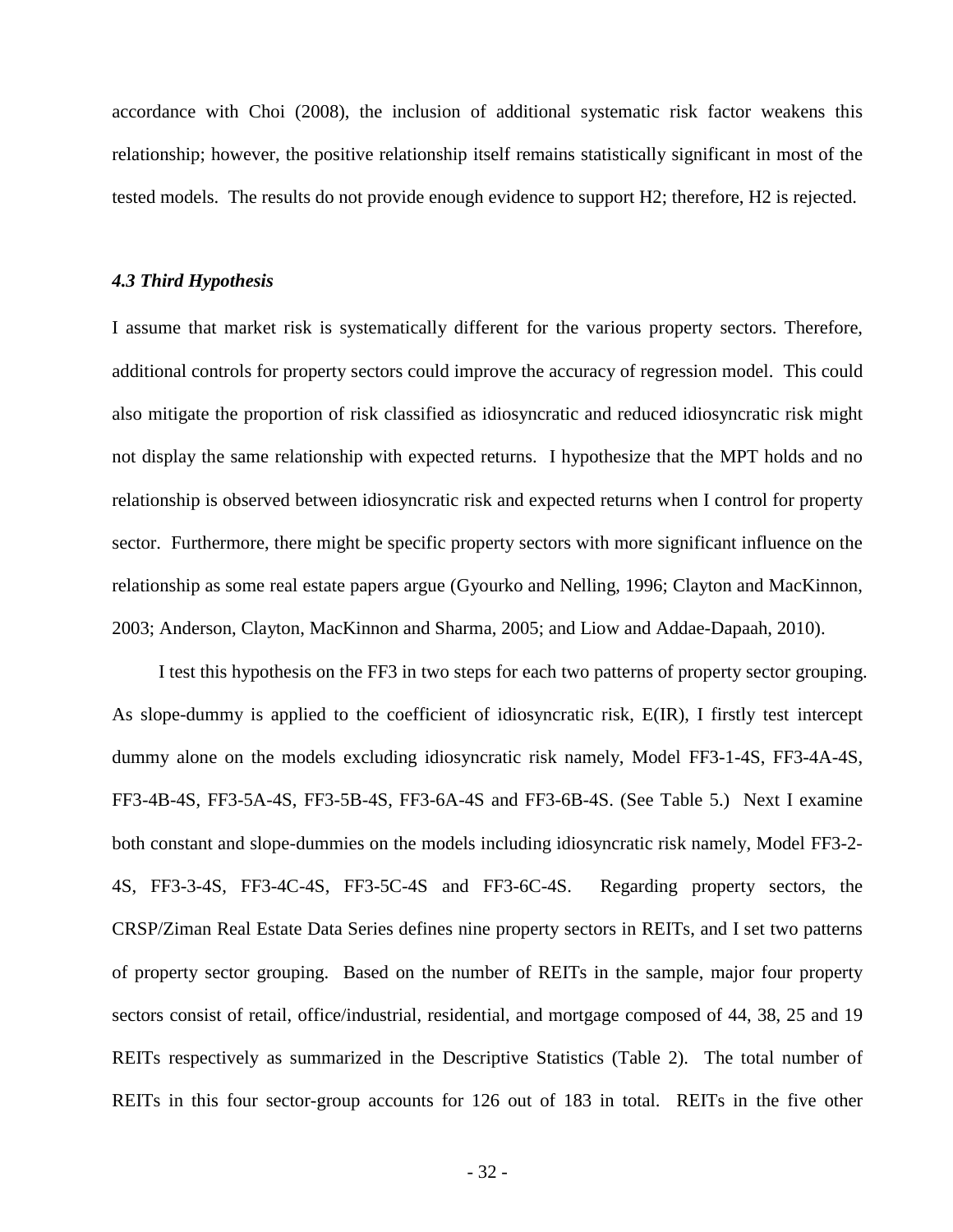property sectors are consolidated as others in each model. Next I segregate three more sectors, diversified, lodging and health-care composed of 17, 15 and 12 REITs respectively. The total number of REITs in this seven property sector group accounts for 170 REITs.

As shown in Table 5, I first test the intercept dummy on Model FF3-1-4S, FF3-4A-4S, FF3- 4B-4S, FF3-5A-4S, FF3-5B-4S, FF3-6A-4S and FF3-6B-4S. None of intercept dummies displays statistical significance in all of seven tested models although significant increase of R-square indicates that the accuracy of each regression model is improved. Both the size effect, ln(ME) and the momentum effect, Ret(-2, -13), decrease the statistical significance in all the models. In other words, these two effects are different by property sectors and weakened with the inclusion of the property sector dummies. In contrast, significance of value effect remains unchanged after the inclusion of intercept dummies controlling for four property sectors. I interpret this result to suggest that a part of the size and momentum effects are partially explained by the differences of the various property sectors but does not differentiate returns at a statistically significant level. In contrast, the value effect is only affected by the property sector.

Secondly, I test both intercept and slope-dummies on Model FF3-2-4S, FF3-3-4S, FF3-4C-4S, FF3-5C-4S and FF3-6C-4S. Again, neither the intercept nor the slope dummies display any statistical significance in all tested models though a significant increase of R-squares appears consistent with the models above. The inclusion weakens two particular variables: momentum and idiosyncratic risk. Without the property sector dummies, the momentum effect is statistically significant at the 1% level in Model FF3-6C; however, it is no longer significant after the inclusion of intercept and slope-dummies in Model FF3-6C-4S. The relationship between idiosyncratic risk and expected returns is also weakened in all of five models. Idiosyncratic risk looses statistical significance in Model FF3-2-4S and remains significant at the 5% or 10% level in the other four models.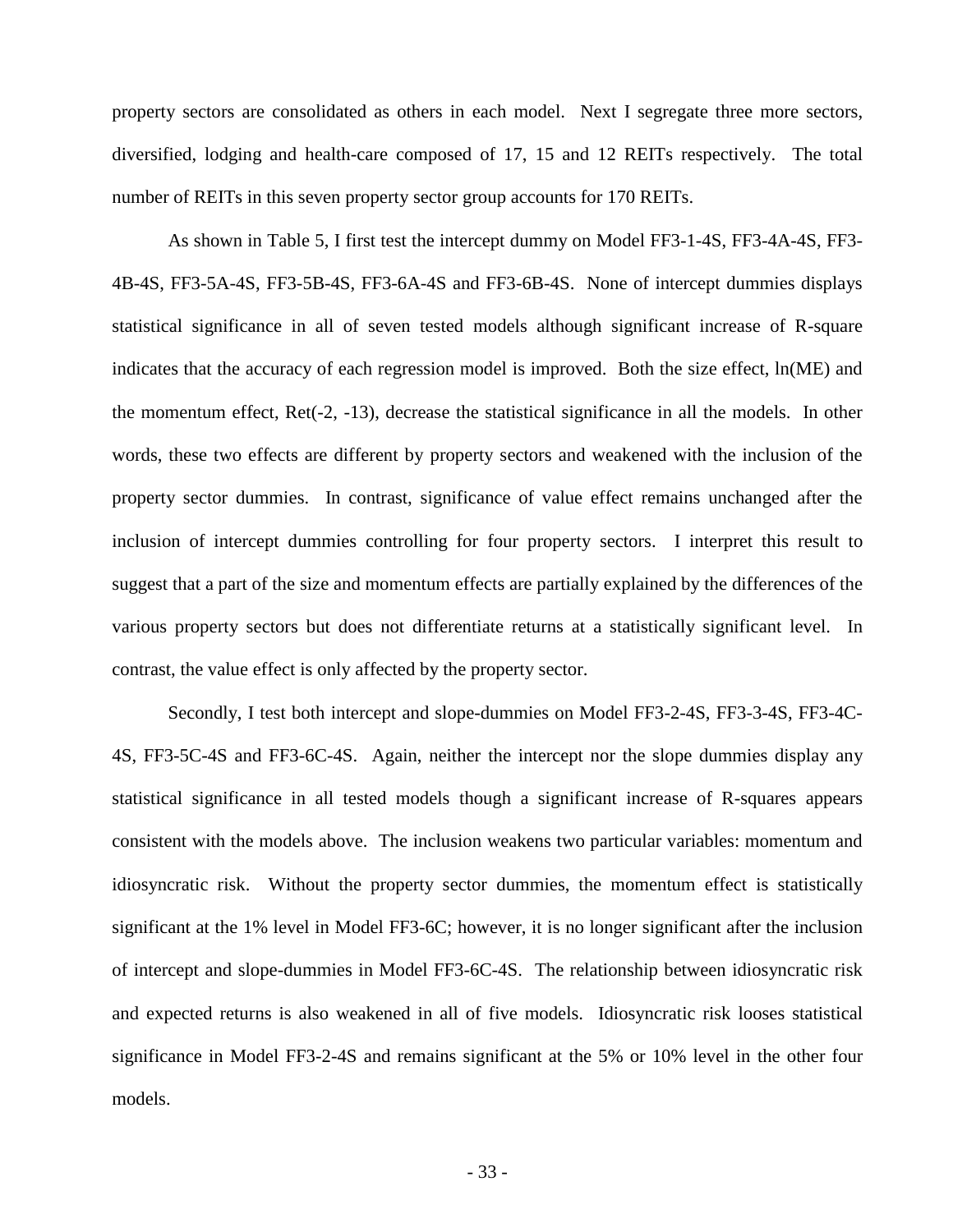This result could be interpreted that a part of disputed relationship between idiosyncratic risk and expected returns in REITs is derived from differences in property sectors though none of property sector dummies is statistically significant. It is also consistent with the argument of Gyourko and Nelling (1996) that systematic risk in REITs varies by property sector. The significant increase of each R-square also indicates that the accuracy of each model improves after the inclusion of four property sector dummies; therefore, it strengthens the quality of each asset pricing model as well as weakens the relationship between idiosyncratic risk and expected returns.

Next, I test the seven property sector dummies and find that the relationship between idiosyncratic risk and expected returns becomes insignificant in all models as reported in Table 6. Compared with Table 5, the inclusion of the seven property sector dummies offset the influence of idiosyncratic risk on expected returns and hardly affects any of the other variables in each model. Ooi et al. (2009) argue that a positive relationship exists as the compensation for under-diversified REIT investors who are unable to hold well diversified portfolios. These results rather suggest that this seeming violation of the MPT is largely derived from the unique difference of idiosyncratic risk in REITs by property sector; however, they are not significant enough to support H3. As none of dummy variables show statistical significance for either four or seven property sectors, H3 is rejected.

## *4.4 Robustness Check*

As a robustness check, I test the impact of the four and seven property sector dummies on the FF4 as well. (See Table 3, Table 7, Table 8 and Table 9) When four property sector dummies are included, an increased R-square provides significantly improved accuracy of each regression model. Property sector dummies controlling for retail present statistical significance only on the models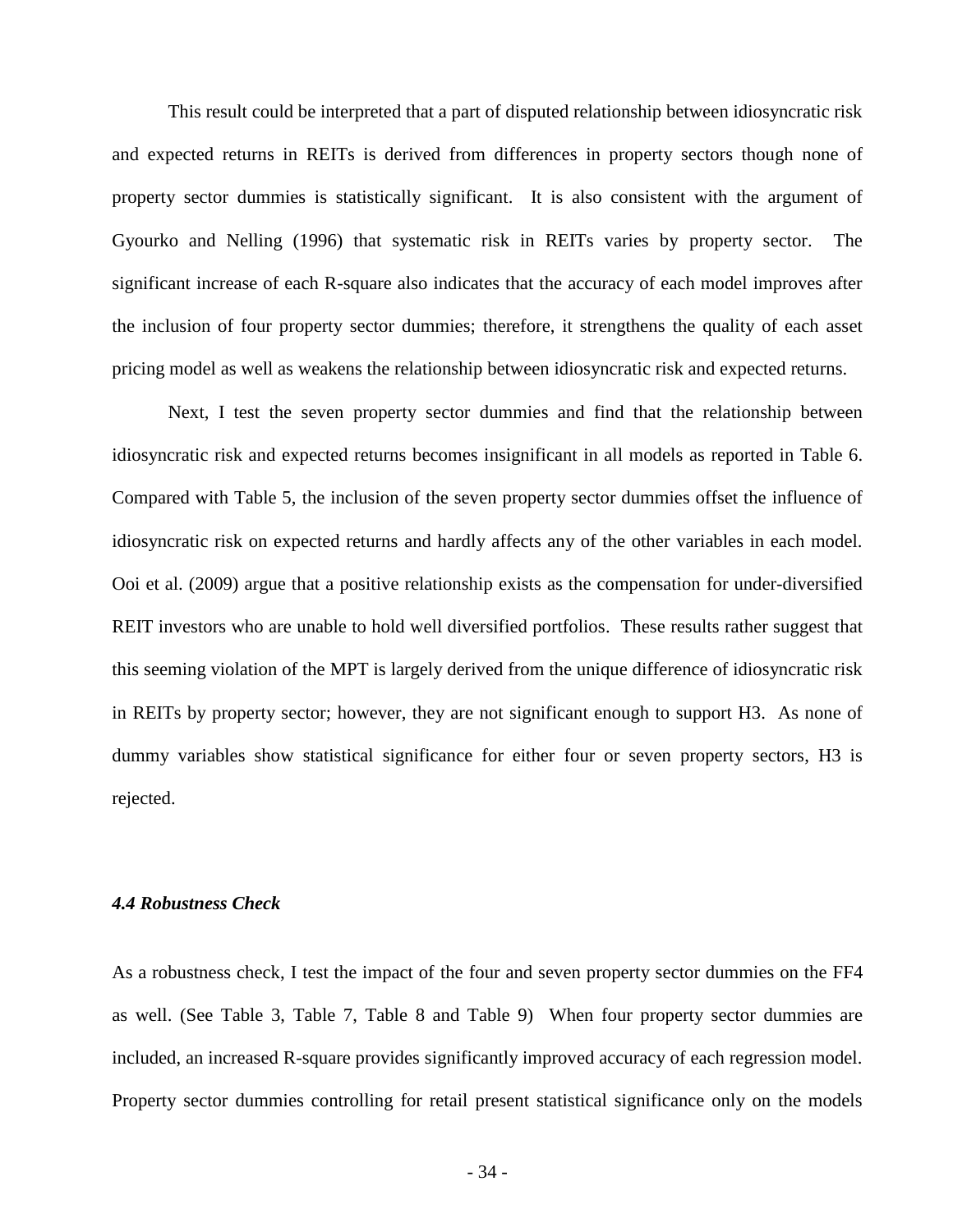including idiosyncratic risk, E(IR), as a variable. As shown on Table 8, the intercept dummy for retail becomes statistically significant in four out of five models namely Model FF4-2-4S, FF4-3-4S, FF4-4C-4S and FF4-5C-4S. By the comparison of Table 7 and Table 8, a positive relationship between idiosyncratic risk and expected returns is strengthened in the FF4, while the opposite effect is observed in the FF3 by the comparison between Table 4 and Table 5. As the idiosyncratic risk in the FF4 reflects Carhart's momentum effect, relatively purified idiosyncratic risk might respond to property sector dummies more actively than the idiosyncratic risk on the FF3 does. The negative sign on slope-dummy for retail in Model FF4-4C-4S indicates that the positive slope on idiosyncratic risk is flattened, therefore weakening the influence of idiosyncratic risk on expected returns for retail REITs in particular. This also supports the argument of Gyourko and Nelling (1996) reporting significantly higher systematic risk for retail REITs, therefore lowering idiosyncratic risk.

Testing seven property sector dummies on the FF4 (Table 9), I find that the relationship between idiosyncratic risk, E(IR), and expected returns is insignificant as happened on the FF3 models (Table 6). The results of all 12 models from Model FF4-1-7S to Model FF4-6C-7S are almost identical with those on the FF3 models from Model FF3-1-7S to Model FF3-6C-7S. The comparison of the results between FF3 and FF4, or Table 6 and Table 9, suggests that property sector is more influential than the momentum factor in the models including seven property sector dummies. Results with four property sector dummies on Table 5 and Table 8 might be explained as the transitional phase to shift major influential factor from momentum to the property sectors.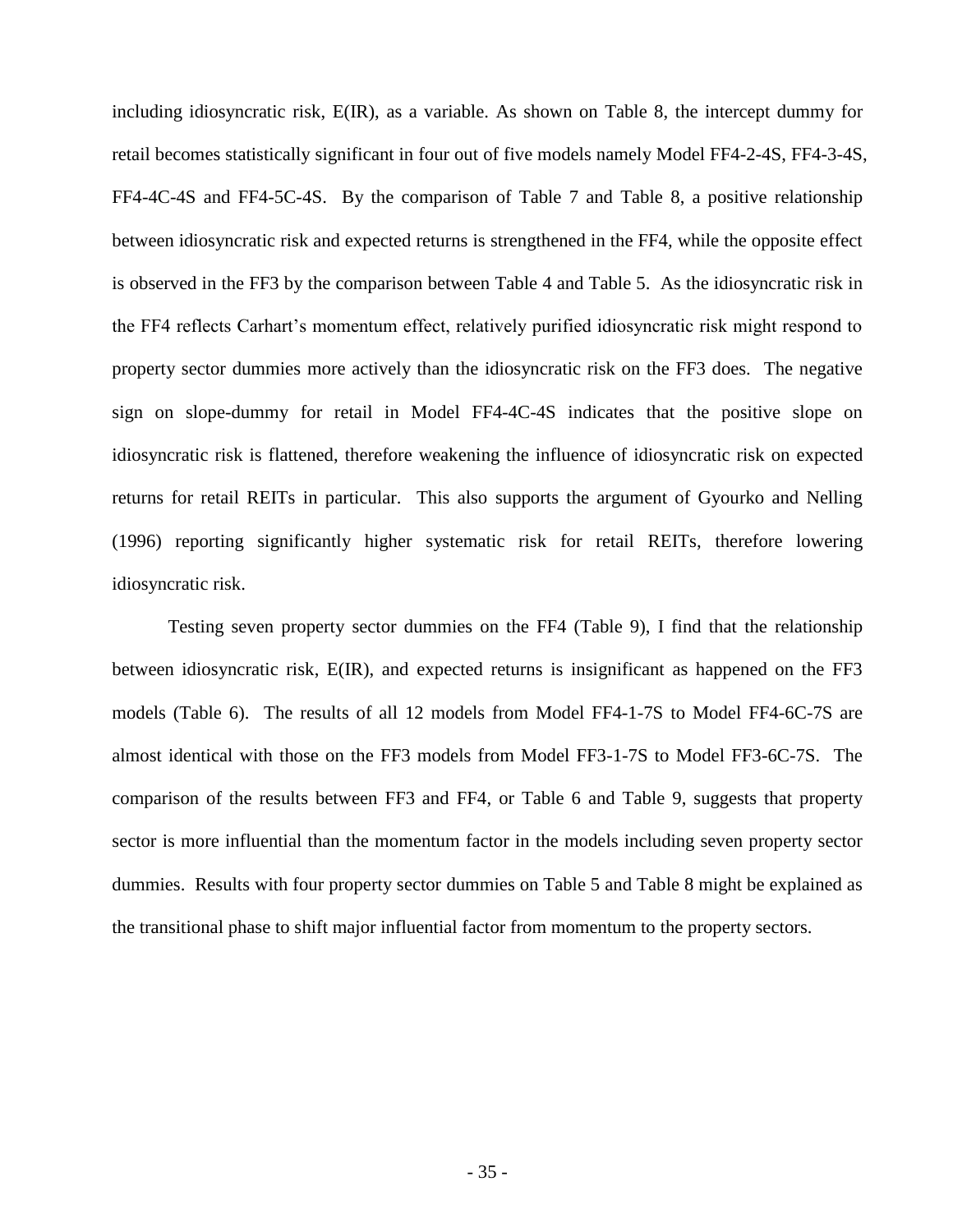# **5. Conclusion**

This dissertation aims to re-examine idiosyncratic risk in REITs controlling for momentum as a supplemental systematic risk as well as for property sectors. I hypothesize (i) systematic risk will be increased significantly, and idiosyncratic risk will be reduced after the inclusion of the momentum factor; (ii) consistent with the MPT, there will be no significant relationship between idiosyncratic risk and expected REIT returns at the firm-level after controlling for the momentum effect; and (iii) significant difference in the amount of idiosyncratic risk and its relationship to returns are attributable to property sectors.

The first hypothesis is rejected. The addition of the momentum factor to the Fama-French three-factor model reduces the proportion of idiosyncratic risk in REITs though the reduction is not statistically significant. The analytical result is consistent with the findings in the finance literature analyzing stocks and stock mutual funds including the relatively minor reduction of idiosyncratic risk after the inclusion of the momentum factor,

The second hypothesis is rejected. I continue to find a significant positive relationship based on the Fama-French four factor model although it is weakened due to the addition of the momentum factor. Although the proportion of systematic risk to total risk has increased, the relationship between idiosyncratic risk and expected returns is weakened but not enough to disappear.

Third hypothesis is also rejected. Applying property sector dummies, I find that the relationship between idiosyncratic risk and expected returns becomes insignificant in all models although none of the property sector dummies is statistically significant. Ooi et al. (2009) argue that positive relationship between idiosyncratic risk and expected returns exists as compensation for under-diversified REIT investors who are unable to hold well diversified portfolios. However, this result rather suggests that this seeming violation of the Modern Portfolio Theory is largely derived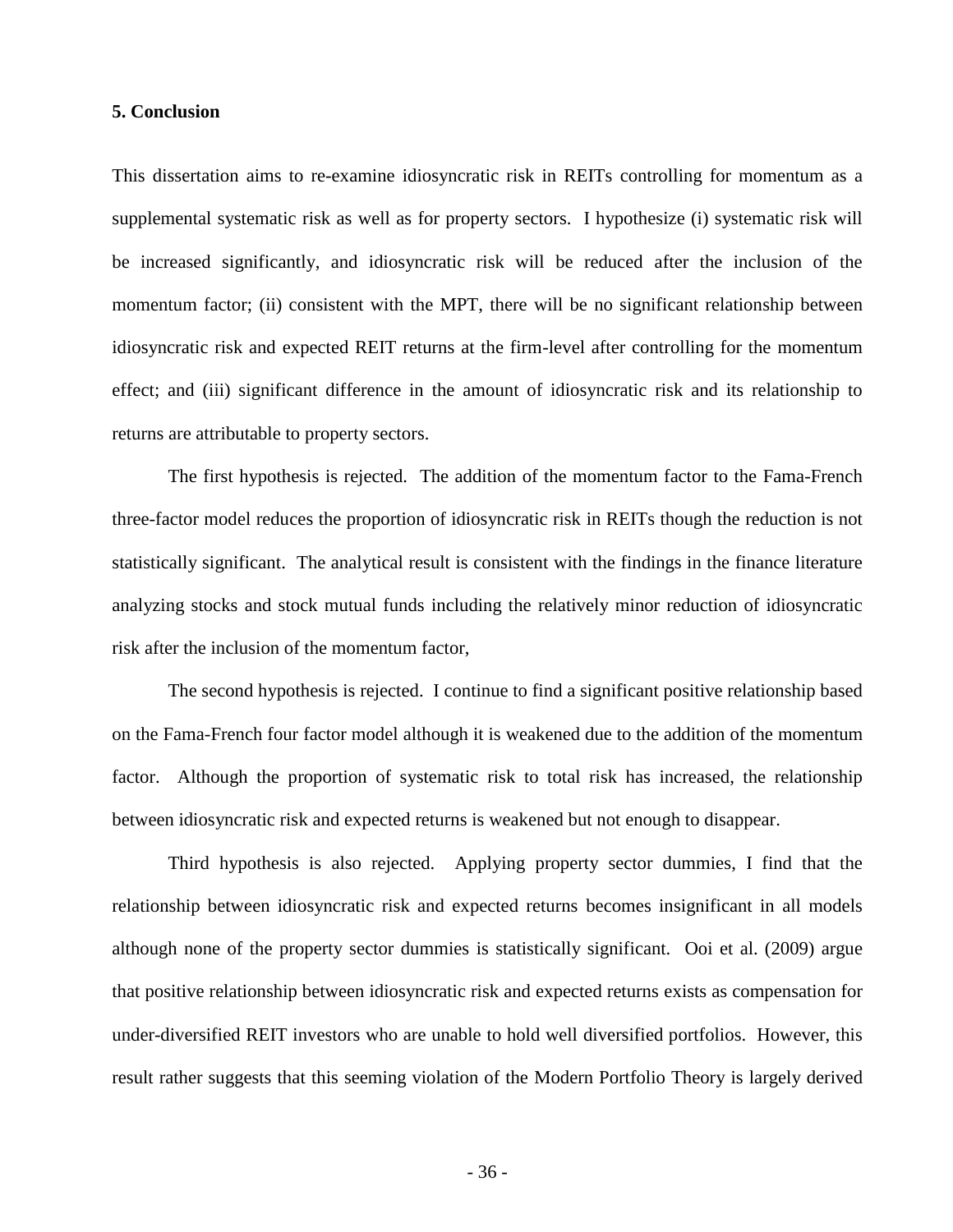from the intrinsic difference of relationship between idiosyncratic risk and expected returns across property sectors in REITs.

This conclusion suggests three things. First, momentum has a relatively minor effect on the idiosyncratic risk consistent with the financial literature. Second, the momentum effect is not strong enough to cause a significant change in the relationship between idiosyncratic risk and expected returns. Third, REIT portfolio diversified across property sector neutralizes the relationship between idiosyncratic risk and expected returns, though the contribution of property sector is not statistically significant.

The relationship between idiosyncratic risk and expected return is still in debate in the finance literature. These findings contribute to the real estate literature and shed light on potential sources of systematic risk currently recognized as idiosyncratic in REITs.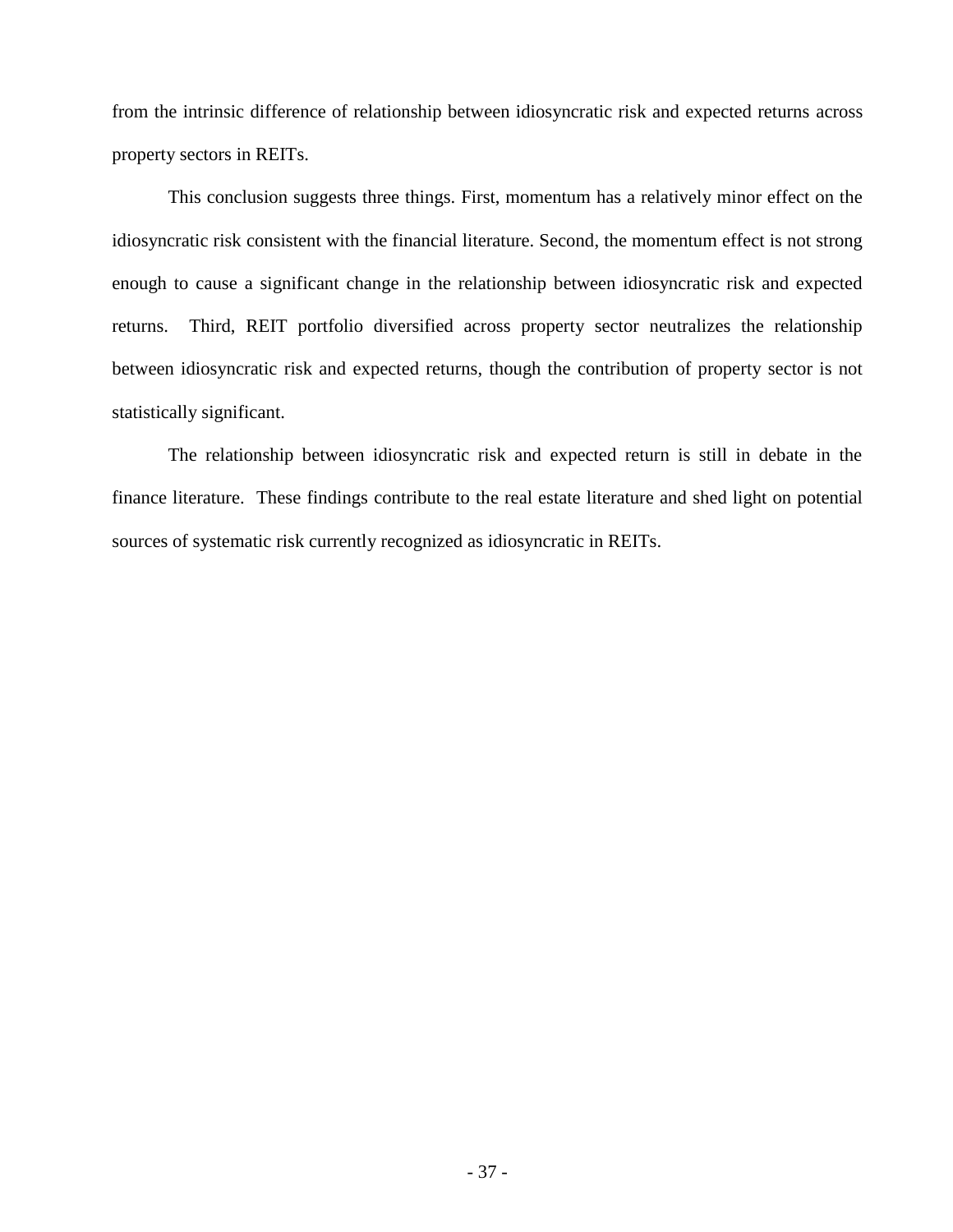Table 1: List of research analyzing idiosyncratic risk

| Author(s)                                                          | Goyal $&$<br>Santa-Clara | Malkiel & Xu      | Ang, Hodrick,<br>Yuhang &<br>Xiaoyan | Bali & Cakici                        | Fu                                          | Huang, Liu,<br>Rhee $&$ Zhang               |
|--------------------------------------------------------------------|--------------------------|-------------------|--------------------------------------|--------------------------------------|---------------------------------------------|---------------------------------------------|
| Year                                                               | 2003                     | 2006              | 2006                                 | 2008                                 | 2009                                        | 2010                                        |
| Sample data period                                                 | 1963 - 1999              | 1963 - 2000       | 1986 - 2000                          | 1963 - 2004                          | $1963 - 2006$                               | 1963 - 2004                                 |
| Return data frequency                                              | Daily                    | Monthly           | Daily                                | Daily $&$<br>monthly                 | Daily                                       | Daily $\&$<br>monthly                       |
| Control for systematic risks                                       | Firm-level               | Firm-level        | Portfolio-level                      | Portfolio-level                      | Firm-level                                  | Firm-level                                  |
| Proportion of<br>Idiosyncratic risk                                | About 85%                | N/A               | N/A                                  | N/A                                  | N/A                                         | N/A                                         |
| Estimation of<br>idiosyncratic risk                                | Lagged<br>measure        | Lagged<br>measure | Lagged<br>measure                    | Lagged<br>measure $&$<br>Time-series | Time-series<br>(conditional)<br>estimation) | Time-series<br>(conditional)<br>estimation) |
| Relationship between<br>idiosyncratic risk<br>and expected returns | Positive                 | Positive          | Negative                             | Insignificant                        | Positive                                    | Positive                                    |

Finance literature (recent papers)

# Real estate literature

| <b>Authors</b>                                                     | Litt, Mei,<br>Morgan,<br>Anderson.<br>Boston $&$<br>Adornado | Clayton $&$<br>MacKinnon                      | Anderson,<br>Clayton,<br>MacKinnon $&$<br>Sharma | Sun & Yung        | Ooi, Wang &<br>Webb                         |
|--------------------------------------------------------------------|--------------------------------------------------------------|-----------------------------------------------|--------------------------------------------------|-------------------|---------------------------------------------|
| Year                                                               | 1999                                                         | 2003                                          | 2005                                             | 2009              | 2009                                        |
| Sample data period                                                 | 1993 - 1997                                                  | 1979 - 1998                                   | 1978 - 2003                                      | 1977 - 2006       | 1990 - 2005                                 |
| Return data frequency                                              | Monthly                                                      | Quarterly                                     | Monthly                                          | Daily             | Daily                                       |
| Control for systematic risks                                       | Firm-level                                                   | Index-level                                   | Index-level                                      | Firm-level        | Firm-level                                  |
| Proportion of<br>Idiosyncratic risk                                | 66%                                                          | '79-'84: 14%<br>$85 - 91:21%$<br>'92-'98: 63% | '78-'84: 40%<br>'85-'92: 37%<br>$93 - 03:62\%$   | N/A               | 78%                                         |
| Estimation of<br>idiosyncratic risk<br>in subsequent period        | N/A                                                          | N/A                                           | N/A                                              | Lagged<br>measure | Time-series<br>(conditional)<br>estimation) |
| Relationship between<br>idiosyncratic risk<br>and expected returns | N/A                                                          | N/A                                           | N/A                                              | Positive          | Positive                                    |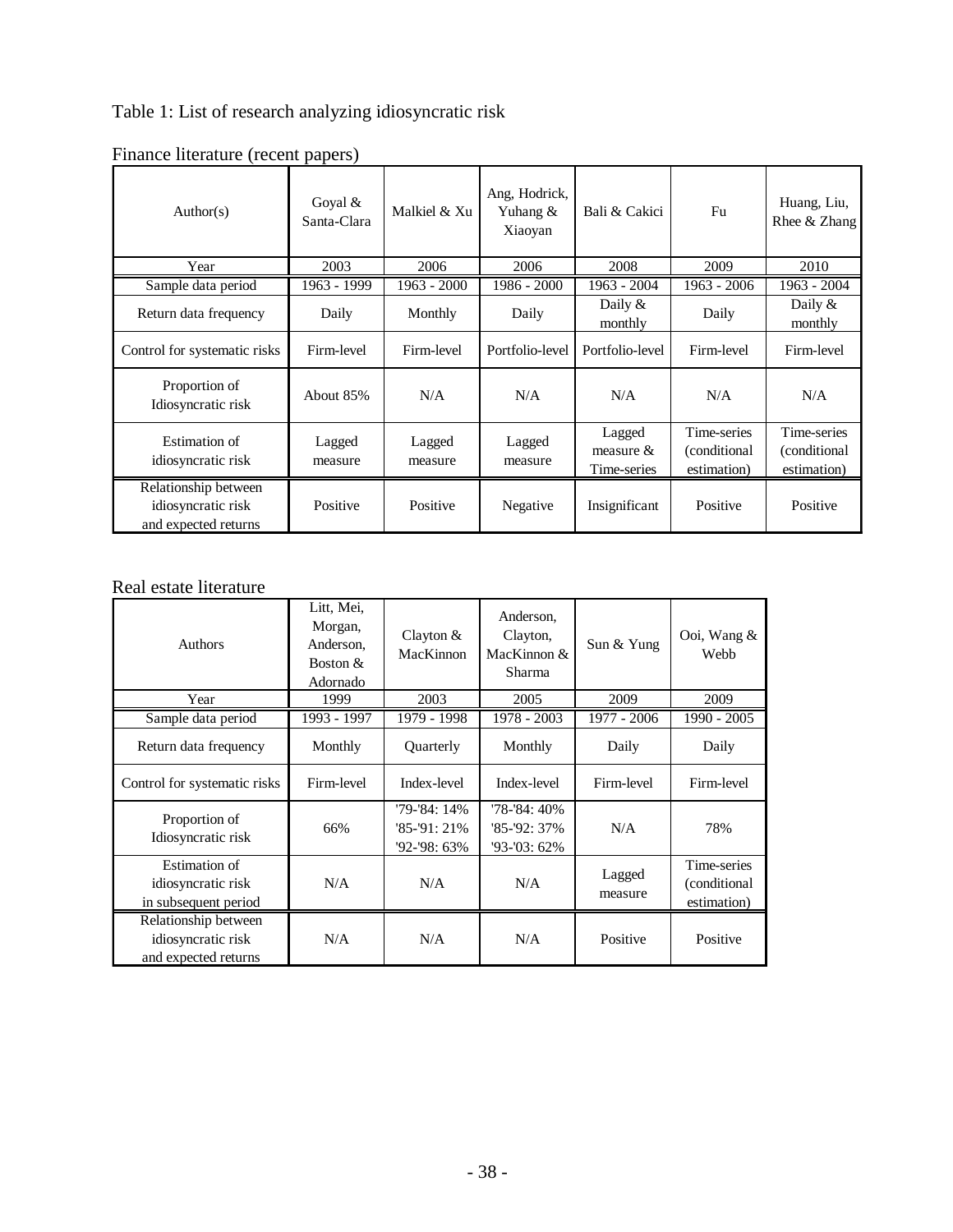# Table 2: Descriptive statistics

|     |                       | Average (1996-2007)                    |                       | Average (1996-2001)                    |                       | Average (2002-2007)                    |
|-----|-----------------------|----------------------------------------|-----------------------|----------------------------------------|-----------------------|----------------------------------------|
|     | Idiosyncratic<br>risk | Proportion of<br>idiosyncratic<br>risk | Idiosyncratic<br>risk | Proportion of<br>idiosyncratic<br>risk | Idiosyncratic<br>risk | Proportion of<br>idiosyncratic<br>risk |
| FF3 | 0.067                 | 0.733                                  | 0.074                 | 0.802                                  | 0.060                 | 0.664                                  |
| FF4 | 0.065                 | 0.685                                  | 0.072                 | 0.751                                  | 0.058                 | 0.618                                  |

|                   | Number of REITs |
|-------------------|-----------------|
| Retail            | 44              |
| Residential       | 25              |
| Office/industrial | 38              |
| Mortgage          | 19              |
| Others            | 57              |
| Total             | 183             |

Others include diversified (17 REITs), health-care (12 REITs), lodging (15 REITs), self-storage (4 REITs) and un-classified (9 REITs).

|                 | Model   | C            | E(BETA)  | E(IR)         | R-square | Adj. R-square |
|-----------------|---------|--------------|----------|---------------|----------|---------------|
|                 | $FF3-1$ | 0.009<br>*** | $-0.001$ |               | 0.036    | 0.029         |
|                 |         | (0.001)      | (0.875)  |               |          |               |
| FF <sub>3</sub> | $FF3-2$ | 0.004        |          | $0.087*$      | 0.073    | 0.066         |
|                 |         | (0.232)      |          | (0.064)       |          |               |
|                 | $FF3-3$ | 0.003        | $-0.001$ | 0.095<br>$**$ | 0.099    | 0.087         |
|                 |         | (0.331)      | (0.595)  | (0.043)       |          |               |
|                 | $FF4-1$ | 0.008<br>*** | 0.000    |               | 0.036    | 0.029         |
|                 |         | (0.002)      | (0.907)  |               |          |               |
| FF4             | $FF4-2$ | 0.004        |          | 0.073         | 0.071    | 0.065         |
|                 |         | (0.186)      |          | (0.113)       |          |               |
|                 | $FF4-3$ | 0.004        | $-0.002$ | $0.081$ *     | 0.098    | 0.086         |
|                 |         | (0.250)      | (0.517)  | (0.073)       |          |               |

# Table 3: Average slopes (p-values) on FF3 and FF4

Average slope (p-value) from month-by-month regressions

\* Denotes significance at the 10% level.

\*\* Denotes significance at the 5% level.

\*\*\* Denotes significance at the 1% level.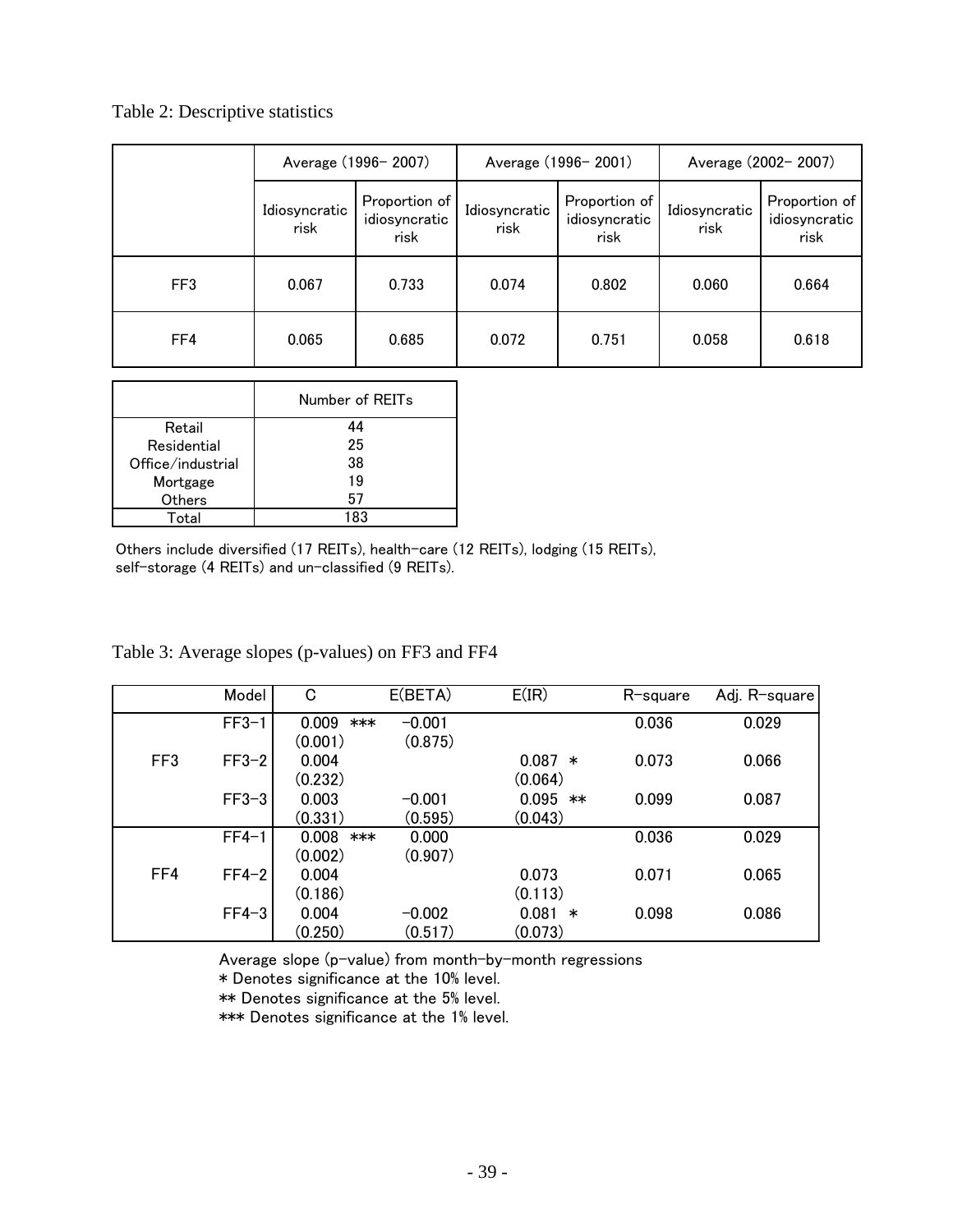| FF3             | Model    | C                 | E(BETA)  | ln(ME)    |     | ln(BE/ME) | $Ret(-2,-13)$ |     | E(IR)       |     | R-square | Adj. R-<br>square |
|-----------------|----------|-------------------|----------|-----------|-----|-----------|---------------|-----|-------------|-----|----------|-------------------|
| Size effect     |          |                   |          |           |     |           |               |     |             |     |          |                   |
|                 | $FF3-4A$ | 0.000             |          | $0.001$ * |     |           |               |     |             |     | 0.041    | 0.035             |
|                 |          | (0.981)           |          | (0.078)   |     |           |               |     |             |     |          |                   |
|                 | $FF3-4B$ | 0.001             | $-0.001$ | $0.001$ * |     |           |               |     |             |     | 0.074    | 0.061             |
|                 |          | (0.921)           | (0.718)  | (0.086)   |     |           |               |     |             |     |          |                   |
|                 | $FF3-4C$ | $-0.013$<br>$***$ | $-0.003$ | 0.002     | *** |           |               |     | 0.134       | *** | 0.130    | 0.113             |
|                 |          | (0.001)           | (0.321)  | (0.001)   |     |           |               |     | (0.005)     |     |          |                   |
| Value effect    |          |                   |          |           |     |           |               |     |             |     |          |                   |
|                 | $FF3-5A$ | $0.008$ ***       |          |           |     | $-0.001$  |               |     |             |     | 0.024    | 0.018             |
|                 |          | (0.008)           |          |           |     | (0.490)   |               |     |             |     |          |                   |
|                 | $FF3-5B$ | 0.008<br>$***$    | $-0.001$ |           |     | $-0.001$  |               |     |             |     | 0.060    | 0.047             |
|                 |          | (0.002)           | (0.646)  |           |     | (0.466)   |               |     |             |     |          |                   |
|                 | $FF3-5C$ | $-0.013$<br>***   | $-0.003$ | 0.002     | *** | $-0.001$  |               |     | $0.134$ *** |     | 0.149    | 0.125             |
|                 |          | (0.003)           | (0.223)  | (0.002)   |     | (0.689)   |               |     | (0.007)     |     |          |                   |
| Momentum effect |          |                   |          |           |     |           |               |     |             |     |          |                   |
|                 | $FF3-6A$ | $0.007$ ***       |          |           |     |           | $0.014$ ***   |     |             |     | 0.034    | 0.028             |
|                 |          | (0.025)           |          |           |     |           | (0.010)       |     |             |     |          |                   |
|                 | $FF3-6B$ | 0.007<br>$**$     | $-0.001$ |           |     |           | 0.015         | *** |             |     | 0.069    | 0.056             |
|                 |          | (0.011)           | (0.658)  |           |     |           | (0.006)       |     |             |     |          |                   |
|                 | FF3-6C   | $-0.015$<br>***   | $-0.004$ | 0.002     | *** | $-0.001$  | 0.015         | *** | $0.142$ *** |     | 0.170    | 0.141             |
|                 |          | (0.001)           | (0.167)  | (0.004)   |     | (0.533)   | (0.001)       |     | (0.003)     |     |          |                   |

Table 4: FF3 controlling for size, value and momentum effects at the firm-level

Average slope (p-value) from month-by-month regressions

\* Denotes significance at the 10% level.

\*\* Denotes significance at the 5% level.

\*\*\* Denotes significance at the 1% level.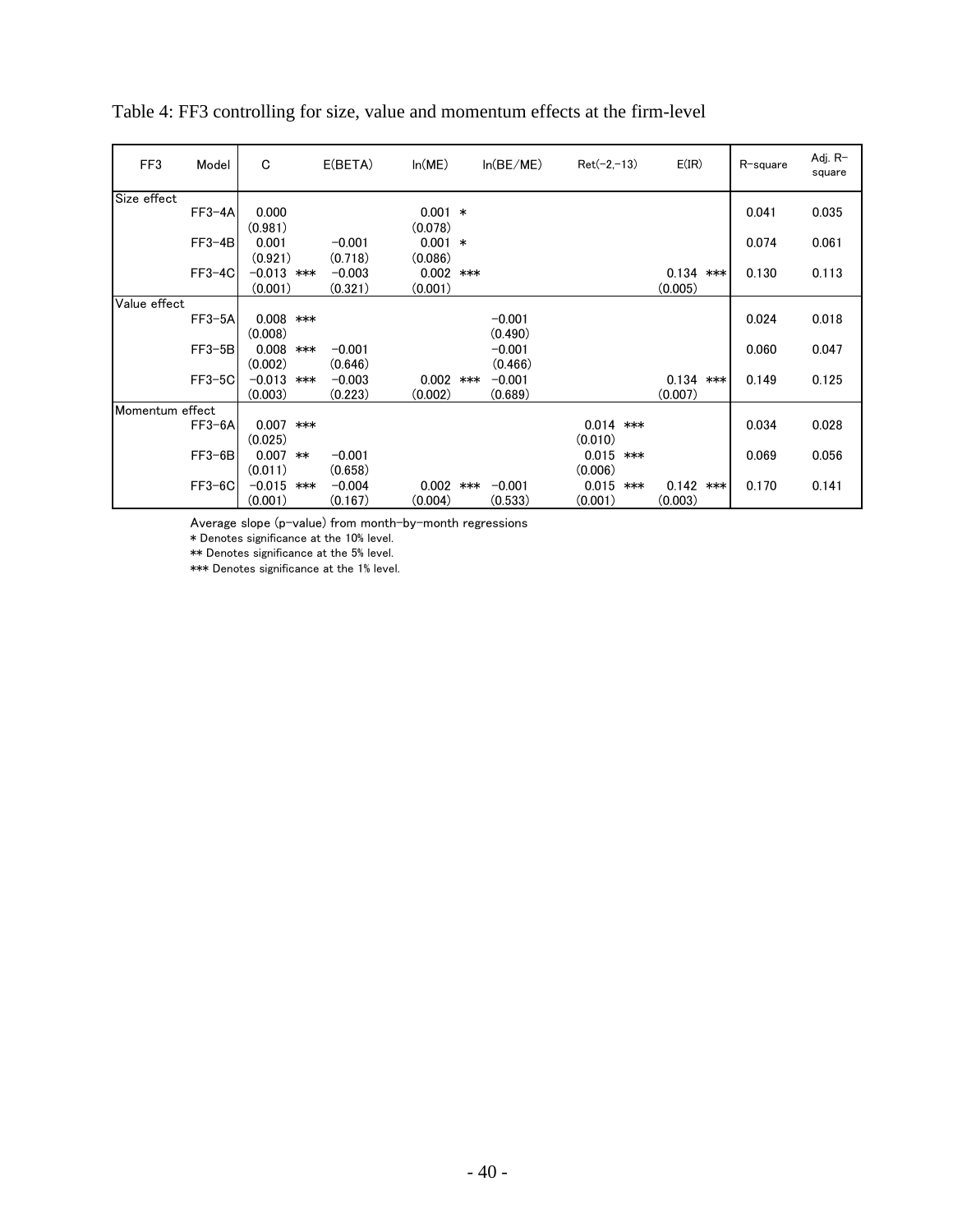|          | square<br>Adj. R−     |     | 0.070             |         | 0.171                                                                        |         | 0.190                                                                                    |             | 0.072           |         | 0.098                                                                                |         | 0.212                                                                                          |              | 0.053               |         | 0.082                                                               |         | 0.223                                                                                              | 0.061                                  |                                                                                                        | 0.089           |         | 0.235                 |
|----------|-----------------------|-----|-------------------|---------|------------------------------------------------------------------------------|---------|------------------------------------------------------------------------------------------|-------------|-----------------|---------|--------------------------------------------------------------------------------------|---------|------------------------------------------------------------------------------------------------|--------------|---------------------|---------|---------------------------------------------------------------------|---------|----------------------------------------------------------------------------------------------------|----------------------------------------|--------------------------------------------------------------------------------------------------------|-----------------|---------|-----------------------|
|          | square<br>¢           |     | 0.101             |         | 0.220                                                                        |         | 0.244                                                                                    |             | 0.102           |         | 0.134                                                                                |         | 0.270                                                                                          |              | 0.085               |         | 0.120                                                               |         | 0.286                                                                                              |                                        | 0.093                                                                                                  | 0.127           |         | 0.304                 |
|          | industrial<br>&Office |     |                   |         |                                                                              |         | $\begin{array}{c} 0.043 \\ 0.637) \\ 0.035 \\ 0.035 \end{array}$                         |             |                 |         |                                                                                      |         | $\frac{0.063}{(0.472)}$                                                                        |              |                     |         |                                                                     |         | (0.519)                                                                                            |                                        |                                                                                                        |                 |         | $\frac{0.062}{0.484}$ |
|          | Residential           |     |                   |         |                                                                              |         | $-0.046$<br>$(0.616)$<br>$-0.054$<br>$(0.551)$                                           |             |                 |         |                                                                                      |         | $-0.037$<br>(0.678)                                                                            |              |                     |         |                                                                     |         | $-0.047$<br>(0.608)                                                                                |                                        |                                                                                                        |                 |         | $-0.043$<br>(0.647)   |
| Slope    | Retail                |     |                   |         |                                                                              |         | $\begin{array}{c} -0.061 \\ -0.443 \\ -0.074 \\ 0.341 \end{array}$                       |             |                 |         |                                                                                      |         | $-0.091$<br>(0.242)                                                                            |              |                     |         |                                                                     |         | $-0.054$<br>(0.488)                                                                                |                                        |                                                                                                        |                 |         | $-0.032$<br>(0.685)   |
|          | Mortgage              |     |                   |         |                                                                              |         | $\begin{array}{c} 0.039 \\ 0.659) \\ 0.033 \\ 0.033 \\ \end{array}$                      |             |                 |         |                                                                                      |         | (0.903)<br>0.011                                                                               |              |                     |         |                                                                     |         | $-0.006$<br>(0.954)                                                                                |                                        |                                                                                                        |                 |         | $-0.007$              |
|          | industrial<br>&Office |     |                   |         |                                                                              |         | $\begin{array}{c} 0.003 \\ 0.155) \\ 0.001 \\ 0.004) \\ 0.022 \\ 0.002 \end{array}$      |             |                 |         |                                                                                      |         | $\begin{array}{c} 0.002 \\ 0.0411) \\ 0.002 \\ 0.356) \\ 0.356) \\ 0.074) \end{array}$         |              |                     |         |                                                                     |         | $\begin{array}{c} 0.003 \\ 0.152) \\ 0.003 \\ 0.117) \\ 0.001 \\ -0.001 \\ 0.838) \end{array}$     |                                        | $\begin{array}{c} 0.003 \\ 0.125 \\ 0.003 \\ 0.0127 \\ 0.017 \\ 0.001 \\ 0.001 \\ 0.008 \end{array}$   |                 |         |                       |
| Constant | Residential           |     |                   |         |                                                                              |         | $\begin{array}{c} 0.002 \\ 0.331) \\ 0.005 \\ 0.335) \\ 0.006 \\ 0.006 \end{array}$      |             |                 |         |                                                                                      |         | $\begin{array}{c} 0.001\ 0.661) \ 0.001\ 0.001\ 0.040\ 0.004\ 0.004\ 0.004\ \end{array}$       |              |                     |         |                                                                     |         | $\begin{array}{c} 0.002 \\ (0.456) \\ 0.002 \\ (0.381) \\ (0.381) \\ 0.004 \\ (0.420) \end{array}$ |                                        | $\begin{array}{c} 0.002 \\ 0.308) \\ 0.002 \\ 0.003 \\ 0.004 \\ 0.004 \end{array}$                     |                 |         |                       |
|          | Retail                |     |                   |         |                                                                              |         | $\begin{array}{c} 0.001\ 0.008\ 0.008\ 0.006\ 0.146) \ 0.007\ 0.007\ 0.007\ \end{array}$ |             |                 |         |                                                                                      |         | $\begin{array}{c} 0.000 \\ (0.987) \\ 0.000 \\ (0.980) \\ 0.000 \\ 0.007 \\ 0.007 \end{array}$ |              |                     |         |                                                                     |         | $\begin{array}{c} 0.001\ 0.607) \ 0.001\ 0.001\ 0.005\ 0.005\ 0.005\ 0.005 \end{array}$            |                                        | $\begin{array}{c} 0.001\ 0.0458) \ 0.001\ 0.001\ 0.026) \ 0.003\ 0.003\ 0.00422) \end{array}$          |                 |         |                       |
|          | Mortgage              |     |                   |         | $\begin{array}{c} 0.000 \\ 0.907) \\ -0.005 \\ 0.502) \\ -0.005 \end{array}$ |         | (0.494)                                                                                  |             |                 |         | $\begin{array}{c} 0.001 \\ 0.781) \\ 0.001 \\ 0.792) \\ 0.792 \\ -0.002 \end{array}$ |         | (0.808)                                                                                        |              |                     |         |                                                                     |         | $\begin{array}{c} 0.001\ 0.867) \ (0.867)\ 0.000\ 0.951) \ (0.962)\ 0.000 \end{array}$             |                                        | $\begin{array}{c} 0.001 \\ 0.042) \\ 0.001 \\ 0.000 \\ -0.001 \end{array}$                             |                 |         |                       |
|          | $E(\mathbb{R})$       |     |                   |         |                                                                              |         | $\begin{array}{c} (0.097) \ (0.119) \ (0.115) \ (0.060) \end{array}$                     |             |                 |         |                                                                                      |         | $0.150$ **<br>$(0.014)$                                                                        |              |                     |         |                                                                     |         | $0.155$ **<br>(0.011)                                                                              |                                        |                                                                                                        |                 |         | $0.152***$            |
|          | n(BE/ME) Ret(-2,-13)  |     |                   |         |                                                                              |         |                                                                                          |             |                 |         |                                                                                      |         |                                                                                                |              |                     |         |                                                                     |         |                                                                                                    |                                        | $\begin{array}{r} 0.009* \\ 0.0080\\ 0.010* \\ 0.010* \\ 0.054)\\ 0.007\\ 0.007\\ 0.0111) \end{array}$ |                 |         |                       |
|          |                       |     |                   |         |                                                                              |         |                                                                                          |             |                 |         |                                                                                      |         |                                                                                                |              | $-0.001$            |         | $\begin{array}{c} (0.581) \\ -0.001 \\ 0.603) \\ 0.000 \end{array}$ |         | (0.837)                                                                                            |                                        |                                                                                                        |                 |         | $-0.001$              |
|          | ln(ME)                |     |                   |         |                                                                              |         |                                                                                          |             | 0.001           | (0.101) | 0.001                                                                                | (0.139) | $0.002***$<br>(0.001)                                                                          |              |                     |         |                                                                     |         | $0.002***$<br>(0.001)                                                                              |                                        |                                                                                                        |                 |         | $0.002***$            |
|          | E(BETA)               |     |                   | (0.943) |                                                                              |         | (0.711)<br>$-0.001$                                                                      |             |                 |         | $-0.001$                                                                             | (0.828) | (0.366)                                                                                        |              |                     |         |                                                                     | (0.745) | (0.369)                                                                                            |                                        |                                                                                                        | $-0.001$        | (0.778) |                       |
|          | O                     |     | FF3-1-4S 3000 +** | (0.006) | 0.002                                                                        | (0.617) | (0.884)<br>0.001                                                                         |             |                 | (0.901) | 0.001                                                                                | (0.744) | (0.001)                                                                                        |              |                     | (0.015) | $0.000 +*** 8000$                                                   | (0.007) | (0.001)                                                                                            |                                        | (0.041)                                                                                                | $0.007$ **      | (0.024) |                       |
|          | 4 Sector Model        | FF3 |                   |         | $FF3 - 2 - 4S$                                                               |         | $FF3 - 3 - 4S$                                                                           | Size effect | FF3-4A-4S 0.001 |         | $FF3-4B-4S$                                                                          |         | FF3-4C-4S -0100- 10002                                                                         | Value effect | FF3-5A-4S 0.008 *** |         | $FF3 - 5B - 4S$                                                     |         | FF3-5C-4S -015 *** 2002                                                                            | FF3-6A-4S 0.007 ***<br>Momentum effect |                                                                                                        | $FF3 - 6B - 4S$ |         | FF3-60-4S *** 2002    |

Table 5: FF3 controlling for 3 effects at the firm-level plus 4 property sectors

Average slope (p¬value) from month¬by¬month regressions<br>\* Denotes significance at the 10% level.<br>\*\* Denotes significance at the 5% level.<br>\*\*\* Denotes significance at the 1% level. Average slope (p-value) from month-by-month regressions

\* Denotes significance at the 10% level.

\*\* Denotes significance at the 5% level. \*\*\* Denotes significance at the 1% level.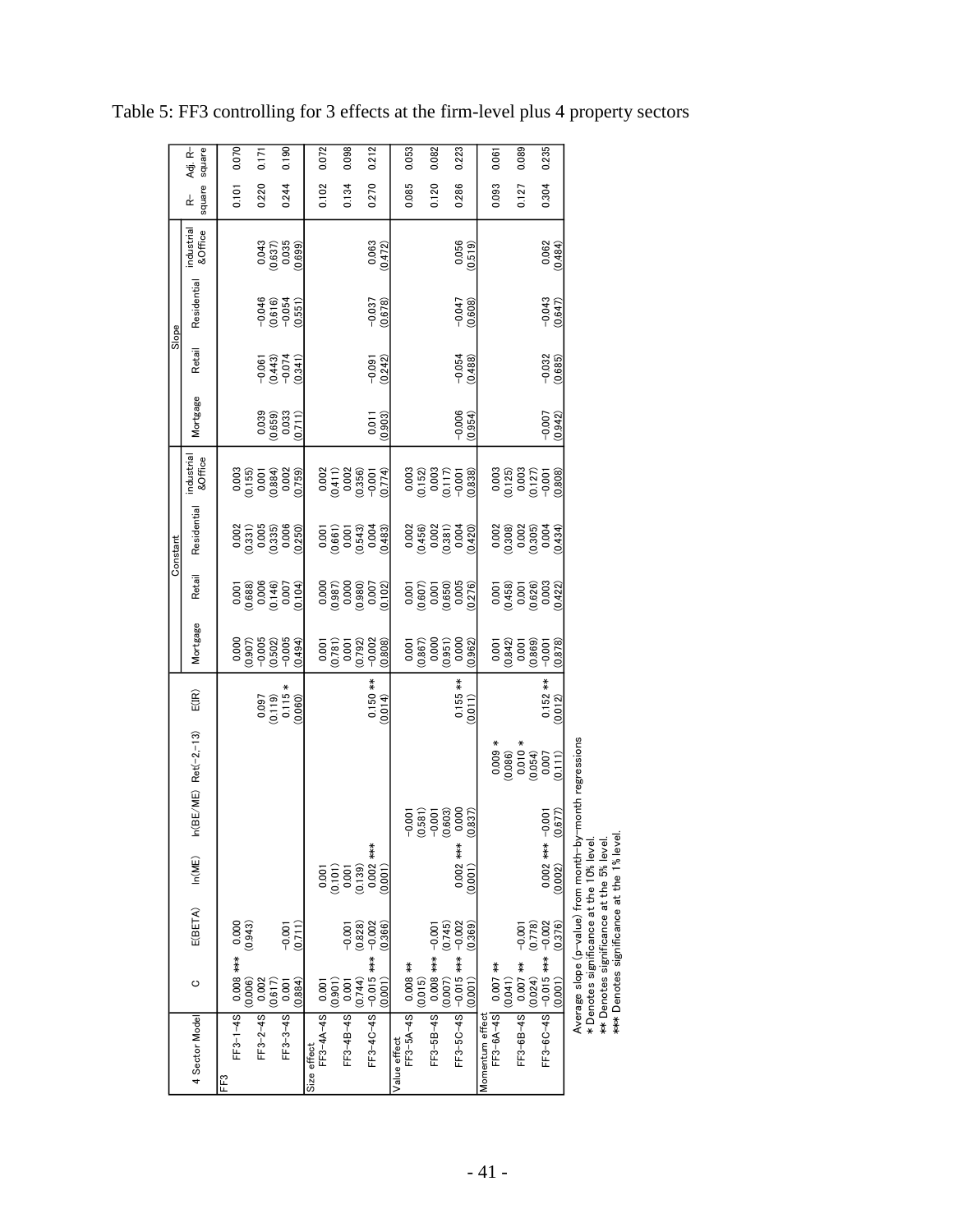|                          |                          |                                           |                       |                     |                         |                  |                     |                     |                     | Constant                            |                     |                          |                                                                             |                  |                     |                     | Slope                            |                  |                  |                     |             |                   |
|--------------------------|--------------------------|-------------------------------------------|-----------------------|---------------------|-------------------------|------------------|---------------------|---------------------|---------------------|-------------------------------------|---------------------|--------------------------|-----------------------------------------------------------------------------|------------------|---------------------|---------------------|----------------------------------|------------------|------------------|---------------------|-------------|-------------------|
| 7 Sector Model           | O                        | E(BETA)                                   | ln(ME)                |                     | $In(BE/ME)$ Ret(-2,-13) | E(IR)            | Mortgag<br>Ф        | Retail              |                     | Resident industria<br>ial 1 &Office | Lodging             | Health-Diversifi<br>care | ᄝ                                                                           | Mortgag<br>Ф     | Retail              | $\overline{a}$      | Resident industria<br>I & Office | Lodging          | Health-<br>care  | Diversifi<br>뀧      | square<br>¢ | square<br>Adj. R− |
| FF3                      |                          |                                           |                       |                     |                         |                  |                     |                     |                     |                                     |                     |                          |                                                                             |                  |                     |                     |                                  |                  |                  |                     |             |                   |
|                          | FF3-1-7S 0.008 *** 0.000 |                                           |                       |                     |                         |                  | 0.000               | 0.001               | 0.002               | 0.003                               | $-0.002$            | 0.001                    | 0.001                                                                       |                  |                     |                     |                                  |                  |                  |                     | 0.135       | 0.086             |
|                          | (0.006)                  | (0.968)                                   |                       |                     |                         |                  | (0.945)             | (0.692)             | (0.393)             | (0.196)                             | (0.603)             | (0.693)                  |                                                                             |                  |                     |                     |                                  |                  |                  |                     |             |                   |
| $FF3 - 2 - 7S$           | 0.006                    |                                           |                       |                     |                         | 0.069            | $-0.009$            | 0.002               | 0.001               | $-0.003$                            | $-0.013$            | $-0.004$                 | $(0.836)$<br>0.000                                                          | 0.067            | $-0.033$            | $-0.018$            | 0.071                            | 0.137            | 0.064            | $-0.073$            | 0.310       | 0.234             |
|                          | (0.249)                  |                                           |                       |                     |                         | (0.495)          | (0.242)             | (0.707)             | (0.880)             | (0.542)                             | (0.110)             | (0.596)                  | (0.986)                                                                     | (0.567)          | (0.766)             | (0.876)             | (0.515)                          | (0.333)          | (0.633)          | (0.545)             |             |                   |
| $FF3 - 3 - 7S$           | 0.005<br>(0.383)         | 0.000<br>(0.941)                          |                       |                     |                         | 0.092<br>(0.359) | $-0.009$<br>(0.254) | 0.003<br>(0.585)    | 0.002<br>(0.754)    | $-0.002$<br>(0.679)                 | (0.170)<br>$-0.011$ | $-0.003$<br>(0.690)      | 0.000<br>(0.957)                                                            | 0.055<br>(0.644) | $-0.054$<br>(0.617) | $-0.032$<br>(0.779) | 0.052<br>(0.630)                 | 0.099<br>(0.478) | 0.033<br>(0.807) | $-0.076$<br>(0.525) | 0.325       | 0.246             |
| Size effect              |                          |                                           |                       |                     |                         |                  |                     |                     |                     |                                     |                     |                          |                                                                             |                  |                     |                     |                                  |                  |                  |                     |             |                   |
| FF3-4A-7S 0.000          |                          |                                           | $0.001 *$             |                     |                         |                  | 0.001               | 0.000               | 0.001               | 0.002                               | $-0.002$            | 0.002                    |                                                                             |                  |                     |                     |                                  |                  |                  |                     | 0.137       | 0.088             |
|                          | (0.995)                  |                                           | (0.083)               |                     |                         |                  | (0.747)             | (0.864)             | (0.633)             | (0.384)                             | (0.592)             | (0.608)                  | (0.680)                                                                     |                  |                     |                     |                                  |                  |                  |                     |             |                   |
| $FF3-4B-7S$              | 0.001                    | $-0.001$                                  |                       |                     |                         |                  | 0.001               | 0.000               | 0.001               | 0.002                               | $-0.003$            | 0.001                    | 0.001                                                                       |                  |                     |                     |                                  |                  |                  |                     | 0.167       | 0.114             |
|                          | (0.825)                  | (0.841)                                   | $0.001$<br>$(0.113)$  |                     |                         |                  | (0.785)             | (0.950)             | (0.586)             | (0.388)                             | (0.527)             | (0.755)                  | (0.675)                                                                     |                  |                     |                     |                                  |                  |                  |                     |             |                   |
| $FF3-4C-7S$ -0.009       |                          | $-0.002$                                  | $0.002$ ***           |                     |                         | 0.099            | $-0.007$            | 0.001               | $-0.002$            | $-0.007$                            | $-0.011$            | $-0.004$                 |                                                                             | 0.060            | $-0.043$            | 0.012               | 0.102                            | 0.095            | 0.037            | $-0.028$            | 0.349       | 0.266             |
|                          | (0.113)                  | (0.300)                                   | (0.001)               |                     |                         | (0.341)          | (0.329)             | (0.809)             | (0.733)             | (0.250)                             | (0.180)             | (0.589)                  | (0.776)                                                                     | (0.618)          | (0.701)             | (0.921)             | (0.362)                          | (0.504)          | (0.784)          | (0.820)             |             |                   |
| Value effect             |                          |                                           |                       |                     |                         |                  |                     |                     |                     |                                     |                     |                          |                                                                             |                  |                     |                     |                                  |                  |                  |                     |             |                   |
| FF3-5A-7S 0.007 **       |                          |                                           |                       | $-0.001$            |                         |                  | 0.002               | 0.002               | 0.002               | 0.004                               | $-0.001$            | $0.002$<br>$(0.473)$     |                                                                             |                  |                     |                     |                                  |                  |                  |                     | 0.123       | 0.072             |
|                          | (0.030)                  |                                           |                       | (0.558)             |                         |                  | (0.724)             | (0.413)             | (0.351)             | $(0.112)$<br>0.004                  | (0.833)             |                          |                                                                             |                  |                     |                     |                                  |                  |                  |                     |             |                   |
| $FF3-5B-7S$              | $0.007$ **               | $-0.001$                                  |                       | $-0.001$<br>(0.578) |                         |                  | 0.001               | 0.001               | 0.002               |                                     | $-0.001$            | 0.001                    | $\begin{array}{c} 0.001 \\ 0.639 \\ 0.002 \\ 0.578 \\ -0.03 \\ \end{array}$ |                  |                     |                     |                                  |                  |                  |                     | 0.155       | 0.100             |
|                          | (0.011)                  | $(0.742)$<br>$-0.002$                     |                       |                     |                         |                  | (0.815)             | (0.478)             | (0.326)             | (0.106)                             | (0.756)             | (0.638)                  |                                                                             |                  |                     |                     |                                  |                  |                  |                     |             |                   |
| $FF3 - 5C - 7S$ -0.009   | (0.113)                  | (0.270)                                   | $0.002***$<br>(0.001) | 0.000<br>(0.810)    |                         | 0.102<br>(0.346) | $-0.006$<br>(0.479) | (0.910)<br>$-0.001$ | (0.821)<br>$-0.001$ | $-0.006$<br>(0.314)                 | (0.187)<br>$-0.011$ | $-0.003$<br>(0.643)      | (0.702)                                                                     | 0.045<br>(0.714) | (0.949)<br>$-0.007$ | 0.005<br>(0.967)    | (0.413)<br>0.097                 | 0.104<br>(0.483) | 0.028<br>(0.830) | $-0.008$<br>(0.947) | 0.366       | 0.277             |
| Momentum effect          |                          |                                           |                       |                     |                         |                  |                     |                     |                     |                                     |                     |                          |                                                                             |                  |                     |                     |                                  |                  |                  |                     |             |                   |
| FF3-6A-7S 0.006 *        | (0.057)                  |                                           |                       |                     | $0.009 *$<br>(082)<br>ల |                  | (0.800)<br>0.001    | 0.002<br>(0.454)    | 0.002<br>(0.333)    | 0.003<br>(0.143)                    | $-0.002$<br>(0.691) | 0.002<br>(0.571)         | (0.844)                                                                     |                  |                     |                     |                                  |                  |                  |                     | 0.129       | 0.078             |
| FF3-6B-7S 0.007 ***      |                          | $-0.001$                                  |                       |                     | $0.010**$               |                  | 0.001               | 0.001               | 0.002               | 0.003                               | $-0.002$            | 0.001                    | 0.001                                                                       |                  |                     |                     |                                  |                  |                  |                     | 0.161       | 0.106             |
|                          | (0.023)                  | (0.756)                                   |                       |                     | (049)                   |                  | (0.856)             | (0.659)             | (0.375)             | (0.179)                             | (0.599)             | (0.715)                  | (0.815)                                                                     |                  |                     |                     |                                  |                  |                  |                     |             |                   |
| $FF3 - 6C - 7S$ -0.010 * |                          | $-0.002$                                  | $0.000$ *** $-0.001$  |                     | 0.006                   | 0.122            | $-0.006$            | $-0.001$            | 0.000               | $-0.005$                            | $-0.011$            | $-0.002$                 | $-0.001$                                                                    | 0.016            | $-0.008$            | $-0.017$            | 0.075                            | 0.100            | $-0.002$         | $-0.038$            | 0.383       | 0.289             |
|                          | (0.072)                  | (0.262)                                   | (0.002)               | (0.605)             | (104)                   | (0.281)          | (0.502)             | (0.856)             | (0.950)             | (0.408)                             | (0.192)             | (0.750)                  | (0.834)                                                                     | (0.898)          | (0.944)             | (0.896)             | (0.541)                          | (0.512)          | (0.990)          | (0.772)             |             |                   |
|                          |                          | $\sim$ $\sim$ $\sim$ $\sim$ $\sim$ $\sim$ |                       |                     |                         |                  |                     |                     |                     |                                     |                     |                          |                                                                             |                  |                     |                     |                                  |                  |                  |                     |             |                   |

Table 6: FF3 controlling for 3 effects at the firm-level plus 7 property sectors

Average slope (p−value) from month−by−month regressions<br>\* Denotes significance at the 10% level.<br>\*\*\* Denotes significance at the 5% level.<br>\*\*\* Denotes significance at the 1% level. Average slope (p-value) from month-by-month regressions

\* Denotes significance at the 10% level.

\*\* Denotes significance at the 5% level. \*\*\* Denotes significance at the 1% level.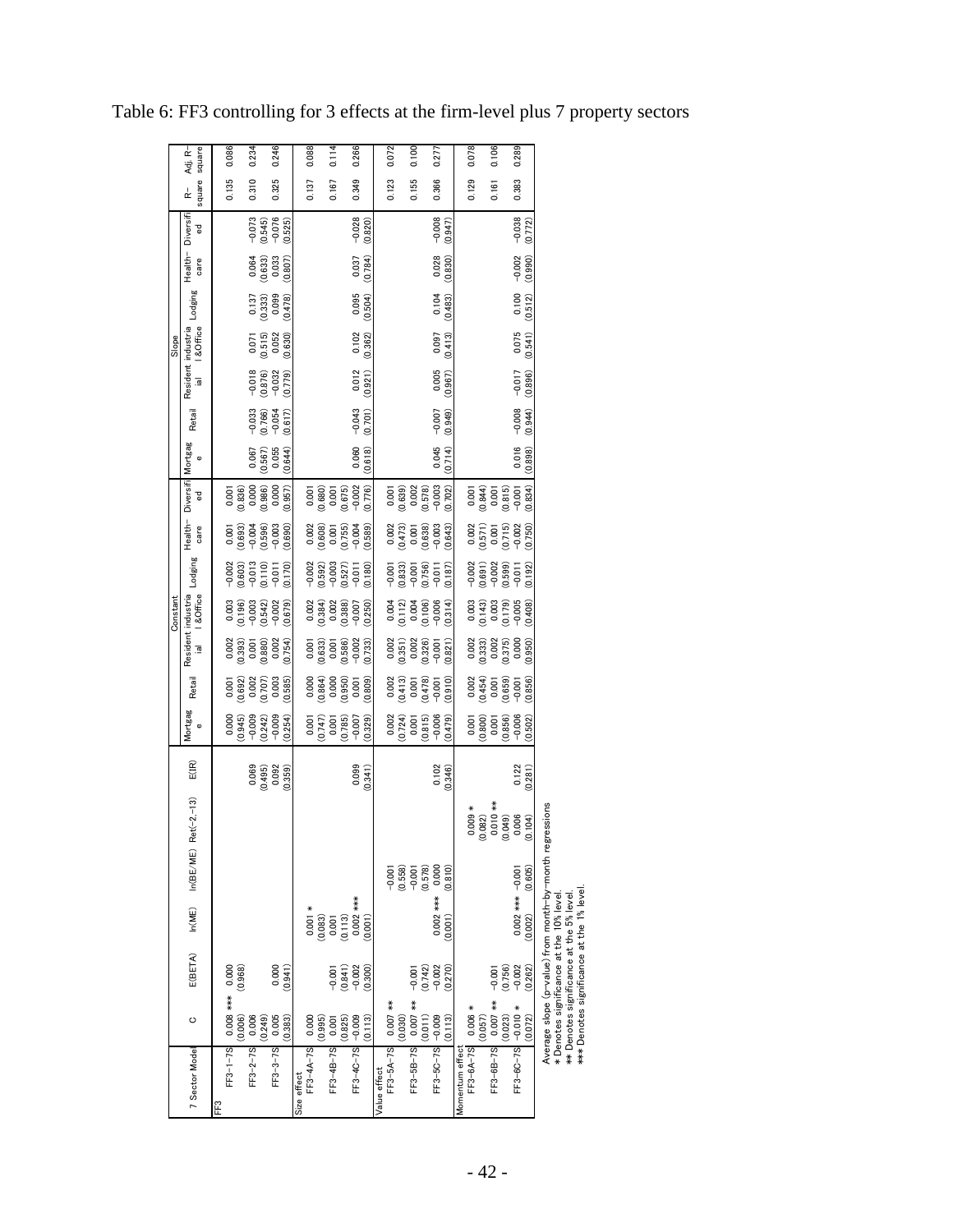| FF4             | Model    | C                       | E(BETA)             | ln(ME)                 | ln(BE/ME) | $Ret(-2,-13)$ | E(IR)                 | R-square | Adj. R-<br>square |
|-----------------|----------|-------------------------|---------------------|------------------------|-----------|---------------|-----------------------|----------|-------------------|
| Size effect     |          |                         |                     |                        |           |               |                       |          |                   |
|                 | $FF4-4A$ | 0.000<br>(0.991)        |                     | 0.001<br>(0.107)       |           |               |                       | 0.042    | 0.035             |
|                 | $FF4-4B$ | 0.001<br>(0.875)        | $-0.001$<br>(0.755) | 0.001<br>(0.124)       |           |               |                       | 0.075    | 0.062             |
|                 | $FF4-4C$ | $-0.011$ ***<br>(0.009) | $-0.003$<br>(0.304) | $0.002$ ***<br>(0.004) |           |               | $0.112$ **<br>(0.013) | 0.129    | 0.111             |
| Value effect    |          |                         |                     |                        |           |               |                       |          |                   |
|                 | $FF4-5A$ | $0.008$ **              |                     |                        | $-0.001$  |               |                       | 0.024    | 0.018             |
|                 |          | (0.012)                 |                     |                        | (0.640)   |               |                       |          |                   |
|                 | $FF4-5B$ | $0.008$ ***             | $-0.001$            |                        | $-0.001$  |               |                       | 0.060    | 0.048             |
|                 |          | (0.003)                 | (0.663)             |                        | (0.613)   |               |                       |          |                   |
|                 | $FF4-5C$ | $-0.011$ ***            | $-0.004$            | 0.002<br>***           | 0.000     |               | $0.120$ **            | 0.150    | 0.126             |
|                 |          | (0.010)                 | (0.168)             | (0.004)                | (0.915)   |               | (0.015)               |          |                   |
| Momentum effect |          |                         |                     |                        |           |               |                       |          |                   |
|                 | $FF4-6A$ | $0.006$ **              |                     |                        |           | $0.014$ ***   |                       | 0.034    | 0.028             |
|                 |          | (0.046)                 |                     |                        |           | (0.009)       |                       |          |                   |
|                 | $FF4-6B$ | $0.006$ **              | $-0.001$            |                        |           | $0.015$ ***   |                       | 0.069    | 0.056             |
|                 |          | (0.022)                 | (0.670)             |                        |           | (0.005)       |                       |          |                   |
|                 | $FF4-6C$ | $-0.013$ ***            | $-0.004$            | $0.002$ ***            | 0.000     | $0.014$ ***   | $0.126$ ***           | 0.172    | 0.143             |
|                 |          | (0.003)                 | (0.118)             | (0.007)                | (0.926)   | (0.002)       | (0.008)               |          |                   |

# Table 7: FF4 controlling for size, value and momentum effects at the firm level

Average slope (p-value) from month-by-month regressions

\* Denotes significance at the 10% level.

\*\* Denotes significance at the 5% level.

\*\*\* Denotes significance at the 1% level.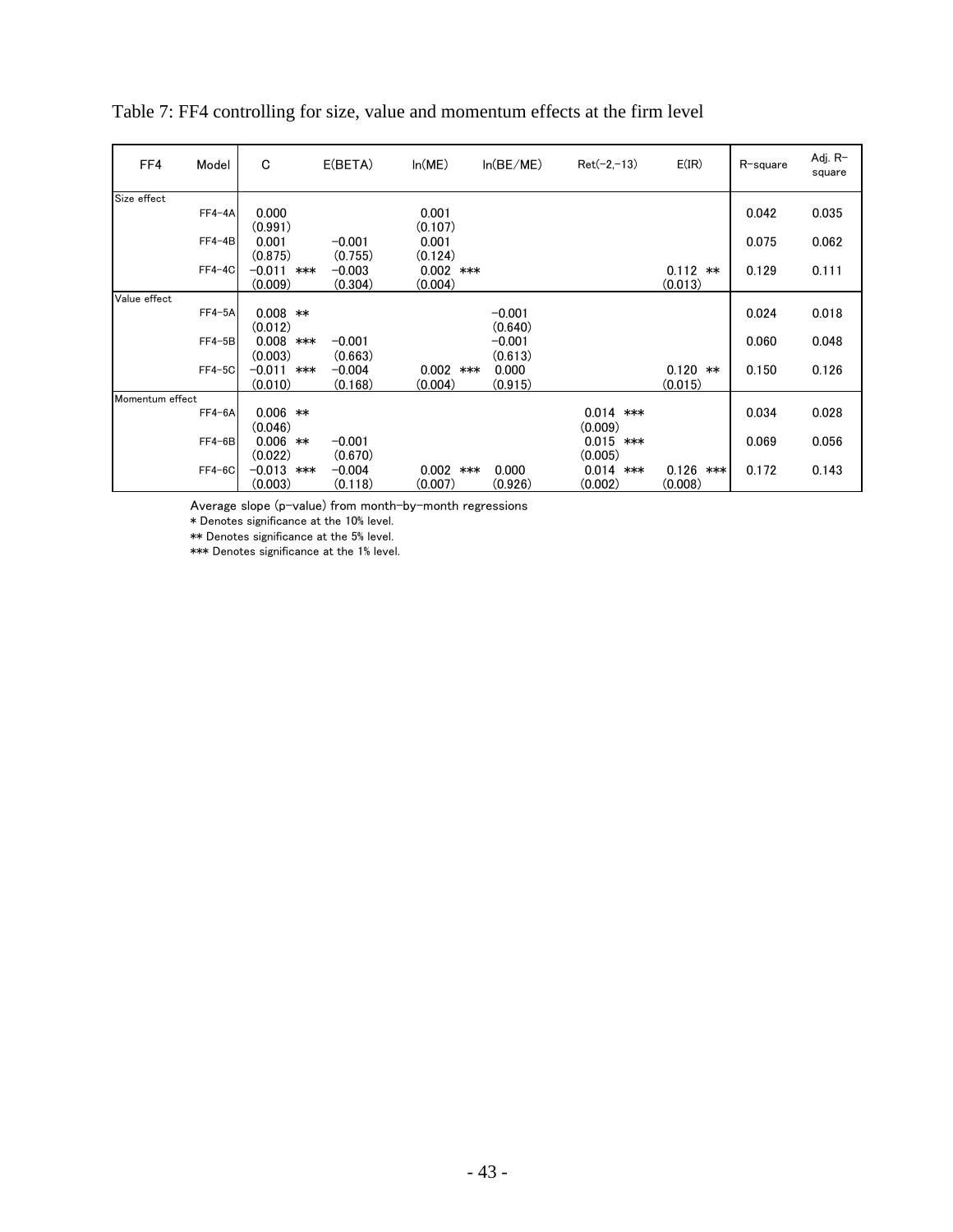|          | Adj. R-                |     | 0.070                                                                      | 0.173                              |                                   | 0.192                                                                      |         |             | 0.073           |         | 0.099     |                                                                                   | 0.213                                                                               |         |              | 0.053               |                    | 0.083                                                                      |         | 0.225                              |         |          | 0.061              |                                                            | 0.090                |         | 0.237                                                                                      |                 |
|----------|------------------------|-----|----------------------------------------------------------------------------|------------------------------------|-----------------------------------|----------------------------------------------------------------------------|---------|-------------|-----------------|---------|-----------|-----------------------------------------------------------------------------------|-------------------------------------------------------------------------------------|---------|--------------|---------------------|--------------------|----------------------------------------------------------------------------|---------|------------------------------------|---------|----------|--------------------|------------------------------------------------------------|----------------------|---------|--------------------------------------------------------------------------------------------|-----------------|
|          | square square<br>ዹ     |     | 0.101                                                                      | 0.222                              |                                   | 0.245                                                                      |         |             | 0.103           |         | 0.135     |                                                                                   | 0.270                                                                               |         |              | 0.086               |                    | 0.121                                                                      |         | 0.288                              |         |          | 0.093              |                                                            | 0.127                |         | 0.305                                                                                      |                 |
|          | industrial<br>&Office  |     |                                                                            |                                    |                                   | $\begin{array}{c} 0.032 \\ 0.737) \\ 0.023 \\ 0.023 \\ 0.003) \end{array}$ |         |             |                 |         |           |                                                                                   | $\frac{0.062}{(0.493)}$                                                             |         |              |                     |                    |                                                                            |         | 0.560)                             |         |          |                    |                                                            |                      |         | $\frac{0.058}{0.528}$                                                                      |                 |
|          | Residential            |     |                                                                            |                                    |                                   | $\begin{array}{c} 0.009 \\ 0.915) \\ -0.002 \\ 0.978) \end{array}$         |         |             |                 |         |           |                                                                                   | 0.015<br>(0.858)                                                                    |         |              |                     |                    |                                                                            |         | $-0.005$<br>$(0.955)$              |         |          |                    |                                                            |                      |         | $-0.003$<br>$(0.975)$                                                                      |                 |
| Slope    | Retail                 |     |                                                                            |                                    |                                   | $-0.096$<br>$(0.248)$<br>$-0.116$<br>$-0.150)$                             |         |             |                 |         |           |                                                                                   | $-0.135 *$<br>(0.082)                                                               |         |              |                     |                    |                                                                            |         | $-0.101$                           | (0.183) |          |                    |                                                            |                      |         | $-0.075$<br>(0.325)                                                                        |                 |
|          | Mortgage               |     |                                                                            |                                    | $(0.968)$<br>$(0.968)$<br>$0.004$ |                                                                            | (0.967) |             |                 |         |           |                                                                                   | (0.900)<br>$-0.011$                                                                 |         |              |                     |                    |                                                                            |         | $-0.029$                           | (0.759) |          |                    |                                                            |                      |         | $-0.028$<br>(0.773)                                                                        |                 |
|          | industrial<br>&Office  |     | $\begin{array}{c} 0.002 \\ 0.424) \\ 0.000 \\ 0.031) \\ 0.001 \end{array}$ |                                    |                                   |                                                                            | (0.812) |             |                 |         |           |                                                                                   | $\begin{array}{c} 0.001\ 0.795) \ 0.001\ 0.001\ 0.002\ 0.002\end{array}$<br>(0.642) |         |              |                     |                    | $\begin{array}{c} 0.002 \\ 0.426) \\ 0.002 \end{array}$                    |         | $(0.362)$<br>$-0.002$<br>$(0.712)$ |         |          |                    | $\frac{0.002}{(0.398)}$                                    |                      |         | $\begin{array}{c} 0.002 \\ 0.417) \\ -0.002 \\ 0.693) \end{array}$                         |                 |
| Constant | Residential            |     | $\begin{array}{c} 0.000 \\ 0.858) \\ 0.001 \\ 0.001 \\ 0.028 \end{array}$  |                                    |                                   |                                                                            | (0.687) |             |                 |         |           | $\begin{array}{c} -0.001\ 0.771) \ 0.000\ 0.877) \ 0.000 \end{array}$             |                                                                                     | (0.952) |              |                     |                    | $0.000$<br>$0.962$<br>$0.000$<br>$0.000$<br>$0.001$                        |         |                                    | (0.838) |          |                    |                                                            |                      |         | $\begin{array}{c} 0.000 \\ 0.065) \\ 0.000 \\ 0.000 \\ 0.001 \\ \end{array}$               | (0.839)         |
|          | Retail                 |     | $\begin{array}{c} 0.001 \ (0.683) \ 0.008 * \ (0.065) \end{array}$         |                                    |                                   | $*$<br>800.0                                                               | (0.034) |             |                 |         |           | $\begin{array}{c} 0.000 \\ 0.980) \\ 0.000 \\ 0.000 \\ 0.962) \end{array}$        | $0.009$ **<br>$(0.028)$                                                             |         |              |                     |                    | $\begin{array}{c} 0.001 \\ 0.563) \\ 0.001 \\ 0.001 \\ 0.618) \end{array}$ |         | $\frac{(0.007)}{(0.081)}$          |         |          |                    |                                                            |                      |         | $\begin{array}{c} 0.001\ 0.468) \ (0.468)\ 0.001\ 0.006\ 0.006\ 0.006\ 0.006\ \end{array}$ |                 |
|          | Mortgage               |     | 0.000                                                                      | $(0.928)$<br>$-0.001$<br>$(0.844)$ |                                   | $-0.002$                                                                   | (0.756) |             |                 |         |           | $\begin{array}{c} 0.001\ 0.785)\\ 0.001\ 0.001\ 0.001\ 0.001\ 0.0778)\end{array}$ | 0.000<br>(0.955)                                                                    |         |              | 0.001               | $(0.891)$<br>0.000 |                                                                            | (0.953) | 0.002                              | (0.795) |          | 0.001              | $\begin{array}{c} (0.822) \\ 0.001 \\ (0.831) \end{array}$ |                      |         | 0.001                                                                                      | (0.878)         |
|          | $E(\mathbb{IR})$       |     |                                                                            |                                    | $0.104$<br>$(0.076)$              | $0.122***$                                                                 | (0.031) |             |                 |         |           |                                                                                   | $0.150***$<br>(0.008)                                                               |         |              |                     |                    |                                                                            |         | $0.164$ ***                        | (0.004) |          |                    |                                                            |                      |         | $0.159***$                                                                                 | (0.005)         |
|          | $n(BE/ME)$ Ret(-2,-13) |     |                                                                            |                                    |                                   |                                                                            |         |             |                 |         |           |                                                                                   |                                                                                     |         |              |                     |                    |                                                                            |         |                                    |         |          |                    | $0.009 *$<br>(0.068)                                       | $0.010**$<br>(0.043) |         | $(0.007 *$                                                                                 |                 |
|          | 즥                      |     |                                                                            |                                    |                                   |                                                                            |         |             |                 |         |           |                                                                                   |                                                                                     |         |              |                     | S                  | $\begin{array}{c} 0.001 \\ 0.707) \\ -0.001 \end{array}$                   | (0.718) | 0.000                              | .976    |          |                    |                                                            |                      |         | 0.000                                                                                      | .946<br>$\circ$ |
|          | ln(ME)                 |     |                                                                            |                                    |                                   |                                                                            |         |             | 0.001           |         |           | $\begin{array}{c} (0.119) \\ 0.001 \\ 0.165) \end{array}$                         | 0.002 ***                                                                           | (0.001) |              |                     |                    |                                                                            |         | $0.002$ ***                        | (0.001) |          |                    |                                                            |                      |         | 0.002 ***                                                                                  | (0.001)         |
|          | E(BETA)                |     | (0.946)                                                                    |                                    |                                   | $-0.002$                                                                   | (0.483) |             |                 |         | $-0.001$  | (0.836)                                                                           |                                                                                     | (0.242) |              |                     |                    |                                                                            | (0.734) |                                    | (0.163) |          |                    |                                                            | $-0.001$             | (0.756) |                                                                                            | (0.136)         |
|          | ပ                      |     | FF4-1-4S 0000 9+**<br>(0.006)                                              | 0.001                              | (0.702)                           | 0.000                                                                      | (0.923) |             |                 | (0.847) | 0.002     | (0.672)                                                                           |                                                                                     | (0.001) |              |                     | (0.013)            | $0.008$ *** $-0.00$                                                        | (0.005) |                                    | (0.001) |          |                    | (0.046)                                                    |                      | (0.024) |                                                                                            | (0.000)         |
|          | 4 Sector Model         | FF4 |                                                                            | $FF4 - 2 - 4S$                     |                                   | $FF4 - 3 - 4S$                                                             |         | Size effect | FF4-4A-4S 0.001 |         | FF4-4B-4S |                                                                                   | EF4-4C-4S -0.014 *** 10.003                                                         |         | Value effect | FF4-5A-4S 0.008 *** |                    | $FF4-5B-4S$                                                                |         | FF4-5C-4S -0.015 *** -0.003        |         | Momentum | FF4-6A-4S 0.006 ** |                                                            | FF4-6B-4S 0.007 ***  |         | FF4-00-0-00-0-00-004                                                                       |                 |

Table 8: FF4 controlling for 3 effects at the firm-level plus 4 property sectors

Average slope (p-value) from month-by-month regressions \* Denotes significance at the 10% level.

Average slope (p-value) from month-by-month regressions<br>\* Denotes significance at the 10% level.<br>\*\* Denotes significance at the 5% level.<br>\*\*\* Denotes significance at the 1% level. \*\*\* Denotes significance at the 1% level. \*\* Denotes significance at the 5% level.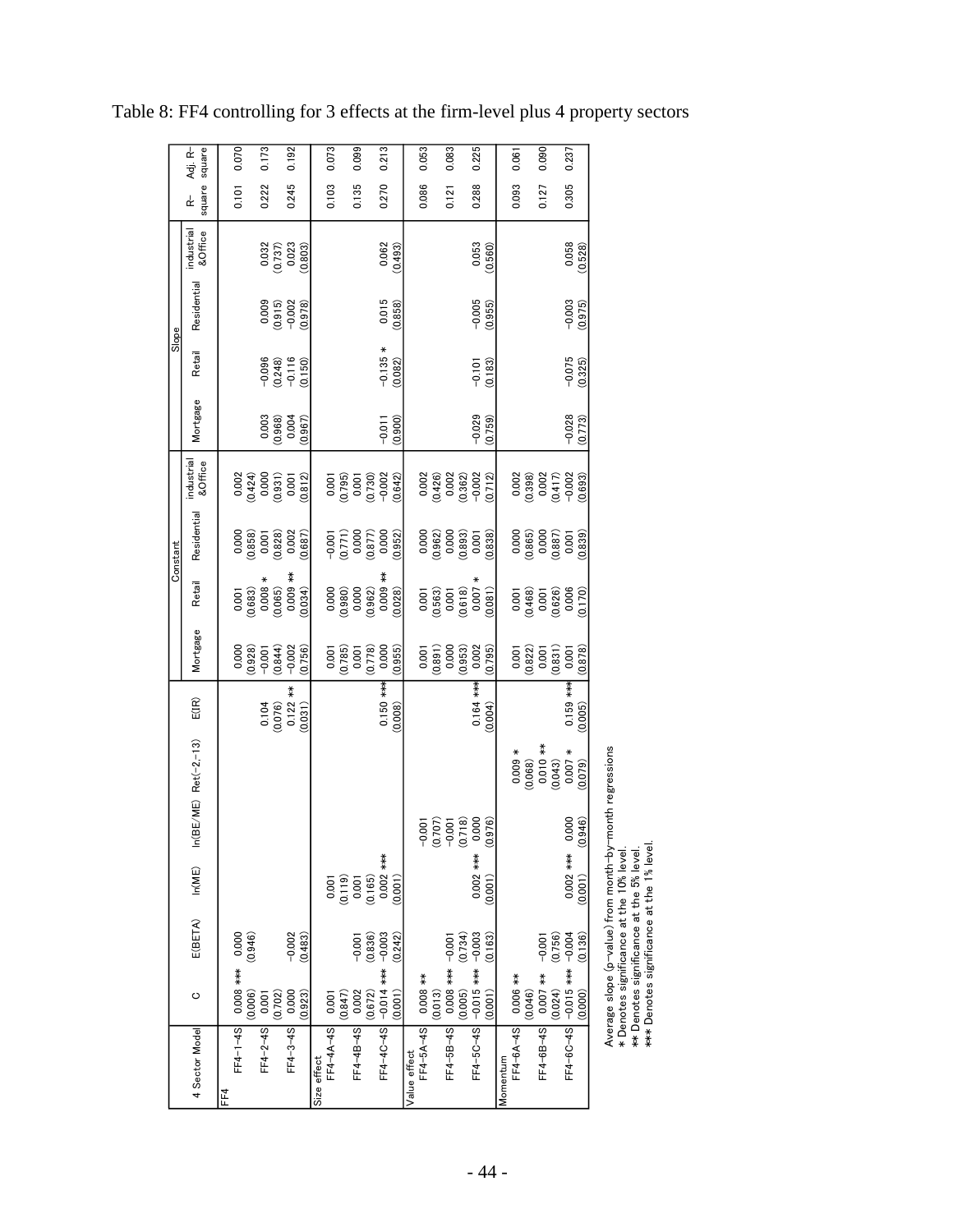|          | Adj. R−<br>square                    | 0.087                    |                       | 0.237                   | 0.249               |         |             | 0.089                |                       | 0.115       |                      | 0.270           |         |              | 0.072                |                                                       | 0.101                                                    |         | 0.282                  |          | 0.079                         |         | 0.106                                |         | 0.294                          |
|----------|--------------------------------------|--------------------------|-----------------------|-------------------------|---------------------|---------|-------------|----------------------|-----------------------|-------------|----------------------|-----------------|---------|--------------|----------------------|-------------------------------------------------------|----------------------------------------------------------|---------|------------------------|----------|-------------------------------|---------|--------------------------------------|---------|--------------------------------|
|          | square<br>$\frac{1}{K}$              | 0.135                    |                       | 0.312                   | 0.329               |         |             | 0.138                |                       | 0.168       |                      | 0.352           |         |              | 0.123                |                                                       | 0.156                                                    |         | 0.371                  |          | 0.129                         |         | 0.161                                |         | 0.386                          |
|          | Diversifi<br>g                       |                          |                       | $-0.051$                | $-0.062$<br>(0.661) | (0.593) |             |                      |                       |             |                      | $-0.029$        | (0.804) |              |                      |                                                       |                                                          |         | $-0.033$<br>(0.791)    |          |                               |         |                                      |         | $-0.047$<br>(0.715)            |
|          | Health-<br>care                      |                          |                       | $0.141$<br>$(0.312)$    | 0.109               | (0.434) |             |                      |                       |             |                      | 0.085           | (0.541) |              |                      |                                                       |                                                          |         | 0.033<br>(0.818)       |          |                               |         |                                      |         | 0.008<br>(0.958)               |
|          | Lodging                              |                          |                       | $\frac{0.123}{(0.384)}$ | 0.108               | (0.442) |             |                      |                       |             |                      | 0.096           | (0.492) |              |                      |                                                       |                                                          |         | 0.062<br>(0.684)       |          |                               |         |                                      |         | 0.063<br>(0.685)               |
| Slope    | I & Office                           |                          |                       | (0.445)                 | 0.066               | (0.548) |             |                      |                       |             |                      | 0.116           | (0.297) |              |                      |                                                       |                                                          |         | 0.086<br>(0.454)       |          |                               |         |                                      |         | 0.079<br>(0.508)               |
|          | Resident industria<br>$\overline{a}$ |                          |                       | (0.564)                 | 0.046               | (0.673) |             |                      |                       |             |                      | 0.078           | (0.476) |              |                      |                                                       |                                                          |         | 0.038<br>(0.745)       |          |                               |         |                                      |         | 0.029<br>(0.812)               |
|          | Retail                               |                          |                       | $-0.042$<br>$(0.712)$   | $-0.066$            | (0.550) |             |                      |                       |             |                      | $-0.067$        | (0.538) |              |                      |                                                       |                                                          |         | $-0.054$<br>(0.628)    |          |                               |         |                                      |         | $-0.037$<br>(0.752)            |
|          | Mortgag<br>$\bullet$                 |                          |                       | 0.058                   | 0.053<br>(0.625)    | (0.654) |             |                      |                       |             |                      | 0.053           | (0.652) |              |                      |                                                       |                                                          |         | 0.016<br>(0.892)       |          |                               |         |                                      |         | 0.008<br>(0.947)               |
|          | ᄝ                                    | 0.001                    | (0.818)               | 0.000                   | (0.997)<br>0.001    | (0.895) |             | 0.001                | (0.693)               | 0.001       | (0.672)              | $-0.001$        | (0.910) |              | 0.001                | (0.650)                                               | 0.002                                                    | (0.551) | (0.937)                |          | (0.855)                       |         | 0.001                                | (0.818) | 0.000<br>(0.961)               |
|          | Health-Diversifi<br>care             | 0.001                    | (0.695)               | $-0.008$                | $-0.006$<br>(0.327) | (0.419) |             | $0.002$<br>$(0.606)$ |                       | 0.001       | (0.756)              | $-0.006$        | (0.466) |              | $0.002$<br>$(0.471)$ |                                                       | 0.001                                                    | (0.626) | $-0.003$<br>(0.738)    |          | $0.002$<br>$(0.578)$          |         | 0.001                                | (0.717) | $-0.002$<br>(0.822)            |
|          | Lodging                              | $-0.002$                 | $(0.598)$<br>$-0.012$ |                         | (0.141)<br>$-0.011$ | (0.175) |             | $-0.002$             | $(0.594)$<br>$-0.003$ |             | (0.521)              | $-0.011$        | (0.180) |              | $-0.001$             | (0.816)                                               |                                                          | (0.746) | (0.305)<br>$-0.009$    |          | $-0.002$                      | (0.683) | $-0.002$                             | (0.588) | $-0.010$<br>(0.277)            |
| Constant | I & Office                           |                          | (0.460)               | $-0.005$                | $-0.003$<br>(0.433) | (0.561) |             | (0.718)              |                       | 0.001       | (0.746)              | $-0.008$        | (0.182) |              | $0.002$<br>$(0.306)$ |                                                       | 0.002                                                    | (0.292) | $-0.006$<br>(0.292)    |          | (0.394)                       |         | 0.001                                | (0.483) | $-0.006$<br>(0.315)            |
|          | Resident industria<br>$\overline{a}$ | 0.000                    | (0.856)               | $-0.004$                | $-0.003$<br>(0.476) | (0.601) |             | 0.000                | (0.898)               | 0.000       | (0.895)              | $-0.006$        | (0.276) |              |                      | $\begin{array}{c} 0.001 \ 0.735) \ 0.001 \end{array}$ |                                                          | (0.731) | $-0.004$<br>(0.501)    |          | 0.001                         | (0.800) | 0.000                                | (0.903) | $-0.004$<br>(0.539)            |
|          | Retail                               | 0.001                    | (0.682)               | 0.003                   | 0.004<br>(0.616)    | (0.468) |             | 0.000                | $(0.863)$<br>$0.000$  |             | (0.935)              | 0.003           | (0.594) |              | 0.002                | (0.393)                                               | 0.001                                                    | (0.441) | 0.002<br>(0.714)       |          | $0.001$<br>$0.472$<br>$0.001$ |         |                                      | (0.666) | (0.924)<br>0.001               |
|          | Mortgag<br>Φ                         | 0.000                    | (0.966)               | $-0.006$                | (0.389)<br>$-0.007$ | (0.368) |             | 0.001                | (0.752)               | 0.001       | (0.773)              | $-0.006$        | (0.458) |              | 0.001                | (0.751)                                               | 0.001                                                    | (0.812) | $-0.003$<br>(0.694)    |          | 0.001                         | (0.787) | 0.001                                | (0.823) | (0.625)<br>$-0.004$            |
|          | $E(\mathbb{IR})$                     |                          |                       | 0.050                   | (0.618)<br>0.071    | (0.468) |             |                      |                       |             |                      | 0.083           | (0.397) |              |                      |                                                       |                                                          |         | 0.115<br>(0.267)       |          |                               |         |                                      |         | 0.118<br>(0.277)               |
|          |                                      |                          |                       |                         |                     |         |             |                      |                       |             |                      |                 |         |              |                      |                                                       |                                                          |         |                        |          |                               |         |                                      |         |                                |
|          |                                      |                          |                       |                         |                     |         |             |                      |                       |             |                      |                 |         |              |                      |                                                       |                                                          |         |                        |          | $0.010*$                      |         | $(0.064)$<br>$(0.004)$<br>$0.010$ ** | (0.038) | $0.007 *$<br>(0.059)           |
|          | $In(BE/ME)$ Ret(-2,-13)              |                          |                       |                         |                     |         |             |                      |                       |             |                      |                 |         |              |                      |                                                       | $-0.001$<br>$-0.683$<br>$-0.001$<br>$-0.693$<br>$-0.693$ |         | 0.000<br>(0.818)       |          |                               |         |                                      |         | (0.912)                        |
|          | ln(ME)                               |                          |                       |                         |                     |         |             | $0.001 *$            | (0.099)               |             | $0.001$<br>$(0.135)$ | $0.002$ ***     | (0.001) |              |                      |                                                       |                                                          |         | $0.002$ ***<br>(0.002) |          |                               |         |                                      |         | $0.002$ *** $0.000$<br>(0.003) |
|          | E(BETA)                              |                          | (0.981)               |                         | $-0.001$            | (0.720) |             |                      |                       | $-0.001$    | (0.859)              | $-0.002$        | (0.231) |              |                      |                                                       |                                                          | (0.740) | $-0.003$<br>(0.114)    |          |                               |         | $-0.001$                             | (0.743) | $+8000 +$<br>(0.082)           |
|          | O                                    | FF4-1-7S 0.008 *** 0.000 | (0.005)               | 0.007                   | 0.005<br>(0.233)    | (0.333) |             |                      | (0.949)               | 0.001       | (0.754)              |                 | (0.157) |              |                      | (0.026)                                               | $-0.000 -$ *** 800.0                                     | (0.008) | (0.110)                |          |                               | (0.062) | $0.007$ **                           | (0.024) | (0.097)                        |
|          | 7 Sector Model                       | FF <sub>4</sub>          |                       | $FF4 - 2 - 7S$          | $FF4 - 3 - 7S$      |         | Size effect | FF4-4A-7S 0.000      |                       | $FF4-4B-7S$ |                      | FF4-4C-7S 0.007 |         | Value effect | FF4-5A-7S 0.007 **   |                                                       | FF4-5B-7S                                                |         | FF4-5C-7S -0.009       | Momentum | FF4-6A-7S 0.006 *             |         | FF4-6B-7S                            |         | FF4-6C-7S -0.009 *             |

Table 9: FF4 controlling for 3 effects at the firm-level plus 7 property sectors

Average slope (p∼value) from month–by–month regressions<br>\* Denotes significance at the 10% level.<br>\*\*\* Denotes significance at the 5% level.<br>\*\*\* Denotes significance at the 1% level. Average slope (p-value) from month-by-month regressions \* Denotes significance at the 10% level.

\*\* Denotes significance at the 5% level.

\*\*\* Denotes significance at the 1% level.

- 45 -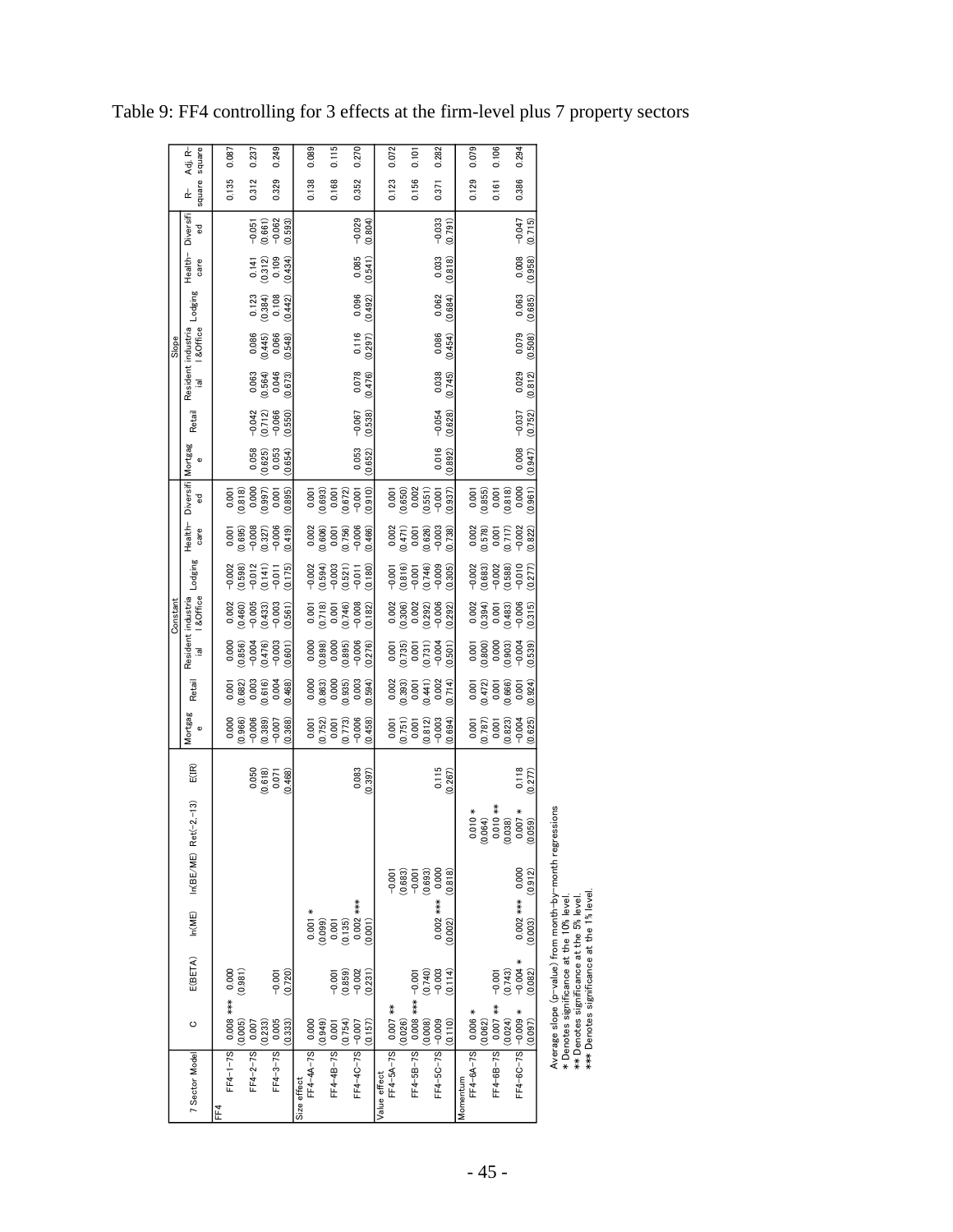Figure 1: Time path of idiosyncratic risk



Figure 2: Idiosyncratic risk as a proportion of total volatility

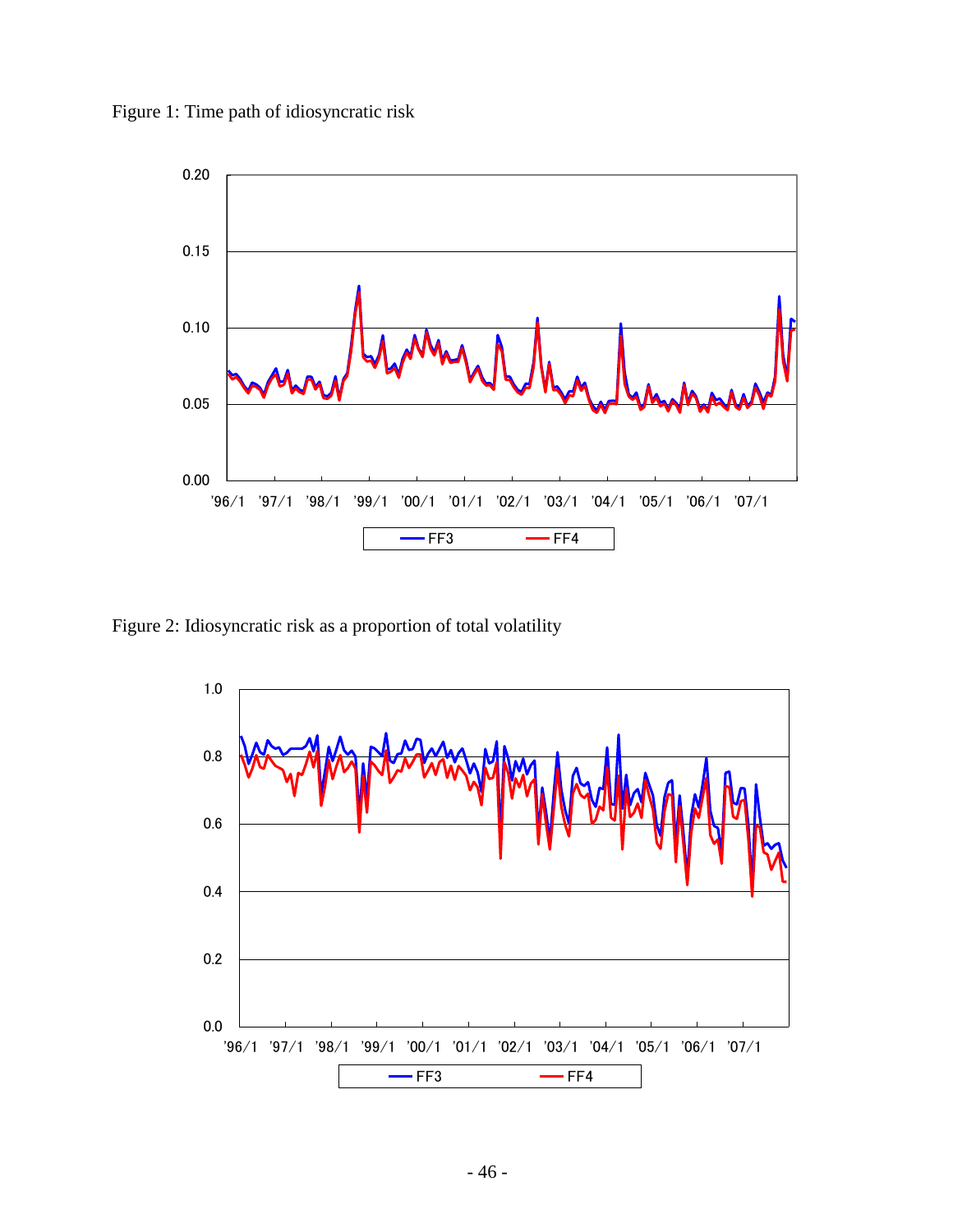## References

- Anderson, R., Clayton, J., MacKinnon, G., & Sharma, R. (2005). REIT returns and pricing: The small cap value stock factor. *Journal of Property Research*, 22(4), 267-286.
- Ang, A., Hodrick, R. J., Yuhang, X., & Xiaoyan, Z. (2006). The Cross-Section of Volatility and Expected Returns. *Journal of Finance*, 61(1), 259-299.
- Bali, T. G., & Cakici, N. (2008). Idiosyncratic Volatility and the Cross Section of Expected Returns. *Journal of Financial & Quantitative Analysis*, 43(1), 29-58
- Bodie, Z., Kane, A., & Marcus, A. J. (2002). *Investments*. Boston: McGraw-Hill/Irwin.
- Boehme, R. D., Danielsen, B. R., Kumar, P., & Sorescu, S. M. (2009). Idiosyncratic risk and the cross-section of stock returns: Merton (1987) meets Miller (1977). *Journal of Financial Markets*, 12(3), 438-468.
- Brown, G., & Kapadia, N. (2007). Firm-specific risk and equity market development. [doi: 10.1016/j.jfineco.2006.03.003]. *Journal of Financial Economics, 84*(2), 358-388.
- Busse, J. A., Goyal, A., & Wahal, S. (2010). Performance and Persistence in Institutional Investment Management. *The Journal of Finance, 65*(2), 765-790.
- Buttimer, R. J., Hyland, D. C., & Sanders, A. B. (2005). REITs, IPO Waves and Long-Run Performance. *Real Estate Economics, 33*(1), 51-87.
- Cao, C., Simin, T., & Zhao, J. (2008). Can Growth Options Explain the Trend in Idiosyncratic Risk? *Review of Financial Studies, 21*(6), 2599-2633.
- Chordia, T., & Shivakumar, L. (2006). Earnings and price momentum. *Journal of Financial Economics, 80*(3), 627-656.
- Carhart, M. M. (1997). On Persistence in Mutual Fund Performance. *Journal of Finance, 52*, 57-82.
- Chaudhry, M. K., Maheshwari, S., & Webb, J. R. (2004). REITs and idiosyncratic risk. *Journal of Real Estate Research*, 26, 207-222.
- Chen, J., & Peiser, R. (1999). The risk and return characteristics of REITs--1993-1997. *Real Estate Finance*, 16(1), 61.
- Choi, D. (2008). Omitted Markets, Idiosyncratic Risk, and the Cross-Section of Stock Returns. *Working paper*.
- Chui, A. C. W., Titman, S., & Wei, K. C. J. (2003). The Cross Section of Expected REIT Returns. *Real Estate Economics*, 31(3), 451-479.
- Clayton, J., & MacKinnon, G. (2003). The relative importance of stock, bond and real estate factors in explaining REIT returns. *Journal of Real Estate Finance & Economics*, 27(1), 39.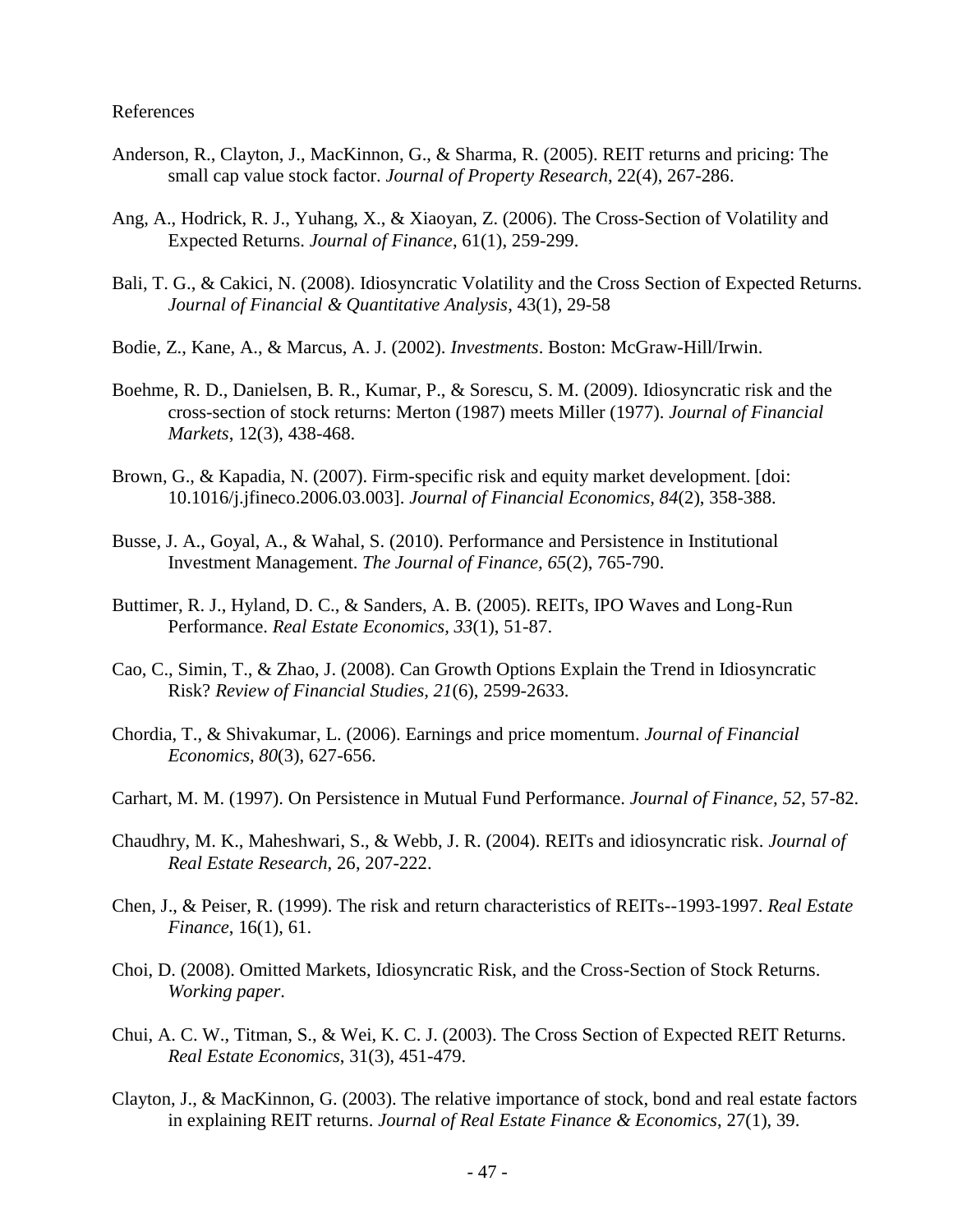- Corgel, J. B., McIntosh, W., & Ott, S. H. (1995). Real estate invesment trusts: A review of the financial economics literature. *Journal of Real Estate Literature*(3), 13-46.
- Fama, E. F., & French, K. R. (1992). The Cross-Section of Expected Stock Returns. *Journal of Finance, 47*, 427-465.
- Fama, E. F., & French, K. R. (1993). Common risk factors in the returns on stocks and bonds. *Journal of Financial Economics, 33*, 3-56.
- Fama, E. F., & French, K. R. (2010). Luck versus Skill in the Cross-Section of Mutual Fund Returns. *Journal of Finance, 65*(5), 1915-1947.
- Fama, E. F., & French, K. R. (2011). Size, Value, and Momentum in International Stock Returns. *SSRN eLibrary*.
- Fama, E. F., & MacBeth, J. D. (1973). Risk, Return, and Equilibrium: Empirical Tests. *The Journal of Political Economy*, 81(3), 607-636.
- Fu, F. (2009). Idiosyncratic risk and the cross-section of expected stock returns. *Journal of Financial Economics*, 91(1), 24-37.
- Goyal, A., & Santa-Clara, P. (2003). Idiosyncratic Risk Matters! *Journal of Finance*, 58(3), 975- 1007.
- Gyourko, J., & Nelling, E. (1996). Systematic risk and diversification in the equity REIT market. *Real Estate Economics*, 24(4), 493-515.
- Huang, W., Liu, Q., Rhee, S. G., & Zhang, L. (2010). Return Reversals, Idiosyncratic Risk, and Expected Returns. *Review of Financial Studies*, 23(1), 147-168.
- Jiang, G. J., Xu, D., & Tong, Y. (2009). The Information Content of Idiosyncratic Volatility. J*ournal of Financial & Quantitative Analysis*, 44, 1-28.
- Kallberg, J. G., & Liu, C. H. (1998). Evaluating Stock Price Volatility: The Case of REITs, *Department of Finance Working Paper Series 1998*. New York: NYU Stern School of Business.
- Karolyi, G. A., & Sanders, A. B. (1998). The Variation of Economic Risk Premiums in Real Estate Returns. *Journal of Real Estate Finance & Economics*, 17(3), 245-262.
- Kosowski, R., Timmermann, A., Wermers, R., & White, H. A. L. (2006). Can Mutual Fund "Stars" Really Pick Stocks? New Evidence from a Bootstrap Analysis. *The Journal of Finance, 61*(6), 2551-2595.
- Lintner, J. (1965). The Valuation of Risk Assets and the Selection of Risky Investments in Stock Portfolios and Capital Budgets. *Review of Economics & Statistics*, 47(1), 13.